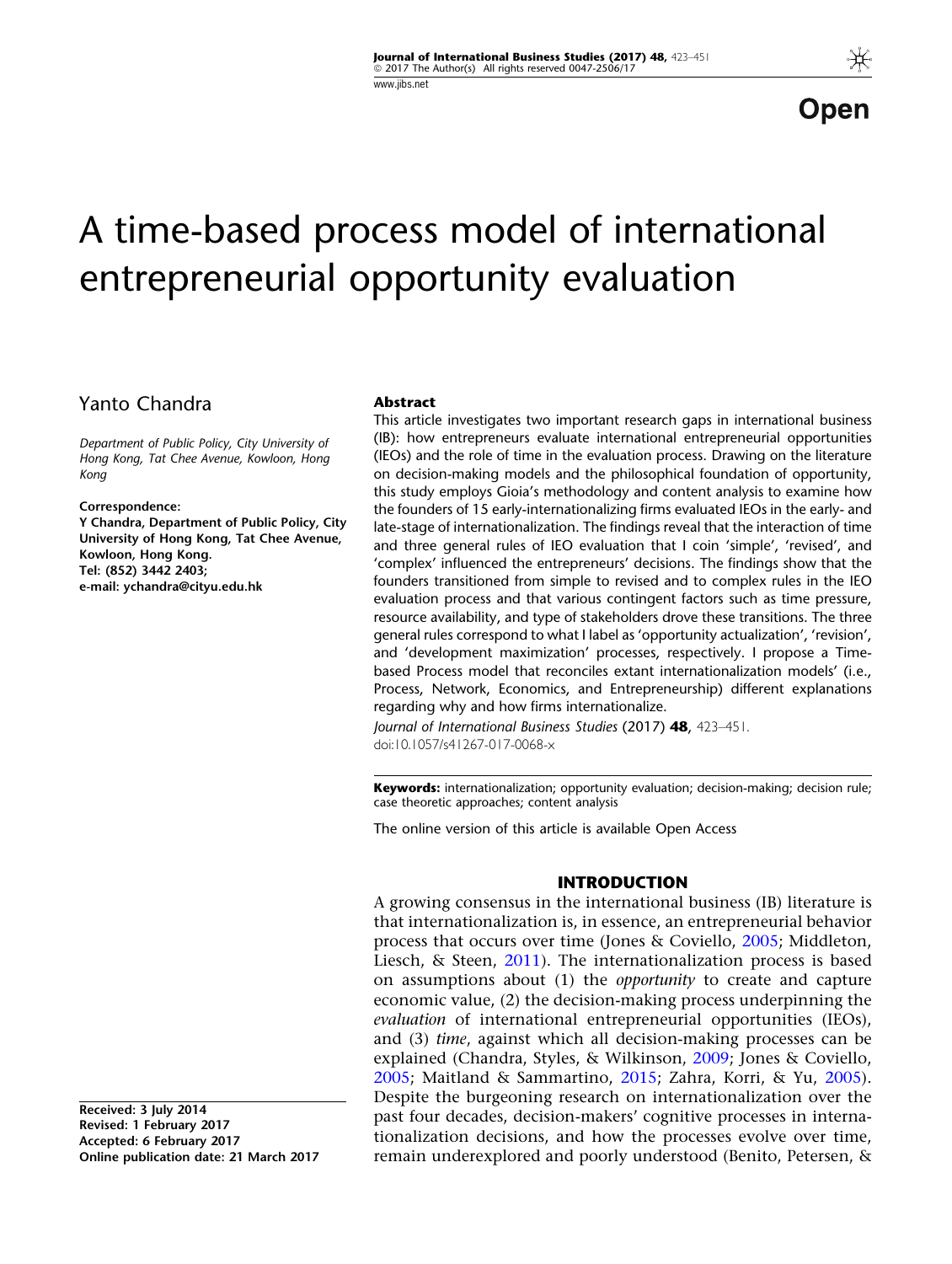Welch, [2009;](#page-26-0) Hennart & Slangen, [2015](#page-26-0); Maitland & Sammartino, [2015;](#page-27-0) Zahra, Korri, & Yu, [2005\)](#page-27-0). A growing number of IB scholars have repeatedly highlighted the need to study decision-makers' decision styles, biases and cognitive processes (e.g., Barkema & Shvyrkov, [2007;](#page-26-0) Hennart, [2009;](#page-26-0) Hutzschenreuter, Pedersen, & Volberda, [2007](#page-26-0); Williams  $\&$  Grégoire, [2015\)](#page-27-0) and "to explicitly incorporate the role and influence of time'' (Jones & Coviello, [2005](#page-27-0): 290) in internationalization research. However, empirical studies remain scarce.

Research on internationalization and on decision-making models underpinning opportunity evaluation has proceeded along fairly divergent tracks, although researchers have recognized the utility of conceptually linking them (Jones & Casulli, [2014;](#page-27-0) Maitland & Sammartino, [2015;](#page-27-0) Sarasvathy, Kumar, York, & Bhagavatula, [2014;](#page-27-0) Zahra et al., [2005](#page-27-0)). Among the three stages of internationalization, discovery  $\rightarrow$  evaluation  $\rightarrow$  exploitation (Oviatt & McDougall, [2005](#page-27-0); Coviello, [2015\)](#page-26-0), the evaluation process is central to the study of the entrepreneur's decision-making and, arguably, the most critical construct in studies that will advance internationalization research and practices. Research on opportunity evaluation could help bridge the critical gap between opportunities and action (McMullen & Shepherd, [2006;](#page-27-0) Williams & Wood, [2015](#page-27-0)). This can reconcile the inconsistent findings in IB research regarding why and how firms internationalize (Axinn & Matthyssens, [2002](#page-26-0); Benito, Petersen, & Welch, [2009](#page-26-0); Buckley, Devinney, & Louviere, [2007;](#page-26-0) McDougall, Shane, & Oviatt, [1994\)](#page-27-0) and to explain the emerging IB phenomena (e.g., 'born globals' from emerging markets, Cavusgil & Knight, [2015;](#page-26-0) Uner, Kocak, Cavusgil, & Cavusgil, [2013;](#page-27-0) 'consumers as international entrepreneurs', Chandra & Coviello, [2010](#page-26-0); and the globalization of sharing-economy models like Uber, Laamanen, Pfeffer, & Van de Ven, [2016](#page-27-0)). Moreover, opportunity evaluation research entails a critical examination of the worldviews (i.e., philosophy or ontology) of IEOs, which could advance internationalization research through a new interpretation of 'opportunity' and its underlying assumptions in internationalization models. The lack of research on opportunity evaluation also plagues entrepreneurship research where scholarship has "advanced very little in our knowledge of how entrepreneurs evaluate [opportunities] ... their decisions to exploit opportunities … [and that] entrepreneurship should be studied as a *process"* (Shane, [2012:](#page-27-0) 4).

One approach to exploring the opportunity evaluation gap employs the effectuation perspective (Sarasvathy, [2001\)](#page-27-0). The effectuation perspective, derived from the entrepreneurial decision-making research, is a problem-solving approach that eschews prediction or planning and uses practices aimed to control uncertainty, including the affordable-loss principle, contingency leveraging, and market cocreation with stakeholders (Sarasvathy et al., [2014;](#page-27-0) Sarasvathy, [2001\)](#page-27-0). The small body of internationalization research that employs the effectuation lens has studied the extent of effectuation in international new venture creation (Harms & Schiele, [2012](#page-26-0)), the application of effectuation on internationaliza-tion (Chetty, Ojala, & Leppäaho, [2015;](#page-26-0) Andersson, [2011\)](#page-26-0), and the implications of effectuation on the internationalization process (Kalinic, Sarasvathy, & Forza, [2014](#page-27-0)). Despite their valuable contributions to internationalization research, these studies largely impose the effectuation concept on data (rather than 'letting the data speak' to inform theory development), and they focus on the static, atemporal aspect of the entrepreneur's decision-making. Time is, first and foremost, a primary conceptual dimension to which explicit behavior may be understood (Ancona, Goodman, Lawrence, & Tushman, [2001](#page-26-0)). Time is fundamental to internationalization research because "each firm has a history ... of internationalisation events occurring at specific points in time'' (Jones & Coviello, [2005](#page-27-0): 289–290). As a form of entrepreneurial behavior, internationalization is an accumulation of entrepreneurs' actions over time (Covin & Slevin, [1991](#page-26-0)). Internationalization is subject to time and the influence of the wider environment. This raises the question as to whether and how entrepreneurs utilize decision-making models (e.g., effectuation, causation) to evaluate IEOs, and in what way(s) time influences the opportunity–evaluation processes. This also raises questions of whether and how entrepreneurs consider the different worldviews of IEOs (Ramoglou & Tsang, [2016\)](#page-27-0).

These are key research questions, and provide an opportunity to advance IB scholarship. Accordingly, this study asks: How do entrepreneurs evaluate international entrepreneurial opportunities? What role does time play in international entrepreneurial opportunity evaluation?

This article first reviews the influential internationalization models, which reveals that opportunity evaluation and temporal effects on decisionmaking remain unexplored. To fill this gap, this article places evaluation and temporal effects front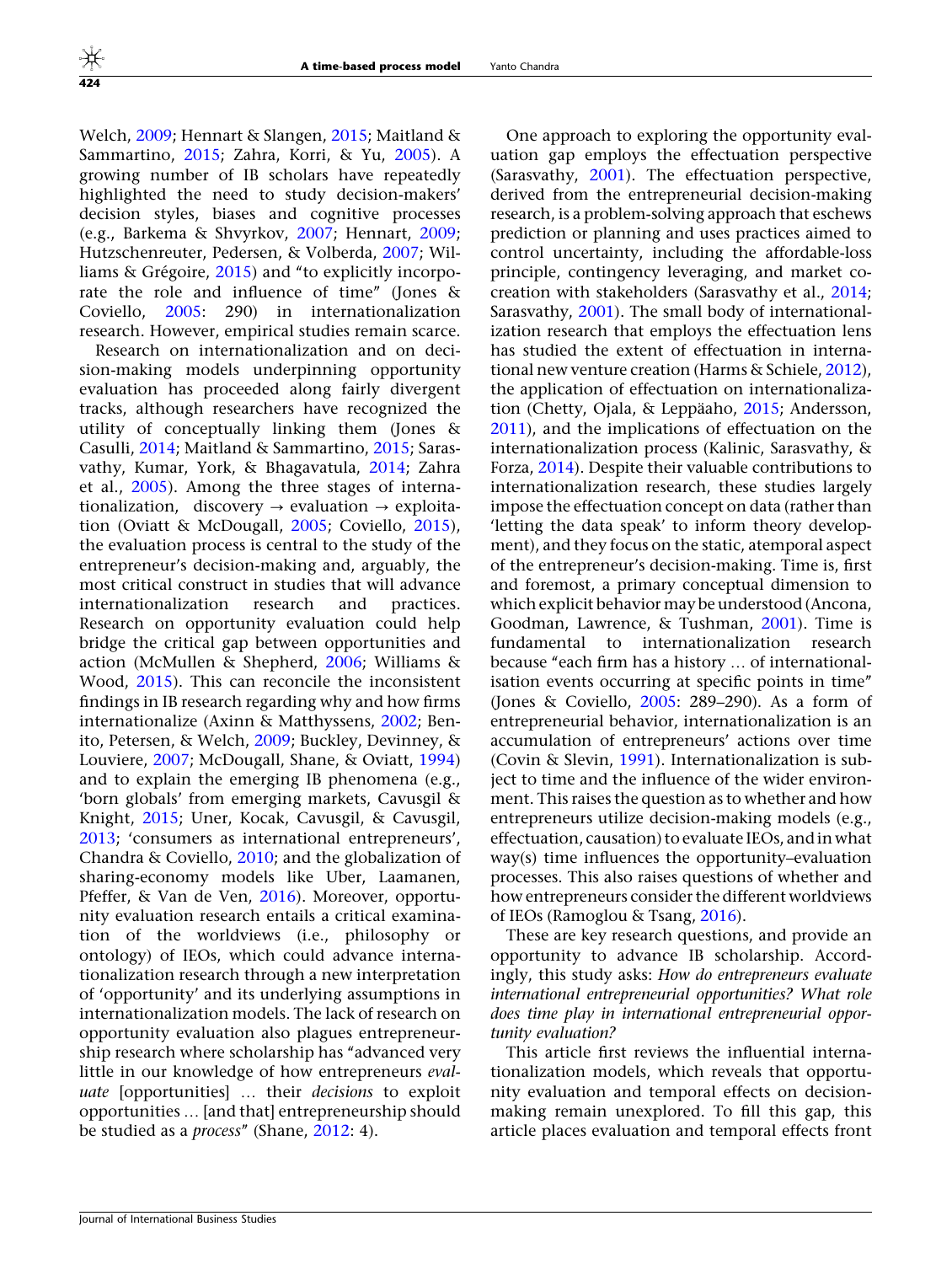and center. It does not assume, like most studies, that internationalization is a simple sequential process (i.e., IEO discovery  $\rightarrow$  evaluation  $\rightarrow$  exploitation). It also allows for a flexible interpretation of decisionmaking models to inform the IEO evaluation processes. In addition, the article explores the philosophical foundation of opportunity to understand the why and how of IEO evaluation processes.

This study's empirical data are derived from interviews with the founders of 15 early-internationalizing (i.e., firms that internationalize between one to six years after firm inception) small- and medium-sized enterprises (SMEs) and their evaluations of 94 early- and late-stage IEOs. 'Early stage' refers to the entrepreneur's evaluation of his/her first internationalization opportunity, plus other opportunities from 2 weeks to 2 months after initiating the first IEO. 'Late stage' refers to the entrepreneur's evaluation of a subsequent internationalization opportunity from 3 to 15 years after the first internationalization. The aim of capturing the early vs late stage IEOs was to see if there are differences in how entrepreneurs evaluated opportunities across time and, if so, why. I conducted the in-depth interviews at multiple time intervals between 2005 and 2012 using both retrospective questions that required them to look back and discuss why and how they evaluated IEOs, and longitudinally to track their evaluation of opportunities 'as they were happening.' The interviews were supplemented with other primary and secondary data. The Gioia methodology, a process of coding and aggregating data into theoretical concepts using a data structure, along with a content analysis were employed to examine the founders' IEO evaluation processes.

This study enhances the IB literature in two important ways. First, by placing opportunity evaluation and time as the central constructs in internationalization research, this article advances our understanding of entrepreneurs' decision-making process for internationalization (Chetty et al., [2015;](#page-26-0) Harms & Schiele, [2012;](#page-26-0) Kalinic et al., [2014](#page-27-0); Williams  $\&$  Grégoire, [2015](#page-27-0)). This research offers deeply contextualized findings that identify three rules of IEO evaluation employed by early-internationalizing entrepreneurs. It also explains not only how time and the decision rules interact in IEO evaluation but why. Based on the data I collected, the entrepreneurs' evaluation of early-stage IEOs involves much uncertainty and thus necessitates 'simple rules' to help in decision-making. The entrepreneurs used basic 'or simple rules' to transform unmet foreign market demand into actual opportunities, a process that I

label 'opportunity actualization'. For example, these simple rules include 'Exploit any IEO that arises and see if it pays off' and 'Rely on the opinions of other entrepreneurial actors (e.g., suppliers, strangers, and business contacts)'. As entrepreneurs learn and make mistakes, they revise their rules. These are called 'revised rules' and enable them to differentiate between 'possibly successful' and 'likely unsuccessful' IEOs, and between major (highly promising) from minor (less promising) IEOs, a process that I label 'opportunity revision'. For example, these revised rules include 'The licensee didn't pay his license fees' and 'The agents lost focus and didn't sell anything' which prompted them to emphasize on trust and performance as key evaluation criteria. The evaluation of late-stage IEOs, following the actualization and revision of opportunities, gives entrepreneurs a more objective view of the world, and their next step which requires the deploymentof 'complex rules' that are based on finer heuristics-based and economic-driven criteria, a process that I label as opportunity 'development maximization'. The simple rules, revised rules, and complex rules form the three general rules of IEO evaluation.

Second, this article develops new insights that reconcile and integrate the various assumptions of internationalization models using the general rules and the ontology of IEOs. In particular, the core logic of the Network model resembles the 'opportunity actualization process' of IEOs (following the critical realist view) through the use of the 'simple rules.' The simple rules found in this study contribute 10 new types of rules to the Network model, rules that can be categorized as heuristics-, emotion-, and action-based. The core logic of the Process model resembles what I term the 'revised rules' of IEOs or the 'opportunity revision process', which entrepreneurs need to separate the possible from unlikely IEOs and the major from minor IEOs. The core logics of the Economics and Entrepreneurial models of internationalization resemble what I label as the 'opportunity development maximization' process (following empiricist and constructivist views) of IEOs through the use of 'complex rules.' These models focus on the less mysterious state of IEOs so that entrepreneurs can better evaluate, search for, maximize and co-develop the IEOs. It demonstrates the workings of the different schools of opportunity in the internationalization process, offering a solution to the puzzle of the ontology of opportunity.

The next section presents the study's theoretical background. It then discusses the methodology and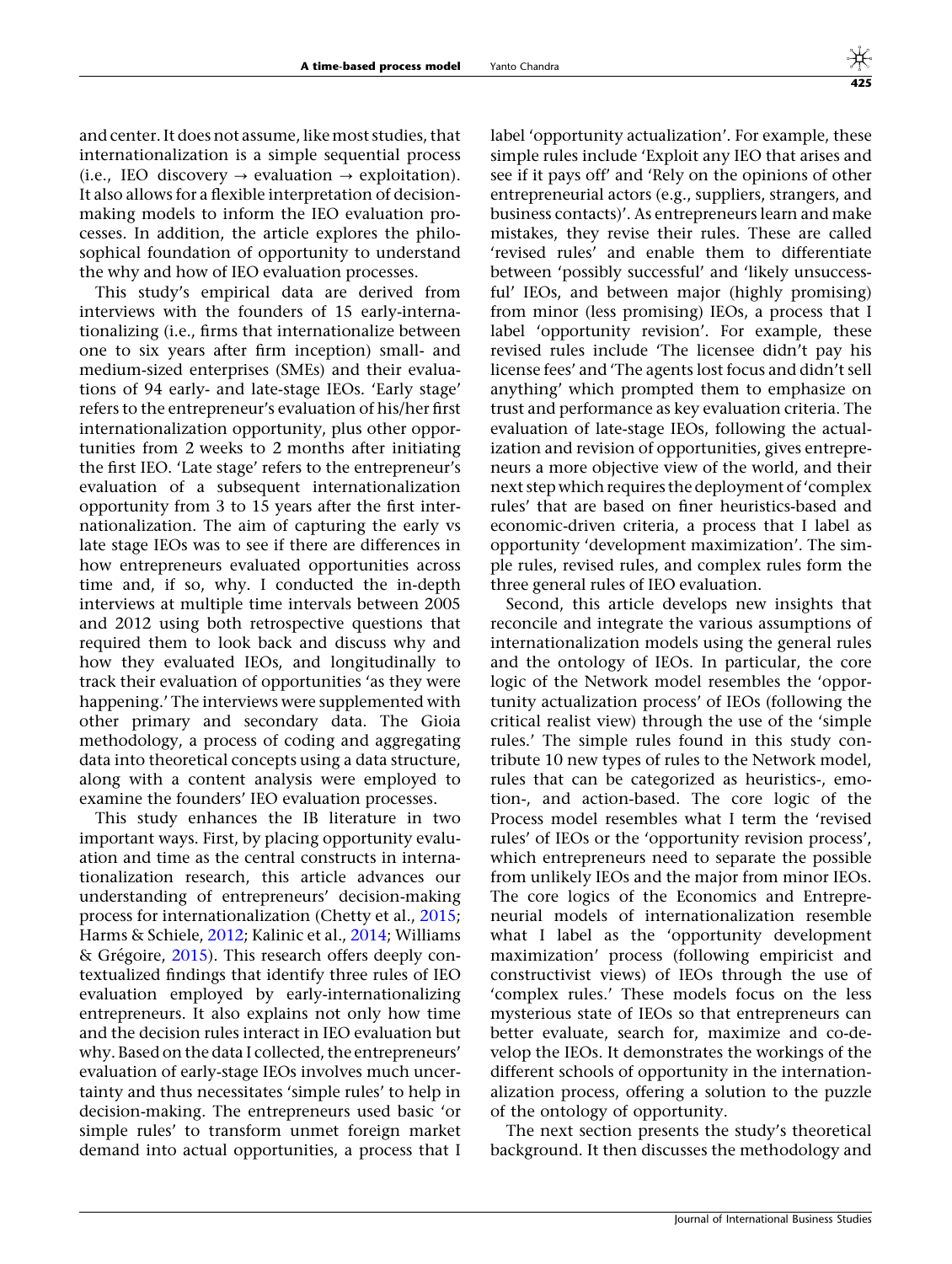findings that emerge, and presents a Time-based Process model of IEO evaluation. It discusses the results in light of the internationalization models and offers implications for theory, practice and future IB research.

# THEORETICAL BACKGROUND

In this section, I will discuss various decisionmaking models in IB, the ontology of opportunity in IB and re-interpret the Internationalization Models using the decision-making models and ontology of opportunity.

## Decision-Making Models in IB: Effectuation, Causation, Rule-Based Reasoning

Decision-making is the core of all IB activities. As such, an understanding of the assumptions and elements of decision-making models is critical to advance IB research. Effectuation is an important decision-making model that lends insight into how entrepreneurs evaluate opportunities. It focuses on controlling uncertainty (rather than predicting or planning) and leveraging contingencies, and employs the affordable-loss principle and satisficing as evaluation criteria (Sarasvathy et al., [2014;](#page-27-0) Sarasvathy, [2001](#page-27-0); Wiltbank, Dew, Read, & Sarasvathy, [2006](#page-27-0)). Effectuators start with the existing means (e.g., identity, knowledge, networks, resources) and ask how these can be transformed into products, organizations, markets and the like, by engaging stakeholder networks that help shape the means and goals.

Effectuators initiate the decision-making process by analyzing 'Who am I?' (e.g., a seasoned entrepreneur with a passion for high tech products), 'What do I know?' (e.g., I always relied on intuition to make decisions), 'Whom I know?' (e.g., my business contacts, A, B and C are in country X, Y, and Z and in the fields of D, E, and F) and 'What I can do?' (e.g., I can pursue a global opportunity by commercializing a new software developed by A and using the resources owned by B and C). In contrast, the causation approach aims to maximize expected returns, avoid surprises through careful prediction, planning and opportunity analysis. Those practicing the causal approach start with a goal and work backwards to find the means to achieve it. Causal thinkers analyze 'What is my goal?' (e.g., I need to make X amount of profit within Y number of years), 'How do I optimize outcomes?' (e.g., choose partner B and country Z as to get the best result), and 'Which decision is less risky?' (e.g., option A is better than other options based on data available; developing a careful market survey or business plan is a less risky approach to doing IB). Therefore, effectuation and causation are exact opposites. Entrepreneurs who espouse effectuation tend to (1) weigh predictive information (e.g., market research, demand estimates) more critically than causation adherents, and (2) draw on personal experience more than causation adherents, and iii) aim for affordability (Dew, Read, Sarasvathy, & Wiltbank, [2009;](#page-26-0) Jones & Casulli, [2014\)](#page-27-0) more than causation types.

Rule-based reasoning, a more recent theoretical approach in entrepreneurship scholarship, is a structured approach to opportunity evaluation. It relies on rules so as to reduce uncertainty and to assess opportunities against specific criteria (e.g., financial return, competition level) to help decide if an opportunity is exploitable (Wood & Williams, [2014;](#page-27-0) Williams & Wood, [2015\)](#page-27-0). Rules serve as "analytical knowledge structures" (Williams & Wood, [2015:](#page-27-0) 221) to make logical inferences (e.g., if S, then A, then C ( $S =$  situation,  $A =$  antecedent, and  $C =$  consequences)). For example, a rule-based thinker analyzes the IB market by asking: If country market A is too competitive then I will pursue country Y or Z (i.e., competition as a rule); if demand in country market B is lower than expected, then I will use approach X to succeed in that market (market demand as a rule). Despite its promise, few empirical studies show how rule-based reasoning occurs 'over time' (Williams & Wood, [2015:](#page-27-0) 230; Wood & Williams, [2014\)](#page-27-0). As will be shown later, the rule-based reasoning literature offers a point of departure in developing a process model of the IEO evaluation process.

## The Ontology of Opportunity in IB: Empiricism, Constructivism, Critical Realism

Opportunity is a central construct in entrepreneurship (Shane, [2012](#page-27-0)) and in IB because operating an international business involves the discovery, evaluation and exploitation of opportunities (Jones & Coviello, [2005\)](#page-27-0). An understanding of the worldviews (i.e., ontological views, Harre, [2002](#page-26-0); Tsoukas & Knudsen, [2003\)](#page-27-0) of opportunity is critical to advancing IB research. The empiricist view (Ramoglou & Tsang, [2016](#page-27-0); Ramoglou, [2013\)](#page-27-0) is based on an objective view of the world and assumes that opportunities 'exist out there' in international markets. Because opportunity exists in an objective realm, it can be evaluated based on its various attributes (e.g., production costs, labor supply, and stability of foreign government). In contrast, the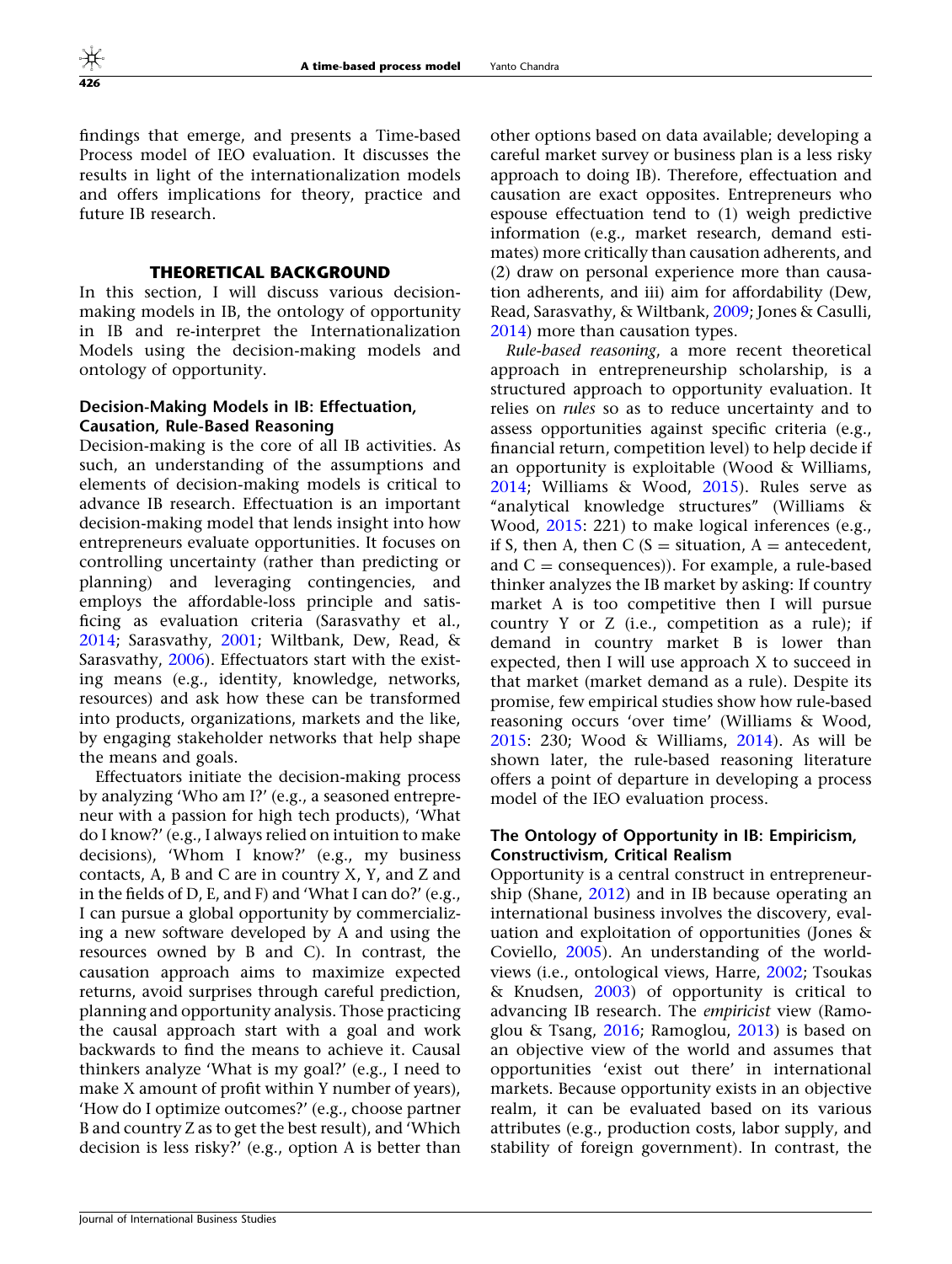constructivist view (Ramoglou & Tsang, [2016](#page-27-0)) subscribes to a socially constructed (subjective) worldview and portrays opportunities as 'created and or co-created' through relationships and interactions among stakeholders in international markets. An ongoing debate between the two ontological views of opportunity focuses on whether opportunity is in actuality an objective or subjective phenomenon (Ramoglou & Tsang, [2016](#page-27-0); Suddaby, Bruton, & Si, [2015\)](#page-27-0). The critical realist view (Ramoglou & Tsang, [2016;](#page-27-0) Ramoglou, [2013](#page-27-0)), which recently entered the discourse, argues that opportunities are unrealized abstract possibilities that need to be concretized. This view recognizes that reality in IB is structured on three assumptions: (1) endless possibilities exist, represented by 'the real world', which offers the largest set of possibilities and where raw opportunities can be found internationally, (2) un-actualized possibilities exist, represented by 'the actual world', which contains unexploited IB opportunities and is a subset of 'the real world' and (3) observable reality, seen as 'the empirical world', which contains possible and unlikely IB opportunities as the smallest subsets. Hence, realists acknowledge unactualized opportunities that can be 'evaluated' and prospects that can be enhanced through market intervention (e.g., creating an entrepreneurship hub such as Silicon Valley) and that they also recognize that entrepreneurs' efforts are necessary (e.g., mobilizing resources, creative marketing efforts) to actualize IB opportunities. Realists emphasize 'opportunity belief' (e.g., the degree of confidence about the presence of an opportunity) and the subsequent revision of such belief, and they consider failure as either an unidentified opportunity or un-actualized opportunity due to faults in the execution (i.e., failure due to a lack of competence or commitment or the wrong resource mix to realize an opportunity).

### Re-Interpreting the Internationalization Models

Internationalization models essentially assume that opportunities are key for creating economic value and that certain decision-making logics underpin opportunity evaluation. The influential models of internationalization (Economics, Process, Network, and Entrepreneurship) ask different questions about IB opportunities and focus on different ontologies and decision-making aspects in opportunity evaluation. The Economics model (i.e., Ownership-Location-Internalization (OLI) advantages) of opportunity evaluation focuses on decisions that produce the best economic outcomes

(e.g., location choice and entry mode), based on what a firm owns (e.g., products, brands, people) (Dunning, [1988](#page-26-0), [2000\)](#page-26-0). Those using the Economics model focus on firm-market fit and embrace optimization thinking in IEO evaluation. A typical question asked by a CEO or manager making an internationalization decision under the Economics model is ''How can I optimize my company's choice of location and entry mode given what this company owns, its aspirations and vision?'' The Economics model is parallel to the Empiricist view of opportunity (Ramoglou & Tsang, [2016](#page-27-0); Ramoglou, [2013\)](#page-27-0), which assumes that opportunities 'exist out there' in foreign markets and can therefore be evaluated objectively based on various criteria, such as market demand, raw materials supply, and cost factors. This objective view of foreign market opportunities means that firms can choose what they assess to be the best location and type of entry mode to optimally exploit such opportunities. The Economics model is also parallel to the Causation approach as it maximizes expected returns from operating internationally, avoids surprises through careful prediction strategies (e.g., cost–benefit analysis, optimization analysis) and thoroughly plans its steps and analyzes all current and possible problems. However, the Economics model lacks the time effects of opportunity evaluation. For instance, it does not explain whether and how a firm should evaluate early-stage IEOs (i.e., the first and second IEOs) and late-stage IEOs (e.g., IEOs considered many years after the first IEO).

The Process model (Johanson & Vahlne, [1977,](#page-27-0) [1990](#page-27-0)) focuses on learning and risk mitigation. It focuses on ways that firms can internationalize to new markets from culturally similar to culturally different markets (i.e., successively greater psychic distance) and/or to riskier and more committed entry modes (e.g., from exporting to foreign direct investment). It implies a loop in the evaluation of IEOs at time 1, which feeds into the evaluation at time 2, 3, 4 and so on. A typical question that a CEO or manager using the Process model asks is ''How can my company take a safe, incremental approach to succeed in international markets?'', ''Based on what we learn from three years of internationalization in the neighboring market X, how can we continue to expand to slightly different foreign markets or employ a riskier entry mode?'' This model parallels the Critical Realist view of opportunity (Ramoglou & Tsang, [2016;](#page-27-0) Ramoglou, [2013\)](#page-27-0), which assumes that opportunities are unrealized possibilities in foreign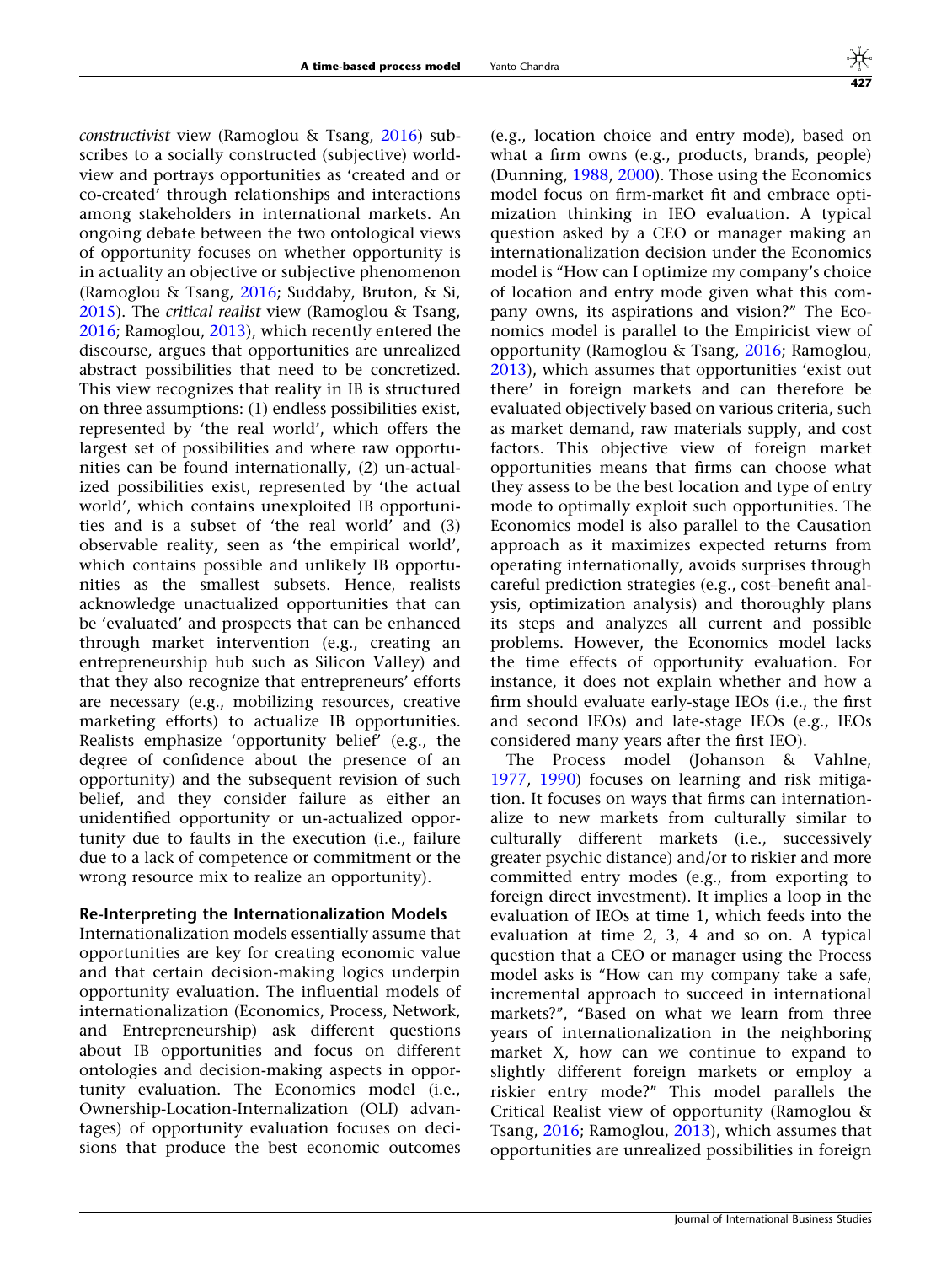markets but cannot be discovered (realized) unless a focal firm takes action to actualize them. It recognizes endless possibilities, un-actualized IEOs, and the importance of distinguishing between possible and unlikely IEOs as firms learn from foreign markets. The Process model is similar to rule-based reasoning where those evaluating opportunities use knowledge and commitment level as judgment rules. The model positions learning processes as central to the IEO evaluation but does not well explain how IEO evaluation evolves. For instance, do the IEO evaluation rules change across time, from the firm's startup, growth and mature periods? If so, why and how? If not, why and how? Likewise, the Process model does not fully explain how IEO evaluation rules drive early internationalization.

According to Johanson and Mattsson [\(1986,](#page-27-0) [1988](#page-27-0)), the Network model sees markets as networks; they theorize that firms internationalize by networking with organizations through their formal and informal relationships and that the (often unintended) effects of these relationships help advance the internationalization process. A typical example of the Network model is an entrepreneur meeting a business person on a transcontinental plane trip and discovering an opportunity worth exploring through a long discussion ranging from their common interests, insights and experience. Like the Process model, the Network model aligns with the Critical Realist view of opportunity (Ramoglou & Tsang, [2016\)](#page-27-0) and views networks as providing endless possibilities discovered through interactions with local and foreign networks. This model also aligns with the Effectuation approach as it emphasizes the unintentional process of networking and market entry, particularly for smaller firms. Despite its relevance to SMEs, the Network model lacks the time-sensitive aspects of IEOs evaluation. For instance, it does not explain the role of networks in the early vs late stages of IEO evaluation. Nor does it explain the logic behind the prevalent use of relationships in identifying IEOs.

The Entrepreneurship model (Coviello, [2015;](#page-26-0) Jones & Coviello, [2005;](#page-27-0) McDougall & Oviatt, [2000](#page-27-0)) shifts the discourse on internationalization to opportunities as it attempts to explain IB development patterns such as early or fast internationalization and international new ventures. It views internationalization as a process and outcome of entrepreneurial action under uncertainty. A typical question an entrepreneur using the Entrepreneurship model asks is ''How do I make this new invention into a global business opportunity?'',

''How can I work with partners to collaboratively pursue this opportunity as quickly as possible?'' This model see opportunities as created or co-created by actors and their peers (Constructivist view) and discovered as realities 'out there' in foreign markets (Empiricist view; see Alvarez, Barney, & Anderson, [2013;](#page-26-0) Ramoglou & Tsang, [2016\)](#page-27-0). Of the four internationalization models, the Entrepreneurship model is the only one to identify the opportunityidentification and exploitation-stages of opportunity (Chetty et al., [2015](#page-26-0); Zahra et al., [2005\)](#page-27-0).

As discussed above, the temporal aspect of IEO evaluation is largely overlooked in internationalization research. Importantly, very little research unpacks the decision-making models to explain how entrepreneurs evaluate international opportunities.

#### METHOD

#### Data Collection

Since the decision-making process used in evaluating IEOs is complex, we need to ''unravel the underlying dynamics of phenomena that play out over time'' (Siggelkow, [2007:](#page-27-0) 22). This suggests a need to gather rich, in-depth data. This study uses inductive research because it can help answer the core question of internationalization research: How do entrepreneurs evaluate opportunities? This study employs a process-oriented approach to examine multiple cases with an embedded design (Van de Ven & Engleman, [2004;](#page-27-0) Yin, [2003](#page-27-0)). That is, to study entrepreneurs' evaluation processes, I gathered information from informants on the multiple IEOs that each considered.

Conducting multiple case studies, like conducting multiple experiments, enables replication that can enrich insights or challenge assumptions (Eisenhardt, [1989](#page-26-0)). Accordingly, it can advance theory-building research such as this. The theoretical constructs of interest – IEO evaluation and time – and the derivable insights influenced the choice of sampling for this research. A review of the extant research on decision-making models in IB (e.g., effectuation) reveals a lack of research beyond the European-focused context (e.g., Finland, Germany, Sweden; Andersson, [2011;](#page-26-0) Chetty et al., [2015;](#page-26-0) Harms & Schiele, [2012;](#page-26-0) Kalinic et al., [2014;](#page-27-0) Galkina & Chetty, [2015\)](#page-26-0). Australia, the focal country in this study, has a relatively small open economy that is heavily reliant on export. As such, it offers a new comparative context to study IB decision-making models to help enrich, extend and even challenge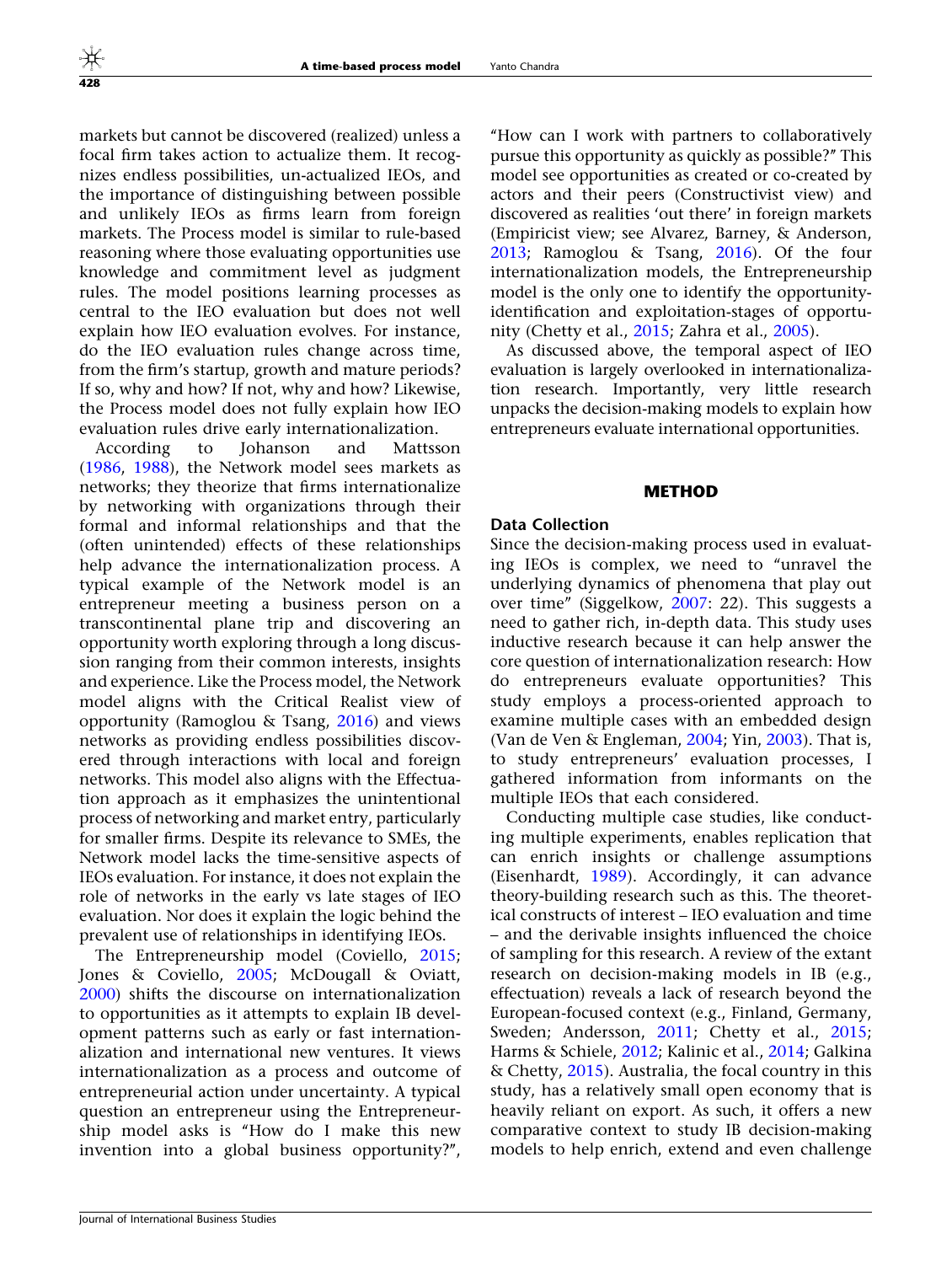existing knowledge – an important consideration for theory-building research.

For this study's theoretical sampling, I selected cases that were early internationalizers (i.e., those internationalizing within 6 years after inception; Coviello, [2015](#page-26-0); Zahra, Ireland, & Hitt, [2000\)](#page-27-0) and assessed whether and how their evaluation of earlyand late-stage IEOs differed, and why. I selected the cases from a pool of SMEs based in Australia using business and government directories (i.e., Kompass database, Australian Technology Showcase, Australian Trade Commission), three leading Australian business magazines, Business Review Weekly, Australian Business Solutions, Business First Magazine, and three major Australian newspapers, The Australian, Sydney Morning Herald, Australian Financial Review. The cases contain well-experienced entrepreneurs and novice entrepreneurs from the knowledge-based (KB) and non-knowledge-based (NKB) economic sectors in an effort to rule out the possibility that experience and sector differences affect IEO evaluation. This purposeful sampling included locally owned small- to medium-sized enterprises (SMEs) (less than 200 employees) that were Proprietary Limited and/or Partnership entities (but not publicly traded or government-owned firms), in which the founders or key executives instrumental in the internationalization process were still at the helm and agreed to participate in the study.

Of the 60 firms contacted from the firm database described above, 15 firms responded positively and became the focus of this study. They comprise eight cases from the KB and seven cases from the NKB sectors. All 15 firms internationalized between 1 to 6 years after start-up. Table [1](#page-7-0) offers a summary of these 15 cases. In total, I conducted 59 interviews with 39 individuals between 2005 and 2012 and tracked all the firms' IEO evaluation over this period of time. These comprise 33 founders who were also CEOs of the focal cases and their close associates (i.e., cofounders, high-level managers), plus six expert informants outside the companies who were familiar with the founders (i.e., venture capitalists, government officials) to gain deeper insights into the cases. In addition, I collected 603 pages of internal documents (e.g., business contracts, business plans, product sheets) and conducted 40 on-site visits. The fieldwork generated 99 h of taped verbal data, transcribed verbatim by a professional transcriber. As Table [1](#page-7-0) shows, the cases include entrepreneurs in the healthcare, manufacturing, software, fashion and beverage businesses. To provide anonymity, all of the firm's names used here (e.g., OdorCo, SportCo) are pseudonyms. These pseudonyms also serve to aid recall and analyses; for instance, 'OdorCo' refers to a firm that manufactures chemicals for odor control, while 'SportCo' refers to a firm that manufactures sportswear.

The primary data were supplemented by on-site observations, email exchanges, phone and Skype conversations, and company public web-based materials and news articles. Specifically, I asked each informant to discuss how they evaluated international opportunities, specifically: (1) timing and considerations (i.e., early- vs late-stage opportunities: ''What was your first (next, recent) international opportunity? What factors or issues did you consider when pursuing opportunity X? Did you consider other opportunities?''), (2) magnitude (i.e., ''Was an opportunity a significant for you or not?"), and (3) failure/success (i.e., "What is difficult about doing business internationally? Did you ever fail, or make mistakes? Of all of your ventures, what was the most successful?''). I then probed for deeper meaning with follow-up questions such as ''What do you mean by that? Can you provide examples of this?'' (Lamb, Sandberg, & Liesch, [2011\)](#page-27-0). I asked 'who, when, where, what, which, how, why' questions (Pettigrew, Woodman, & Cameron, [2001](#page-27-0): 700) to stimulate narratives that reveal the thinking behind decisions, actions, events and relationships. I also asked the entrepreneurs to indicate their firms' overall performance over the period of the study using an ordinal scale of 'low, medium, high, to very high.' This information was cross-checked for consistency using the interviewees' verbal responses on the overall state of the firms, the presence/absence of major deals and or financial losses and gains, and their confidence about the business.

The interviews were both retrospective and longitudinal for two reasons: first, to capture past internationalization events, decisions, actions that had occurred prior to the first interviews, and second, to follow each case's important internationalization event 'as it was happening' (as much as possible), along with the informants' thoughts, feelings, and perceptions (McMullen & Dimov, [2013\)](#page-27-0). Rapport building with the interviewees was critical and so I frequently emailed them to say 'Hello' and to convey information about the study and its goals to enhance their willingness to share information throughout the 7-year period. For all 15 cases, interviews took place within a few days to one week after the internationalization event, defined as any signature inked on a deal or legally binding commitment (made on paper) made by the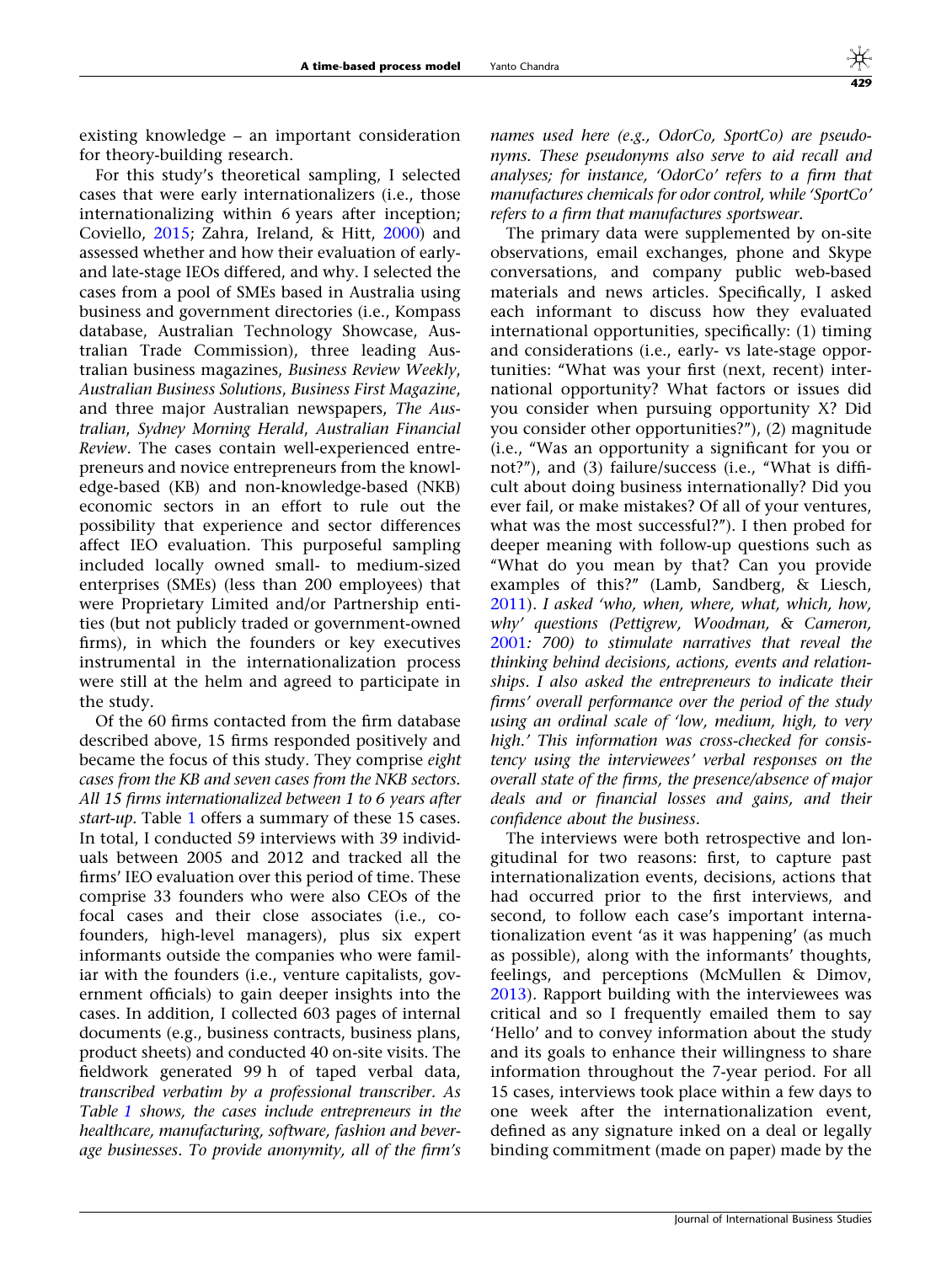<span id="page-7-0"></span>

| Table 1            | Case characteristics          |                                                                                                                                                                                         |                                 |                    |                          |                       |                       |                                                   |                  |                                         |
|--------------------|-------------------------------|-----------------------------------------------------------------------------------------------------------------------------------------------------------------------------------------|---------------------------------|--------------------|--------------------------|-----------------------|-----------------------|---------------------------------------------------|------------------|-----------------------------------------|
| Case               | Sector status                 | (length and type of experience)<br>Type of entrepreneur                                                                                                                                 | experience<br>$\mathbf{\Omega}$ | employees<br>No of | Venture<br>started<br>⊇. | (year)<br>ĒΟ<br>First | interviewees<br>No of | Interviews (face<br>to face, phone<br>Skype)<br>ಜ | On-site<br>visit | archival<br>Internal<br>(pages)<br>docs |
| SeaweedCo          | KB, healthcare<br>products*   | c accounting firm)<br>Serial (20 years, publi                                                                                                                                           | )<br>도                          | 5                  | 2003                     | 2004                  | $\sim$                | $(2006 - 2012)$<br>5 times                        | $\sim$           | $\overline{4}$                          |
| <b>BioactiveCo</b> | KB, healthcare<br>products*   | Serial (40 years, accounting, consulting,<br>businesses)<br>trading, construction                                                                                                       | 스<br>도                          | $\sim$             | 2001                     | 2005                  | $\sim$                | $(2005 - 2012)$<br>5 times                        | $\sim$           | 8                                       |
| CorkCo             | KB, wine<br>closure*          | Serial (46 years, manufacturing, yacht<br>building)                                                                                                                                     | High                            | 99                 | 1998                     | 2000                  |                       | $(2006 - 2012)$<br>4 times                        | 4                | 39                                      |
| DNACo              | KB, healthcare<br>equipment** | Serial (30 years, management<br>consulting business)                                                                                                                                    | High                            | 22                 | 1991                     | 1992                  |                       | $(2005 - 2012)$<br>5 times                        | $\sim$           | $\overline{\mathbf{50}}$                |
| WaterCo            | beverage*<br>NKB,             | Serial (25 years of experience in cabling<br>business)                                                                                                                                  | High                            |                    | 2001                     | 2003                  |                       | $(2006 - 2012)$<br>2 times                        | m                | $\overline{0}$                          |
| JuiceCo            | beverage*<br>NKB,             | Serial (20 years, software, advertising,<br>restaurant)                                                                                                                                 | High                            | ∞                  | 2002                     | 2004                  | S                     | $(2005 - 2010)$<br>5 times                        |                  | $\overline{15}$                         |
| HairCo             | NKB, hair<br>salon***         | Serial (20 years, hairdressing business)                                                                                                                                                | high                            | 5                  | 1993                     | 1997                  |                       | $(2005 - 2012)$<br>4 times                        | m                | SO                                      |
| CrillCo            | NKB, fast<br>food**           | Serial (10 years, cleaning service, cafe)                                                                                                                                               | High                            | 32                 | 1995                     | 2001                  |                       | $(2005 - 2012)$<br>4 times                        | m                | $\frac{8}{1}$                           |
| OdorCo             | KB, chemical**                | Novice (husband-and-wife, 5 years,<br>chemistry and medical tests)                                                                                                                      | $\overline{\overline{z}}$       | ↖                  | 1992                     | 1992                  |                       | $(2005 - 2012)$<br>5 times                        | 4                | 55                                      |
| ColorCo            | KB, printing<br>software***   | Novice (7 years, software programmer)                                                                                                                                                   | Ξ                               | 5                  | 1994                     | 1996                  |                       | $(2005 - 2012)$<br>5 times                        | 4                | $\mathcal{R}$                           |
| SAPCo              | KB, systems<br>software***    | system<br>Novice (10 years, SAP<br>engineers)                                                                                                                                           | $\overline{\overline{z}}$       | Q                  | 1998                     | 2001                  |                       | $(2005 - 2012)$<br>3 times                        | $\sim$           | 50                                      |
| TelcoCo            | software**<br>KB, telco       | Novice (10 years, marketing of telco<br>products)                                                                                                                                       | Some                            | $\overline{c}$     | 1997                     | 2000                  | N                     | $(2006 - 2012)$<br>3 times                        | $\sim$           | $\delta$                                |
| <b>RipeCo</b>      | NKB, fashion*                 | physiotherapy, interior design)<br>Novice (two co-founders,                                                                                                                             | $\overline{\overline{z}}$       | $\overline{c}$     | 1996                     | 1999                  | M                     | $(2006 - 2012)$<br>4 times                        | $\sim$           | 45                                      |
| ClothCo            | NKB, fashion*                 | M in banking)<br>Novice (10 years, HR                                                                                                                                                   | $\overline{\overline{z}}$       | ξ                  | 2001                     | 2005                  | N                     | $(2005 - 2012)$<br>3 times                        | N                | $\overline{15}$                         |
| SportCo            | fashion***<br>NKB,            | Novice (15 years, sports retail)                                                                                                                                                        | W                               | 35                 | 1988                     | 1994                  |                       | $(2005 - 2012)$<br>2 times                        | $\sim$           | $\overline{c}$                          |
|                    |                               | Note: KB = knowledge based firms; NKB = non-knowledge based firms (based on OECD 1999 definition). Three types of prior knowledge or domain familiarity in the sector are: * nil domain |                                 |                    |                          |                       |                       |                                                   |                  |                                         |

familiarity (n

 $= 7$ ), \*\* some domain familiarity (n

4), \*\*\* high domain familiarity (n

4). All 15 cases internationalized between 1 to 6 years after firm formation.

A time-based process model Yanto Chandra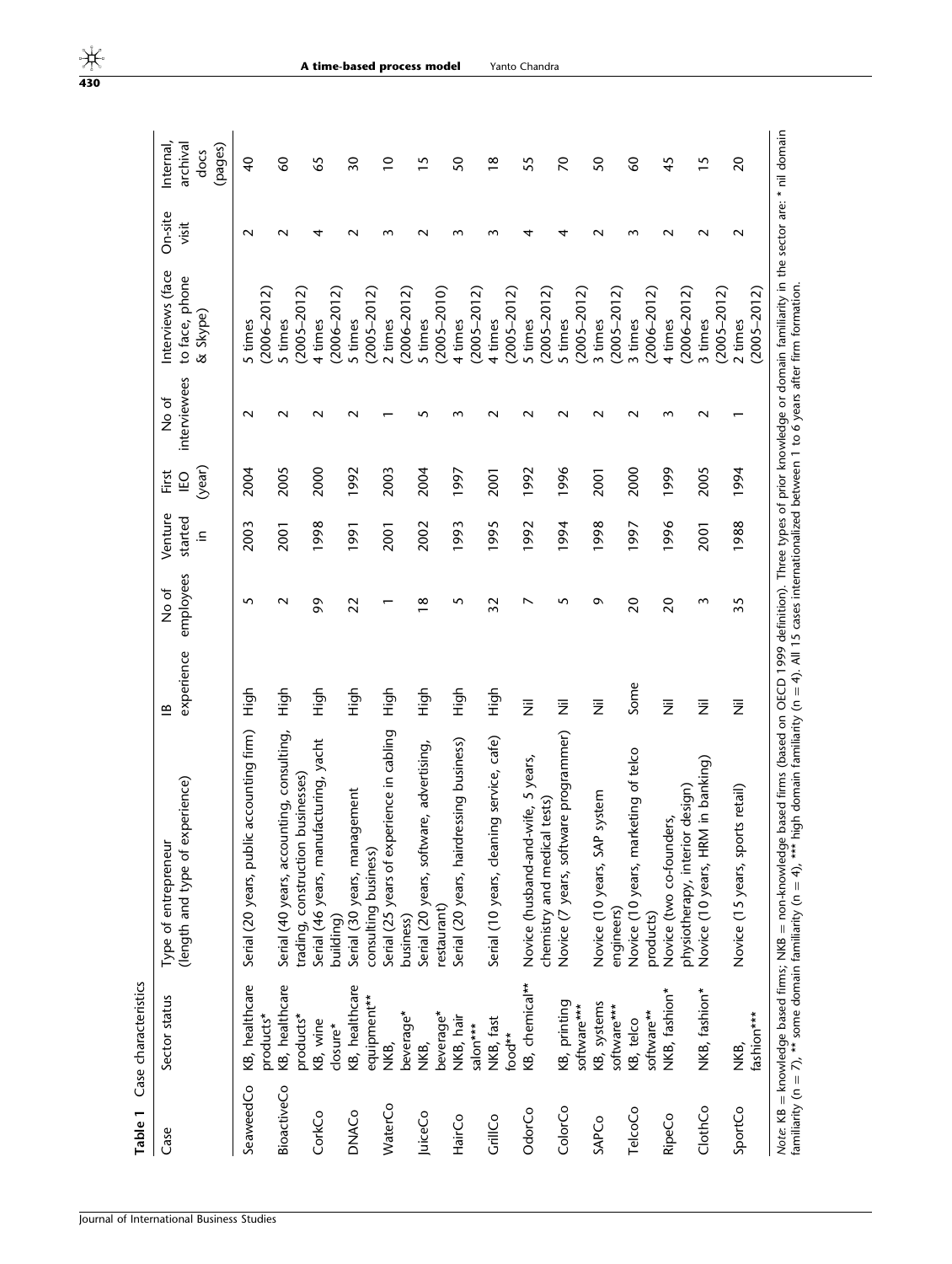focal firm. This timely follow-up was made possible due to the close rapport developed between the researcher and informants. This step helped to mitigate recall bias. The interviews range from three to five times, except for two cases (i.e., WaterCo and SportCo, which had two interviews each; see Table [1\)](#page-7-0), because the informants were busy. I promised anonymity and confidentiality (via a written and signed agreement) and was able to obtain a high level of candor and access to privileged documents and detailed information related to internationalization decisions. requested and collected concrete evidence of internationalization (i.e., transaction sheets, client/partner's specific name, year and significance of the internationalization event or decision, photos of products and the physical firms, sample products, and IB correspondence) again, with assurance of full confidentiality. The first-round of interviews (15 interviews for the 15 cases) were face-to-face and lasted 1 to 3 h and adhered to a semistructured interview protocol. The subsequent interviews were conducted by telephone (19 interviews) or Skype (10 interviews) and others were face-to-face (15 interviews) and lasted between 30 min to 1 h. The multiple sources of evidence and informants' confirmation of data content helped ensure research validity and reliability (Yin, [2003](#page-27-0)). Additionally, I asked the informants to review the interview transcript and confirm that the information, events and decisions were correct.

## Data Analysis

The data collection and initial stages of data analysis overlapped over seven years during which time I cycled between the data, themes, concepts, dimensions and the relevant literature (Gioia, Corley, & Hamilton, [2013;](#page-26-0) Nag & Gioia, [2012\)](#page-27-0). Thus the data and theory were considered together (Alvesson & Kärreman,  $2007$ ). The data analysis focused on the entrepreneur's or his/her leadership team's actions and/or decisions in pursuit of IEOs. I started with within-case analyses and proceeded with cross-case analyses.

I coded all the data using computer-aided qualitative data analysis (RQDA) software, an open-source program within the R statistical computing environment (Chandra & Shang, [2017](#page-26-0); Huang, [2014](#page-26-0)). I coded conservatively by including only what was explicit in the data; that is, I did not infer intentionality. For analytic clarity, 'early stage' IEO refers to the entrepreneur's evaluation of his/her first internationalization opportunity. For entrepreneurs who

evaluated a second (different) IEO near the first IEO, 'early stage' refers to doing so from 2 weeks to 2 months after initiating his/her first IEO. A 'late stage' IEO refers to the entrepreneur's evaluation of subsequent internationalization between three and 15 years after his/her initial internationalization.

I identified and examined the decisions and/or events based on the primary and secondary data sources, with two IB experts critiquing the interpretation process (Gioia et al., [2013](#page-26-0)). I conducted consistency checks (Weber, [1990](#page-27-0)) and carefully coded all textual data, allowing multiple coding of each textual unit. For example, the response, ''we signed up any agents and decided later if they were good for us'' could be coded as the 'exploit-thenevaluate' rule because the action preceded evaluation, or as the 'least-effort' rule if the coder felt that easy-to-pass criteria were used).

Subsequently, I conducted a cross-case analysis and coded the textual data as first-level codes and further aggregated them to second-level codes and aggregate dimensions following Gioia's methodology (e.g., Gioia et al., [2013;](#page-26-0) Nag & Gioia, [2012\)](#page-27-0). For instance, during the data analysis ''I target the most recognizable trade fairs, multinational companies, or locations", "I just pursued whichever opportunities that *came first"*, "We don't have a *strategy* like those taught in the textbook'' were emerging in the firstlevel codes and coded respectively as 'recognition rule,' 'least-effort rule,' and 'no-rule' which I aggregated into 'heuristics-based' rules as a second-level code. This, along with other second-level codes such as 'emotion-based, action-based and outside-opinion based' rules were then abstracted as 'simple' rules (see Table [2](#page-9-0)). Following a peer review by two IB experts, the data structure was finally simplified into 30 first-level codes which were aggregated into 10 s-level codes – containing 10 IEO evaluation rules – and finally three aggregate dimensions – comprising three general IEO evaluation rules (Table [2](#page-9-0)). I then probed the data to find when in the decision process the entrepreneurs used each evaluation rule (i.e., early or late stage), and the drivers and outcomes of the rules used, as shown in Table [2](#page-9-0).

Next, I formed two teams, myself and two IB experts on one team and two PhD students who had been trained to code on other team, to independently analyze the IEO-relevant data using the inductively derived variables (e.g., rules based on heuristics, emotions, or action) as the coding scheme. Collectively, the research team assessed 94 IEOs evaluated by the informants and coded 151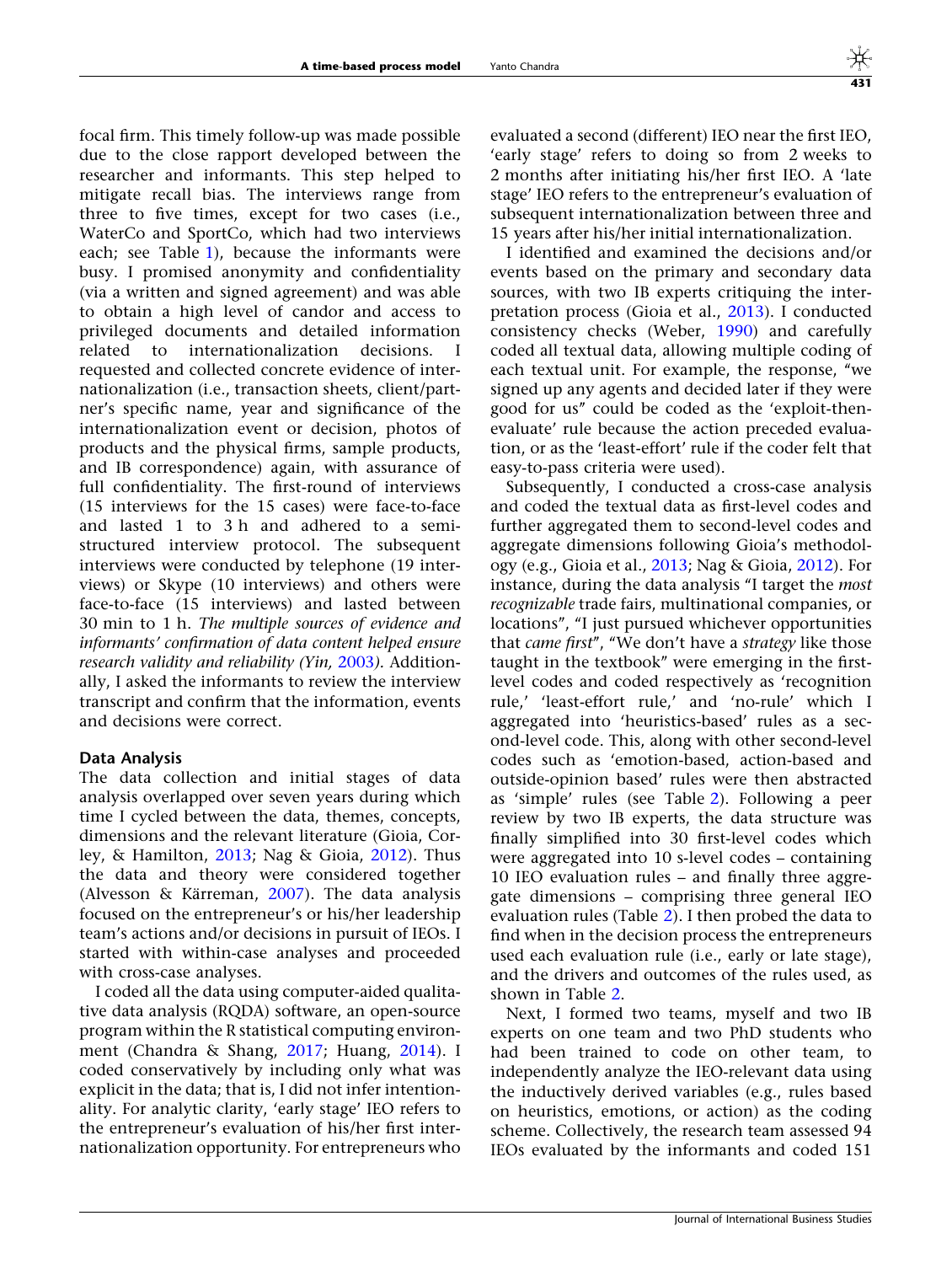| General<br>rules | Elements of the rules in IEOs evaluation (and<br>representative quotes)                                                                                                                                                                                                            | When                                                                                  | Enablers                                                          |
|------------------|------------------------------------------------------------------------------------------------------------------------------------------------------------------------------------------------------------------------------------------------------------------------------------|---------------------------------------------------------------------------------------|-------------------------------------------------------------------|
| Simple<br>rules  | Heuristic-based rules (What shortcut can I use?)<br>Recognition (e.g., "prefer the recognizable largest int'l<br>players, events)                                                                                                                                                  | Evaluation of early-stage IEOs                                                        | Time constraint                                                   |
|                  | Least-effort (e.g., "pursue IEOs that comes first, no frame<br>of reference")                                                                                                                                                                                                      |                                                                                       | Resource constraint/                                              |
|                  | No-rules (e.g., "no strategy, being naïve")<br>Simple calculus (e.g., "pre-commitment from int'l<br>buyers")                                                                                                                                                                       |                                                                                       | conservation                                                      |
|                  | Fit (e.g., "cultural familiarity, replicate prior entry modes")<br>Low-transaction cost (e.g., "free resources from int'l<br>partners, less costly option")                                                                                                                        |                                                                                       | Being a specialist<br>provider/producer                           |
|                  | Emotion-based rules (What do I feel?)<br>Gut feeling (e.g., "it feels right, it seemed right")<br>People-driven (e.g., "attracted to the personality of the<br>int'l partners")<br>Action-based rules (What can I do?)<br>Give-then-receive (e.g., "free services to attract int'l |                                                                                       | Entrepreneurs solely<br>influence the decision-<br>making process |
|                  | buyers")<br>Exploit-then-evaluate (e.g., "sign up first then assess<br>agents' performance")                                                                                                                                                                                       |                                                                                       |                                                                   |
|                  | Outside-opinion-based rules (What do others say?)<br>Evaluated by others (e.g., "new suppliers/buyers chose to<br>be our int'l agents")<br>Relationship as positive cue (e.g., "one int'l agent refer us                                                                           |                                                                                       |                                                                   |
|                  | to other global agents")<br>Leveraging others' resources (e.g., "follow int'l partner's<br>route to new a market")                                                                                                                                                                 |                                                                                       |                                                                   |
| Revised<br>rules | Externally-driven rules (What do they help me learn?)                                                                                                                                                                                                                              | Evaluation of early-stage IEOs to<br>the first three years of<br>internationalization | Simple rules cannot filter<br>out unlikely IEOs                   |
|                  | Ethics and trust criteria (e.g., "cheated by agents,<br>dishonest licensees")                                                                                                                                                                                                      |                                                                                       |                                                                   |
|                  | Commitment criteria (e.g., "buyers were touting for<br>others, not committed to us")                                                                                                                                                                                               |                                                                                       | High environmental<br>uncertainty                                 |
|                  | Non-opportunity criteria (e.g., "ethnocentrism, religious<br>barrier, lazy agents")<br>Situation-driven rules (Is it beyond my control?)<br>Ownership criteria (e.g., "negative effects of a change in                                                                             |                                                                                       |                                                                   |
|                  | ownership, management")<br>Performance criteria (e.g., "clients' low sales performance,                                                                                                                                                                                            |                                                                                       |                                                                   |
|                  | ignorant new CEO")<br>Internally-driven rules (I wish I had known that in advance)<br>Marketing and planning (e.g., "int'l marketing failure<br>lessons; re-think, re-plan")                                                                                                       |                                                                                       |                                                                   |
|                  | Logistics criteria (e.g., "wrong way of serving int'l clients;<br>project mismanagement")                                                                                                                                                                                          |                                                                                       |                                                                   |
| Complex<br>rules | Finer heuristics-based rules (Which option is better for us?)                                                                                                                                                                                                                      | Evaluation of late-stage IEOs                                                         | More time to make<br>decisions                                    |
|                  | Learned and tested rules (e.g., "quick calculation tells if X<br>is a good opportunity")                                                                                                                                                                                           |                                                                                       |                                                                   |
|                  | Leverage contingencies (e.g., search and then discover<br>int'l opportunities")                                                                                                                                                                                                    |                                                                                       | Increases in firm<br>resources                                    |

<span id="page-9-0"></span>Table 2 Characteristics of the evaluation of international entrepreneurial opportunities (IEOs)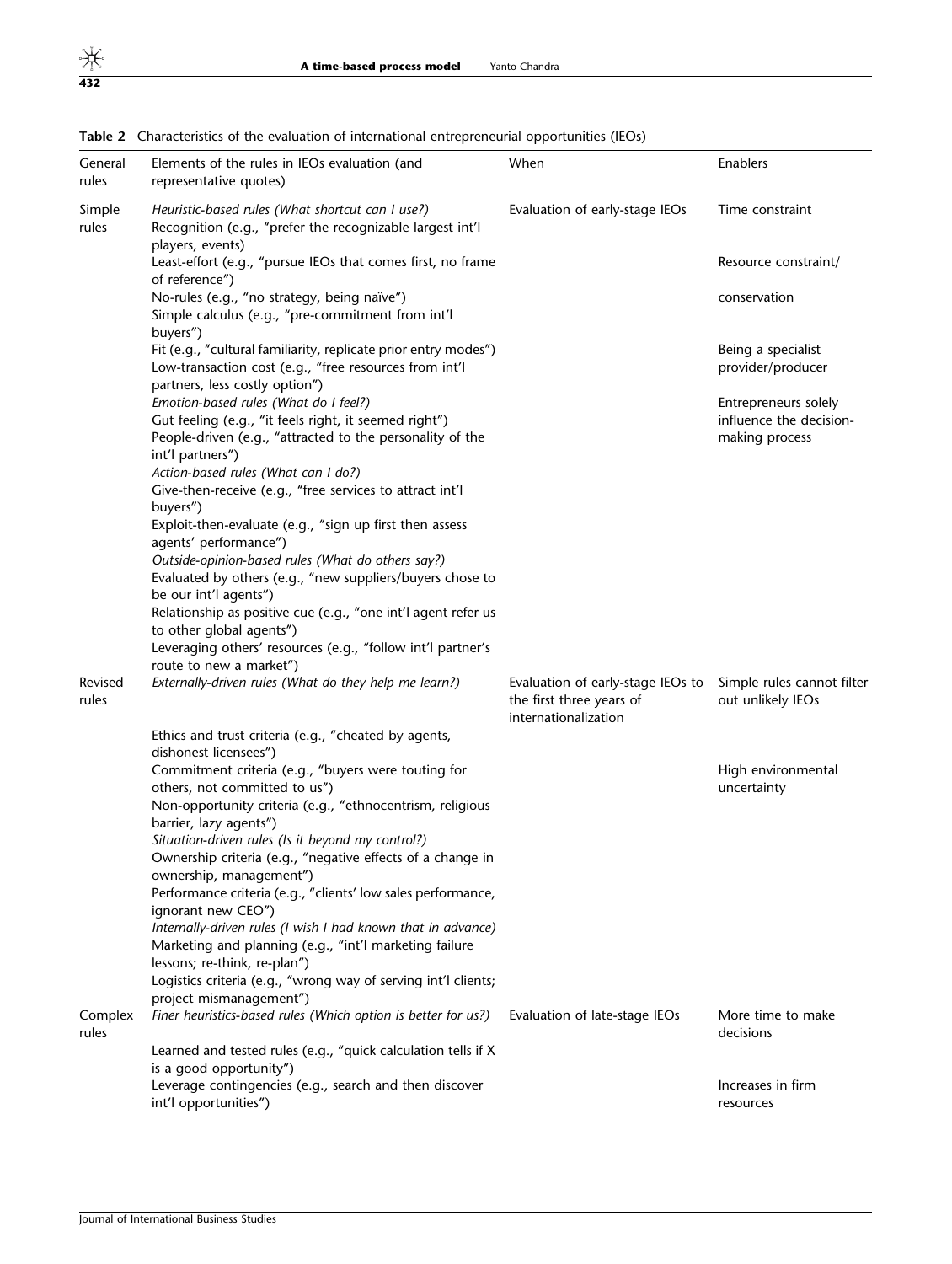Table 2 (Continued)

| General rules | Elements of the rules in IEOs evaluation (and<br>representative quotes)                                                                                                                                                                                                                                                                                                                              | When | Enablers                                                                                  |
|---------------|------------------------------------------------------------------------------------------------------------------------------------------------------------------------------------------------------------------------------------------------------------------------------------------------------------------------------------------------------------------------------------------------------|------|-------------------------------------------------------------------------------------------|
|               | Strategic fit (e.g., "complimentary with int'l partner in<br>various aspects")                                                                                                                                                                                                                                                                                                                       |      |                                                                                           |
|               | Outside-opinion-based rule (Carefully scrutinize what others<br>say)<br>Being known and selected by others (e.g., "we are expert<br>so int'l clients came to us")<br>Economics-based rules (Which option is the best for us?)<br>More complex calculus (e.g., "use business plan, very<br>selective, 5 criteria")<br>Ideal opportunity (e.g., "OEM, Mr X model is the best way<br>to grow globally") |      | Growth in the type and<br>number of stakeholders (e.g.,<br>partners, investors, managers) |
|               | Large scale IEO search (e.g., "looking for big clients in<br>major markets")<br>Large scale IEO development (e.g., "develop large<br>opportunities with major clients")<br>Efficiency and resource seeking (e.g., "go to China, it's<br>cheaper, big market")<br>Long term commitment (e.g., "we wouldn't' walk away<br>even in tough times")                                                        |      | Professional managers influence<br>the decision-making process                            |

evaluative dimensions (see Table [3](#page-11-0)). The detailed case-by-case analysis, along with their IEO evaluation rules used across time are available in Web Appendices 4 and 5. Finally, I developed a grounded model that linked the various concepts and patterns that emerged.

### FINDINGS

This study revealed three central findings detailed in Figure [1](#page-12-0). First, entrepreneurs' decision-making models for developing IB centered on three general IEO evaluation rules labeled simple, revised and complex. Each general rule contains sub-rules, which offer more specific nuances of the types of opportunity evaluation used by the entrepreneurs (cf. Table [2\)](#page-9-0). Second, time and other contingencies influenced IEO evaluation rules use, where entrepreneurs transitioned from simple to revised to complex rules over time. Third, there is a parallel between the three general IEO evaluation rules and each of the influential internationalization models (i.e., Process, Network, Economics, and Entrepreneurship) such that each model may guide entrepreneurs' use of different IEO evaluation rules and their worldviews about opportunities. In the next section, I first report important contextual background and then present the most representative findings from each theme that emerged in the study.

First, all of the serial and novice entrepreneurs interviewed had substantial business and management and/or entrepreneurial experience (Table [1](#page-7-0)). None were fresh university graduates when they started the business. Half of the informants had no experience in the IEO business sector they entered (e.g., one had a background in accounting and another in biotechnology, SeaweedCo and BioactiveCo, respectively) and the rest had low to high experience in the business sector they entered (e.g., one had managed a cafe and started a grilled chicken restaurant (GrillCo) and another had SAP programming experience and entered SAP consulting (SAPCo)). Their IB experience ranged from high among the eight serial entrepreneurs to low among the seven novice entrepreneurs.

Second, during the startup phase, none of the entrepreneurs relied heavily on personal resources but embraced the bricolage principle (making do with what is at hand; Baker & Nelson, [2005\)](#page-26-0) to start up the business. One entrepreneur, for example, repurposed machines previously used to manufacture industrial brushes for wine cork production (CorkCo), another used a management consulting office space he/she rented to start a DNA diagnosis equipment business (DNACo), and an another

433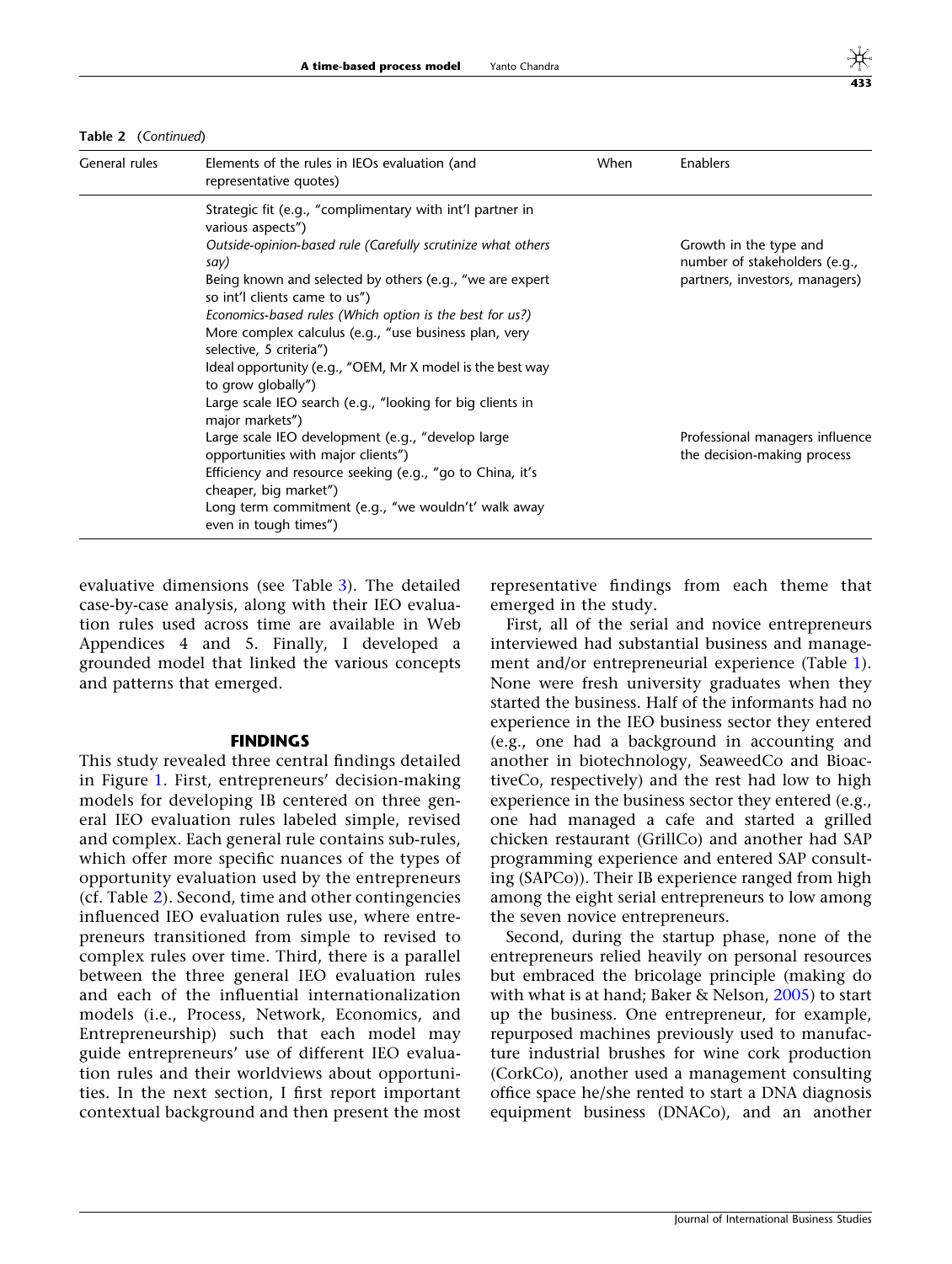#### <span id="page-11-0"></span>Table 3 A content analysis of the evaluation of international entrepreneurial opportunities (IEOs)

| Panel A: Overall summary   |                                                   |                |                                                                                   |             |                                      |          |                                                      |          |
|----------------------------|---------------------------------------------------|----------------|-----------------------------------------------------------------------------------|-------------|--------------------------------------|----------|------------------------------------------------------|----------|
|                            | <b>Evaluation of early stage IEOs</b>             |                | Early stage internationalization mistakes                                         |             | <b>Evaluation of late stage IEOs</b> |          |                                                      |          |
|                            |                                                   |                | and the development of revised rules                                              |             |                                      |          |                                                      |          |
|                            | Heuristics-based rules                            | 11             | Externally-driven rules                                                           | 21          | Heuristics-based rules               |          |                                                      |          |
|                            | Emotion-based rules                               | $\mathfrak{D}$ | Situation-driven rules                                                            | 11          | Emotion-based rules                  |          |                                                      |          |
|                            | Action-based rules                                | 10             | Internally-driven rules                                                           | 6           | Action-based rules                   | 11       |                                                      |          |
|                            | Outside-opinion based rules                       | 10             |                                                                                   |             | Outside-opinion based rules          | 15       |                                                      |          |
|                            | Finer heuristics-based rules                      | $\Omega$       |                                                                                   |             | Finer heuristics-based rules         | 16       |                                                      |          |
|                            | Economics-based rules                             | $\Omega$       |                                                                                   |             | Economics-based rules                | 33       |                                                      |          |
|                            | # rules coded                                     | 33             |                                                                                   | 38          |                                      |          | 80 Grand total # rules coded                         | 151      |
|                            | # IEOs observed                                   | $\mathfrak{D}$ |                                                                                   | 24          |                                      |          | 48 Grand total # IEOs observed                       | 94       |
| Panel B: Breakdown         |                                                   |                |                                                                                   |             |                                      |          |                                                      |          |
| (by experience and sector) |                                                   |                |                                                                                   |             |                                      |          |                                                      |          |
|                            | <b>Evaluation of early stage IEOs</b>             |                | Early stage internationalization mistakes                                         |             | <b>Evaluation of late stage IEOs</b> |          |                                                      |          |
|                            |                                                   |                | and the development of revised rules                                              |             |                                      |          |                                                      |          |
| Serial & IB experience     | Heuristics-based rules                            |                | Externally-driven rules                                                           | $\mathbf Q$ | Heuristics-based rules               |          |                                                      |          |
|                            | Emotion-based rules                               |                | Situation-driven rules                                                            | 6           | Emotion-based rules                  |          |                                                      |          |
|                            | Action-based rules                                |                | Internally-driven rules                                                           |             | Action-based rules                   |          |                                                      |          |
|                            | Outside-opinion based rules                       |                |                                                                                   |             | Outside-opinion based rules          |          |                                                      |          |
|                            | Finer heuristics-based rules                      | $\Omega$       |                                                                                   |             | Finer heuristics-based rules         |          |                                                      |          |
|                            | Economics-based rules                             |                |                                                                                   |             | Economics-based rules                | 18       |                                                      |          |
|                            | # rules coded                                     | 17             |                                                                                   | 16          |                                      |          | 37 Total # rules coded                               | 70       |
|                            | # IEOs observed                                   | 12.            |                                                                                   | 12          |                                      |          | 27 Total # IEOs observed                             | 51       |
| Novice & no IB experience  | Heuristics-based rules                            |                | Externally-driven rules                                                           | 12          | Heuristics-based rules               | $\Omega$ |                                                      |          |
|                            | Emotion-based rules                               |                | Situation-driven rules                                                            |             | Emotion-based rules                  | $\Omega$ |                                                      |          |
|                            | Action-based rules                                |                | Internally-driven rules                                                           |             | Action-based rules                   | 11       |                                                      |          |
|                            | Outside-opinion based rules                       | 6              |                                                                                   |             | Outside-opinion based rules          | 8        |                                                      |          |
|                            | Finer heuristics-based rules                      | $\Omega$       |                                                                                   |             | Finer heuristics-based rules         | $\alpha$ |                                                      |          |
|                            | Economics-based rules                             |                |                                                                                   |             | Economics-based rules                | 15       |                                                      |          |
|                            | # rules coded                                     | 16             |                                                                                   | 22          |                                      |          | 43 Total # rules coded                               | 81       |
|                            | # IEOs observed                                   | 10             |                                                                                   |             |                                      |          | $21$ Total # IEOs observed                           | 43       |
|                            |                                                   |                |                                                                                   |             |                                      |          | Grand total # rules coded                            | 151      |
|                            |                                                   |                |                                                                                   |             |                                      |          | Grand total # IEOs evaluated                         | 94       |
|                            |                                                   |                |                                                                                   |             |                                      |          |                                                      |          |
|                            | <b>Evaluation of early stage IEOs</b>             |                | Early stage internationalization mistakes<br>and the development of revised rules |             | <b>Evaluation of late stage IEOs</b> |          |                                                      |          |
| <b>KB</b> Sector           | Heuristics-based rules                            |                | Externally-driven rules                                                           | 10          | Heuristics-based rules               |          |                                                      |          |
|                            | Emotion-based rules                               |                | Situation-driven rules                                                            | 10          | Emotion-based rules                  | $\Omega$ |                                                      |          |
|                            | Action-based rules                                |                | Internally-driven rules                                                           |             | Action-based rules                   |          |                                                      |          |
|                            | Outside-opinion based rules                       |                |                                                                                   |             | Outside-opinion based rules          | 10       |                                                      |          |
|                            | Finer heuristics-based rules                      |                |                                                                                   |             | Finer heuristics-based rules         | 12       |                                                      |          |
|                            | Economics-based rules                             | $\Omega$       |                                                                                   |             | Economics-based rules                | 19       |                                                      |          |
|                            | # rules coded                                     | 20             |                                                                                   | 25          |                                      | 51       | Total # rules coded                                  | 96       |
|                            | # IEOs observed                                   | 14             |                                                                                   | 11          |                                      |          | 35 Total # IEOs observed                             | 60       |
| <b>NKB</b> Sector          | Heuristics-based rules                            | 3              | Externally-driven rules                                                           | 11          | Heuristics-based rules               |          |                                                      |          |
|                            |                                                   |                |                                                                                   |             |                                      |          |                                                      |          |
|                            | Emotion-based rules                               |                | Situation-driven rules                                                            |             | Emotion-based rules                  |          |                                                      |          |
|                            | Action-based rules<br>Outside-opinion based rules |                | Internally-driven rules                                                           |             | Action-based rules                   |          |                                                      |          |
|                            |                                                   |                |                                                                                   |             | Outside-opinion based rules          |          |                                                      |          |
|                            | Finer heuristics-based rules                      |                |                                                                                   |             | Finer heuristics-based rules         |          |                                                      |          |
|                            | Economics-based rules                             | 13             |                                                                                   |             | Economics-based rules                | 14       |                                                      |          |
|                            | # rules coded<br># IEOs observed                  |                |                                                                                   | 13<br>13    |                                      |          | 29 Total # rules coded<br>$13$ Total # IEOs observed | 55<br>34 |
|                            |                                                   |                |                                                                                   |             |                                      |          | Grand total # rules coded                            | 151      |
|                            |                                                   |                |                                                                                   |             |                                      |          | Grand total # IEOs evaluated                         | 94       |
|                            |                                                   |                |                                                                                   |             |                                      |          |                                                      |          |

entrepreneur used a rent-free salon whose lease term was about to expire to experiment with a new no-frills salon concept (HairCo).

Third, all of the entrepreneurs internationalized early on – within 6 years after inception (see Table [1\)](#page-7-0). Their early internationalization was driven by various factors including the time pressure to recoup investment amid their recognition of global opportunities (e.g., BioactiveCo, CorkCo, DNACo, SeaweedCo), serendipitous discovery by foreign businesses (e.g., OdorCo, HairCo, RipeCo, SportCo, ClothCo), the founder's or co-founder's existing contacts with foreign business players (e.g., ColorCo, SAPCo, TelcoCo, GrillCo), and familiarity with the IB environment such as Europe (e.g., WaterCo and JuiceCo).

In general, this study found differences in how the entrepreneurs evaluated IEOs across time ('early vs late-stage' IEOs) and that the evaluation rules to assess IEOs had influenced the firm's performance. For the early-stage IEOs, the entrepreneurs were more focused on actualizing non-existent opportunities into actual opportunities and in so doing they relied on 'simple', 'fast' and 'frugal' approaches. At this stage, achieving high firm performance (i.e., sales and profit) was not on the entrepreneurs' agenda, in fact 11 cases had 'low' firm performance (see Web Appendices 4 and 5). Through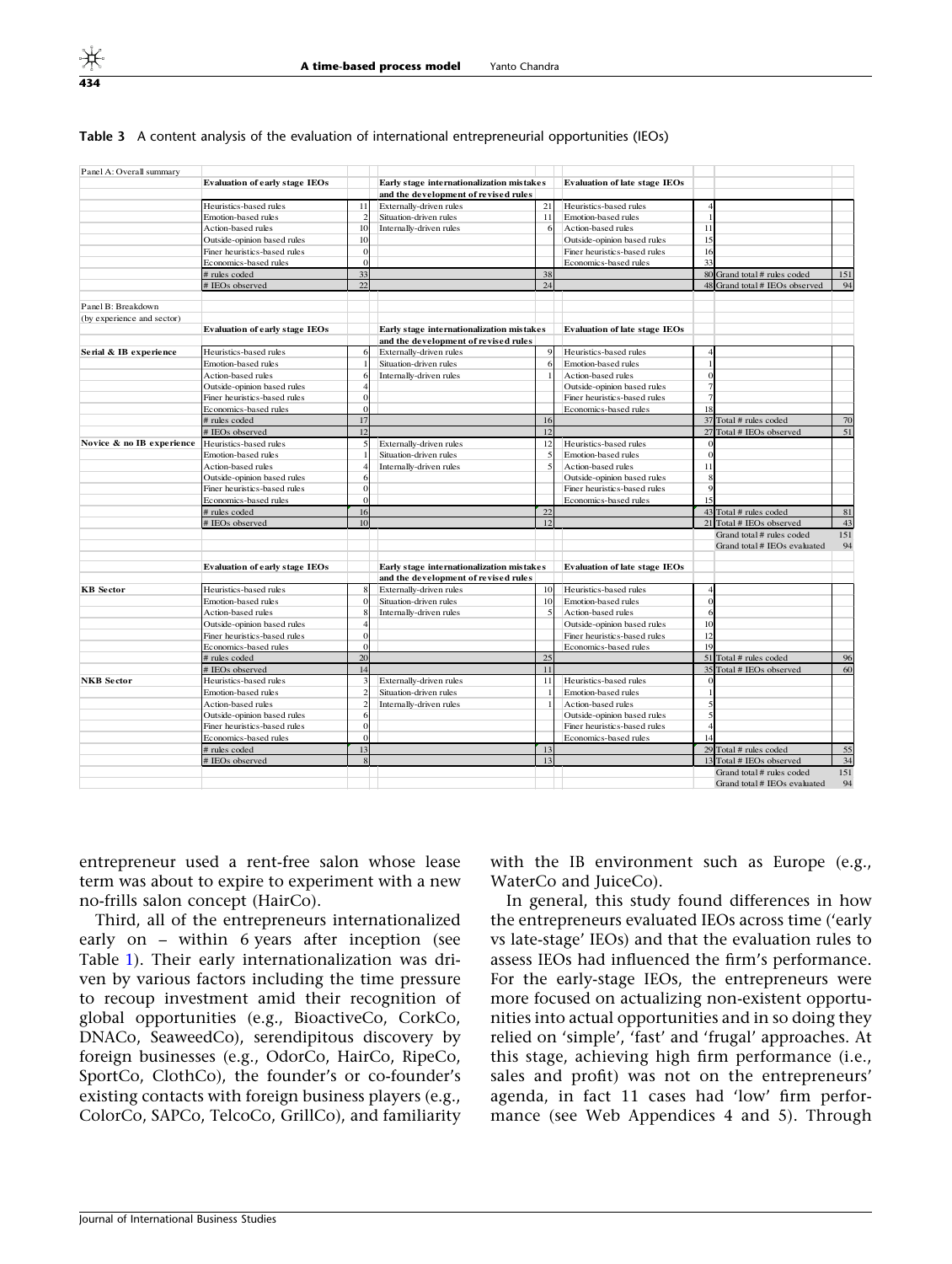<span id="page-12-0"></span>



Figure 1 A time-based process model of international entrepreneurial opportunity evaluation.

mistakes and learning in internationalizing their businesses, the entrepreneurs were able to refine the ways they evaluated IEOs and weed out promising from unlikely IEOs. In the late-stage IEOs, as the international markets had become less mysterious to the entrepreneurs, the entrepreneurs generally relied on 'prudent', 'calculative', and 'optimizing' approaches. In 10 cases, this led to 'high and very high' firm performance (see Web Appendices 4 and 5). Overall, the data suggest that the entrepreneurs engaged in 'finding' and 'being found by' opportunities. Regardless of the source of opportunities (finding or being found), what were the entrepreneurs' decision-making processes in shaping the IEOs that led to firm internationalization? The next section discusses these processes in greater depth.

**Opportunity actualization**

Opportunity actualization

## Simple Rules When Evaluating Early-Stage IEOs

All entrepreneurs employed 'simple rules' to evaluate early-stage IEOs. The data revealed that all

entrepreneurs used 13 simple rules aggregated into four broad categories: (1) heuristic-based (''What shortcut can I use?"); (2) emotion-based ("What do I feel?"); (3) action-based ("What I can do?"); and (4) outside-opinion-based (''What do others say?''), described below. These revealed a mixture of use of rules of thumb, emotion, action, and opinions of other entrepreneurial actors to evaluate IEOs. Table [2](#page-9-0) offers a broad overview of each of the 13 simple rules (along with other 17 rules in the study) and Web Appendix 1 shows detailed examples for the simple rules. Due to space limitations, I describe only the most important evaluation rules for each category.

Heuristics-Based Rules (''What Shortcut Can I Use''?) The Recognition rule is a heuristics-based evaluation rule that refers to targeting the *largest* entities such as international clients, producers and tradeshows (see Table [2](#page-9-0) and Web Appendix 1). For instance, the founders of DNACo and CorkCo referred to "the top three DNA labs in the US" and "the top 20

435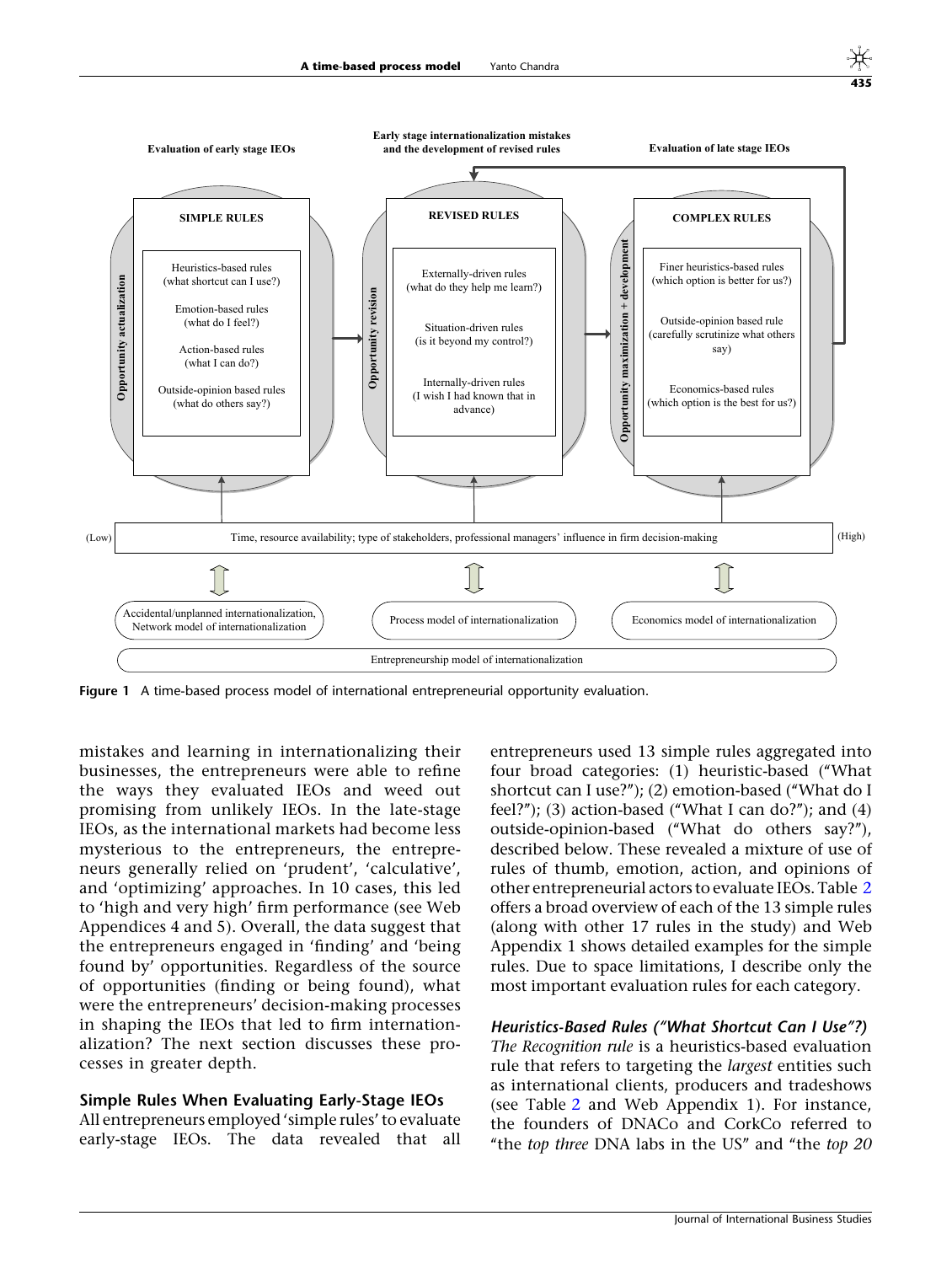wine makers in the world'' respectively as the main evaluation criteria of their early-stage IEOs. These founders relied on such evaluation criteria because the largest biotechnology and wine producer markets are centered in the US, Southern Europe and South America; so the targets were easily identifiable and recognizable. As well-illustrated by the founder of DNACo: ''We focused on the largest conferences and trade exhibitions … our original thinking was to target the top three largest labs in the US … there were only 50 labs in the 50 US states and they all already had an older style of equipment.'' This reflects the well-known recognition heuristic, where if individuals are presented with two objects to rate, and recognize only one, they will give a higher rating to the recognized object (Goldstein & Gigerenzer, [2002\)](#page-26-0).

I developed the 'no-rules rule,' which uses no systematic structure or criteria in opportunity evaluation, by how the respondents described their approach as ''embracing luck, having no strategy and being naïve" (OdorCo and BioactiveCo). The founders of OdorCo, an anti-odor chemical manufacturer, relied on the 'no-rules' rule in evaluating their first IEO. A few months before they founded OdorCo, they were approached by a US businessman who was looking for innovative odor control solutions for the US market. At that time, they did not have any experience or criteria upon which to evaluate the opportunity but believed that the potential US partner could sell some of the product to US consumers. This led to their early (and initial) internationalization. They also relied on simple calculus (having a pre-commitment from a foreign buyer) and the 'fit' rules (a match in product availability, quality and timing between two parties) and the pre-existing distribution networks of a US partner (a 'low-cost' solution to expand quickly with little risk). Therefore, the entrepreneurs relied on multiple rules. As an OdorCo founder commented:

I think it was just pure sheer dumb luck with us the way we have approached things [the international markets] because we weren't following a strategy based on a Salesman 101 course. We are keeping it simple. … Just by coincidence an American businessman had come out to Australia looking for odor control and heard about us [via [an online] bulletin board system], probably via the university. So he placed an order with us … before we even named the product. We didn't have anything [done] except the testing…. It's really funny what happened. He's a businessman and had an extensive distribution network in the US based on his existing business.

#### Emotion-Based Rules (''What Do I Feel?'')

This study found that some entrepreneurs appeared to be more emotion-driven than others in making decisions about IEOs. The use of emotion in evaluating IEOs comprises gut feelings, which is intuition-based, such as "This agent was the first person I met in China and it felt right'' (ClothCo); and people-driven rule, evaluation based on personal characteristics, by being ''attracted to someone's personality'' (HairCo), suggesting someone may be easy and enjoyable to work with. The role of emotion could have influenced entrepreneurs who did not plan to internationalize their businesses but encountered by chance a favorable situation or business people who they resonated with. Importantly, profit was not at the top of their agenda. A representative example of the emotionbased rule is shown by the founder of HairCo, a salon owner, who decided to start his first international franchisee when he met a businessman at a yoga retreat whom he felt good about. As HairCo's founder described it:

I must say that I was attracted by the personality of this person [the first international franchisee, a New Zealander]. It wasn't necessarily the dollars. I met him at a yoga retreat and we got chatting and that's how it happened really. It was fate and I know that he had … people skills.

## Action-Based Rules (''What I Can Do?'')

The data show that entrepreneurs also relied on real actions to make opportunities happen (i.e., 'actionbased' rules) instead of waiting for IEOs to appear. The entrepreneurs who relied on these action-based rules appeared to be much more aggressive (as observed in their body language and tone during the interviews) and had lengthy entrepreneurial experience. The action-based rules comprise the 'give-then-receive' rule, by "giving free services so as to sell profitable products'' (TelcoCo) or investing many months and sending product samples and emails to develop a conversation with foreign buyers (WaterCo) before their IEOs were actualized. Another frequently used action-based rule is the 'exploit-then-evaluate' rule, as exemplified by the founder of CorkCo, a new entrant in the synthetic wine cork business who acted first before making an evaluation and later used the outcome to decide which opportunities to focus on. This rule enabled him to find promising IEOs (i.e., high-performing agents) by the 'process of elimination,' as illustrated by his statement: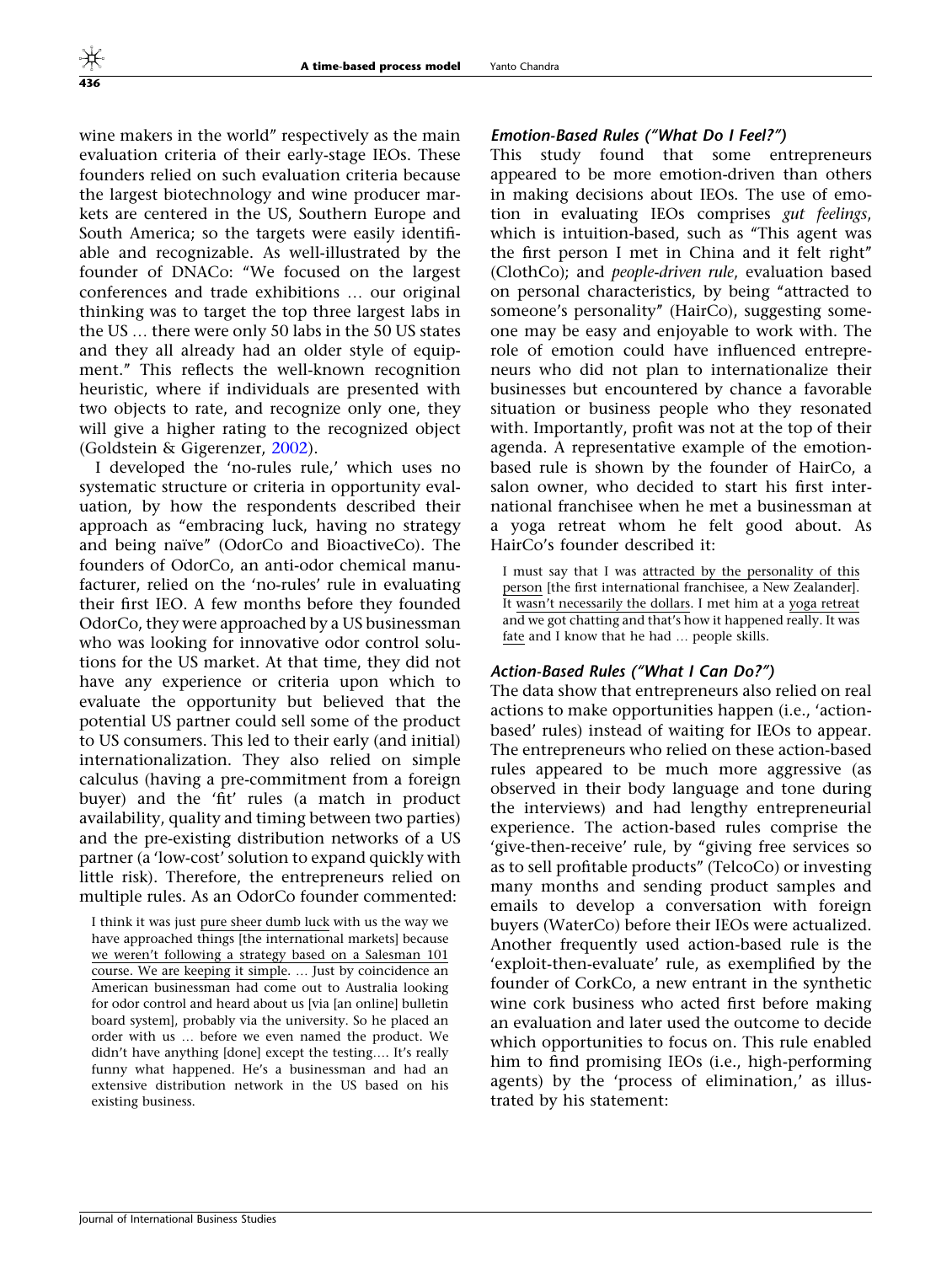We signed up any agents who were interested in us and so once we had agents, we were pushing them to start selling. I think they [the first two foreign agents] just said "Yes we are trying very hard'' but in the end they didn't sell anywhere near enough so we had to say 'Goodbye'. We made the change [hired a new agent] and the new guy is selling 10 times what they were selling.

Outside-Opinion-Based Rules (''What do others say?'') Outside-opinion-based rules, or the reliance on others' opinions, in this case, the opinion of other entrepreneurial actors in the evaluation of earlystage IEOs, also emerged. The data reveal the reliance on the 'evaluated-by-others' rule; for instance, as the respondents stated, "a manager of the Japanese firm watched the Davis Cup and saw we sponsored a team's sportswear and enquired about our product'' (SportCo) and ''the Taiwanese supplier showed interest in being our agent'' (OdorCo). Another rule, the 'relationship-as-positive-cue,' or treating an existing contact's strong ties as a favorable opportunity signal; this is reflected in the narratives of our respondents, such as ''one Fuji office introduced us to other Fuji offices'' (ColorCo) and ''our local franchisee's brother in New Zealand was interested in us'' (GrillCo). Another rule type is the leveraging others' resources, where others' resources are seen as a favorable opportunity signal, such as ''we followed our German buyer's route to enter the nutraceutical markets," which revealed a new way of internationalizing (BioactiveCo).

The following illustrates how the evaluation by other actors (i.e., a new foreign supplier) positively influenced the entrepreneurs' decision. It shows how a search for a foreign supplier (to develop a specialist product) led to a positive evaluation by the supplier, which led to a partnership in China. As the founder of ClothCo, a children's fashion manufacturer, explained:

We had a presentation of our first [product line] of clothes. The [Chinese] manufacturer came and saw the [product line] in its entirety and was so impressed that she said that this would sell very well in China. So she approached us to go into partnership [with her] in China. It sort of fell into place because the Chinese [manufacturing] company approached us and said, ''You should open a store in China.… Do you want to be a partner?'' She was convinced it would sell very well, as it was a low-cost, [and had] no initial outlay.… It's good for her because she manufactures the goods. I basically don't have to do much, I will get a cut from the wholesaler.

### Counting the Simple Rules Use

Table [3](#page-11-0) provides the content analysis of the IEO evaluations (see also Web Appendices 4 and 5 for more details). This study finds no clear pattern in

terms of the frequency and tendency to use particular types of simple rules that distinguish the knowledge-based from the non-knowledge-based sectors or the experienced vs less experienced entrepreneurs; they used all 13 simple rules. Some entrepreneurs used multiple simple rules to evaluate an IEO while others used one simple rule (see Web Appendices 4 and 5). The most observable difference is the substantially greater use of finer heuristics-based and economics-based rules in the evaluation of late-stage IEOs; these rules were not used in the early-stage IEOs – instead heuristics-, emotion-, action-based, and outside-opinion-based rules were used (to be discussed in more depth under the 'Complex Rules' subheading below).

The location and entry-mode decisions for earlystage IEOs across all 15 cases were based on the simple rules (see Table [3](#page-11-0), Web Appendices 4 and 5). In terms of location decisions, no systematic and structured sequence of decision-making in foreign market selection was found (e.g., "choose foreign location first then pick the right entry mode," or vice versa). Thus the location of internationalization was unpredictable, ranging from distant markets to culturally-similar markets. In terms of entrymode, exporting, licensing and distributorship – essentially low-risk, low-commitment entry modes – were widely used in the cases because they are easy, not complicated (i.e., BioactiveCo, OdorCo, ColorCo, DNACo, WaterCo, SportCo), can fulfill the desire/request of the buyers/partners (i.e., OdorCo, SeaweedCo, RipeCo, SportCo, JuiceCo), and to tap the resources of buyers/partners (i.e., ColorCo, ClothCo). The reasoning behind the use of other entry modes includes letting the local experts sell quickly (i.e., master franchising model by HairCo and GrillCo; partnership by ClothCo) and match the focal firm's business model (i.e., project-based mode for SAPCo and TelcoCo (both software developers)).

Why were the simple rules predominant in the evaluation of early-stage IEOs? Although prior knowledge of the sector (i.e., domain familiarity) did not appear to influence the IEO evaluation process, the findings reveal that entrepreneurs were influenced by time pressure to generate cash flow for survival, as they were running out of or lacking resources (i.e., SeaweedCo, BioactiveCo, WaterCo, DNACo, JuiceCo, SAPCo, TelcoCo, RipeCo, ClothCo, SportCo), or conserving resources (i.e., BioactiveCo, DNACo, WaterCo, OdorCo, ColorCo), which could have discouraged the use of the complex rules. Additionally, the entrepreneurs also admitted that they hate or do not trust market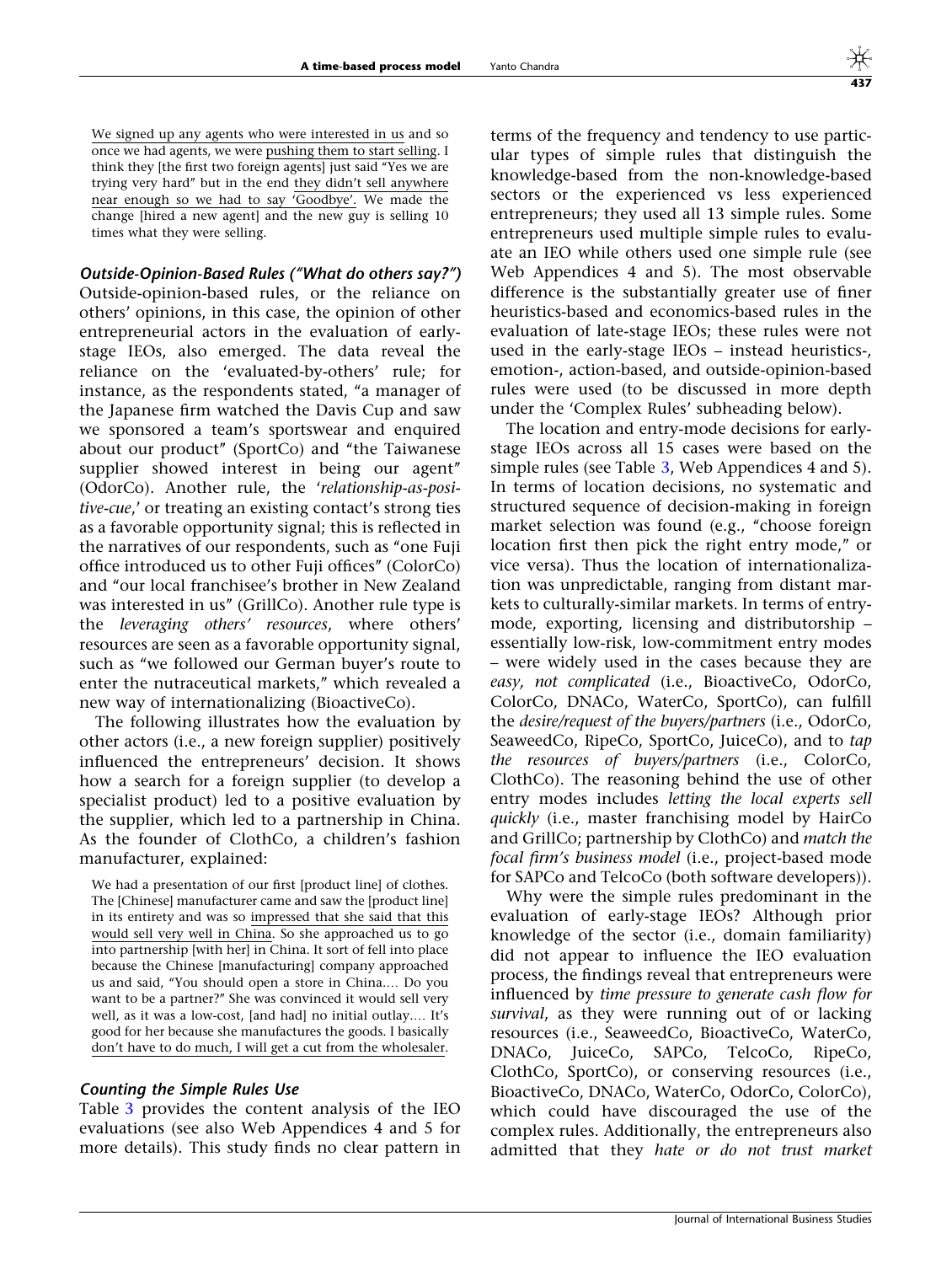research (i.e., WaterCo, JuiceCo), and were science-, not marketing-driven – a belief in that they as scientists-turned-entrepreneurs do not follow business textbook recommendations (i.e., OdorCo). Moreover, some reported that they are specialists (producers of unique products not offered by mainstream players or unique market positioning) and therefore easily searched and evaluated by international players to which the entrepreneurs responded positively and quickly (i.e., BioactiveCo, JuiceCo, GrillCo, OdorCo, ColorCo, RipeCo, ClothCo, and SportCo) (see Web Appendices 4 and 5). For example, the founder of RipeCo, a maternity wear producer, stated that ''When you're selling a niche product … most countries don't have that many suppliers. Like in Dubai for instance, they [an Australian woman] approached us [after fortuitously seeing their display in Queensland]. Being in a niche I think has helped [stimulate] people to have more interest in us.''

The above findings led to insights which are summarized in the following propositions:

Proposition 1: Entrepreneurs of early internationalizing firms are more likely to use simple rules in their early-stage of internationalization.

**Proposition 2:** The use of simple rules by entrepreneurs of early internationalizing firms is more likely to lead to unpredictable choice of location of internationalization, including distant and culturally similar markets, and the tendency to use low-risk and low-commitment entry modes.

**Proposition 3:** The use of simple rules by entrepreneurs of early internationalizing firms is influenced by time pressure, entrepreneurs' prior decision-making models, and the firms' unique market positioning that enable the firms to be found by opportunities than systematically analyzing them.

### Revised Rules When Evaluating Early-stage IEOs

During the first three years of internationalization, the data show that when evaluating early-stage IEOs, the entrepreneurs often made major mistakes or encountered setbacks in international markets. These experiences offer rich learning opportunities but most importantly, they allow the entrepreneurs to revise the simple rules to improve their IEO evaluation. The data reveal seven types of rules that the entrepreneurs revised that fall into three categories – externally- (''What do others help me learn?''), situation- (''Is it beyond my control?''), and internally-driven ("I wish I had known that in advance'') rules (see Table [2](#page-9-0), Web Appendices 2, 4 and 5), described below.

# Externally-Driven Rules (''What Do They Help Me Learn?'')

The externally-driven rules for the IEO evaluation include criteria based on problems caused by other players (e.g., false representations by agents) categorized into ethics and trust, commitment, and nonopportunity (Table [2](#page-9-0)). The problems forced the entrepreneurs to learn new things that they did not consider earlier in IB. The problems ended out causing significant financial losses for many firms (e.g., SeaweedCo, JuiceCo, HairCo, GrillCo, OdorCo, ColorCo, SAPCo, RipeCo, and SportCo; see Web Appendices 2, 4 and 5). These externallydriven rules include ethics and trust because some entrepreneurs were "cheated by foreign agents" (e.g., an old friend of a Taiwanese agent misrepresented himself as the agent and signed a new contract with OdorCo) or ''dishonest licensees'' (e.g., an Irish licensee refused to pay the license fees owed to SportsCo). They also include commitment criterion, that is avoiding those "not committed to the focal entrepreneur'' (e.g., preferring potential foreign franchisees who are committed to do business together and willing to come and learn about the franchise; HairCo and GrillCo) and non-opportunity criteria, because certain markets are perceived as having an ethnocentric bias (e.g., some buyers question the quality of Australian products; SAPCo and SeaweedCo), presenting religious barriers (e.g., negative public reaction to an image of a brand perceived as obscene in a Muslim country; JuiceCo), or *lazy agents* (e.g., "the UK guys take our products, buried us but no one sells''; ColorCo and RipeCo). The following case described by the SportCo's founder illustrates how new rules, added over time, such as those pertaining to ethics and trust, became important rules for the IEO evaluation as mistakes occurred that caused setbacks and substantial financial losses.

The first guy [a firm licensed to manufacture SportCo's sportswear], got greedy so I had to then withdraw the license because he didn't pay his license fee. Then I got another company to take over the license and … he had a partner who was a manufacturer and they had an argument 12 months into the joint venture. Everything was going alright and it was personal … he [got] involved with women or whatever and I lost the manufacturing arm. His partner was the person who had all the machines. So it nearly went under. (SportCo founder)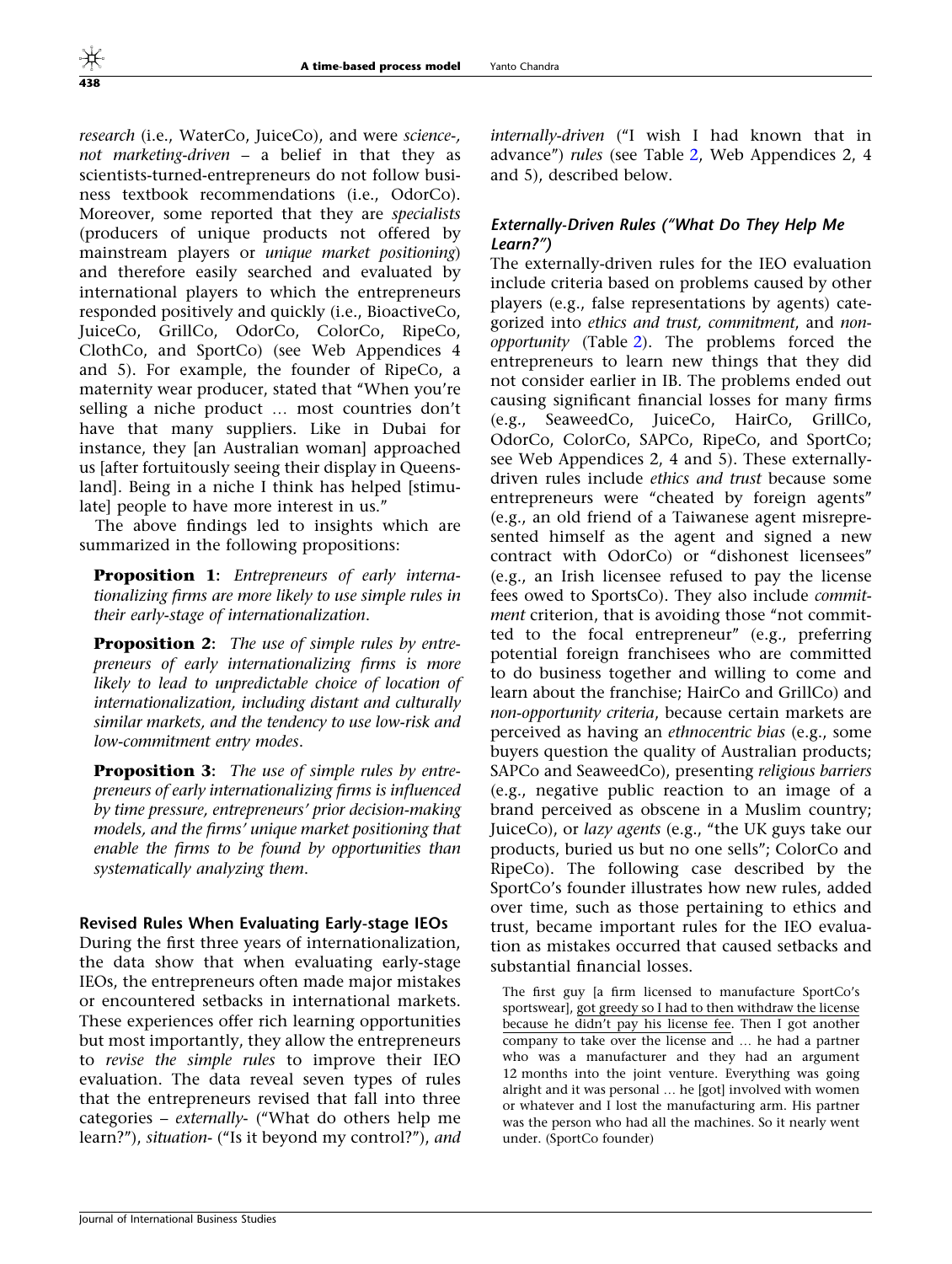## Situation-Driven Rules (''Is It Beyond My Control?'')

The second category of revised rules is situationdriven rules, and their criteria are temporal. These rules are driven by problems beyond the entrepreneurs' control. These rules emerged after the entrepreneurs experienced financial or opportunity losses (e.g., SeaweedCo, BioactiveCo, CorkCo, DNACo, JuiceCo, OdorCo, ColorCo, and SAPCo; see Web Appendices 2, 4 and 5). One of the revised rules is ownership criteria which include stability in the ownership or management of foreign businesses which often affect IEOs (e.g., "the [major] licensing deal with XYZ [a multinational firm] fell off because our new management prefers a new direction,'' JuiceCo; or ''It went nowhere because the potential client was sold to a competitor,'' DNACo). Another revised rule is *performance criteria* (e.g., "they [foreign agents] lost focus and didn't sell anything,'' ColorCo; ''the [US] client's son who took over the business was too busy with Ferraris and ignored us,'' SeaweedCo). A representative example of these types of revised decision-making rules is the case of ColorCo, a software developer. The founder's salesperson (a business partner who set up a separate company as a marketing arm) signed up resellers based on relationships from his 30 years in the printing industry. However he kept failing to find the right opportunities in certain foreign markets, losing the opportunity to generate international sales. As the ColorCo founder recalled:

[It] was a disaster—really useless. We were so excited in the beginning and then [the British reseller] just lost focus. So then we went to another dealer there who did nothing and then we had another dealer and another one. I think we are on to the 8th or 9th or 10th [resellers in the UK] one now.

## Internally-Driven Rules (''I Wish I Had Known that in Advance'')

The third revised rule category is internally-driven rules, derived from the founders' mistakes, some of which caused significant financial losses and even near-bankruptcy for some entrepreneurs (e.g., OdorCo, SAPCo, TelcoCo, and WaterCo; see Web Appendices 2, 4 and 5). These rules emerged from the entrepreneurs' utter ignorance of what they were supposed to know to do IB successfully. These include marketing and planning criteria (e.g., "We didn't know what we could say or couldn't say'' when marketing and labelling chemicals in international markets, OdorCo; "we felt naïve about this first foray [into Europe] and said we'd better re-think, re-plan and be a lot more patient,'' SAPCo). The other revised rules also included logistics criteria (e.g., "we should have

used a [local] reseller," TelcoCo; "We mismanaged [the manpower and client servicing], it nearly put us out of business,'' WaterCo). The case of TelcoCo, a software developer, illustrates how internally-driven rules changed how some entrepreneurs evaluated IEOs into the future. In the first three years of operation, the TelcoCo founder and his engineers realized that they lacked international logistics and operations knowledge (e.g., contract knowledge, the effects of time differences on service operations, failure to have their own employees at the client site) when servicing a large Hong Kong client. This resulted in near-bankruptcy. The setbacks enabled the founder to revise the rules for IEO evaluation and in turn, this enabled the firm to recover and successfully establish itself several years later. As TelcoCo's founder stated:

We should have had local support on the ground—we lost day-to-day contact with the client and little problems were not resolved quickly enough. So we ended up with an unhappy client. You really need to be on the ground with local teams there to just smooth out some of those teething problems and work through them and we didn't do that. So we learned our lesson.… So now we sign a Teaming Agreement on an opportunity-by-opportunity basis.

### Counting the Revised Rules Use

A content analysis of the revised decision-making rules from the early-stage IEOs until the initial years of internationalization reveals that externally-driven rules develop with higher frequency than the situation- and internally-driven rules (see Table [3,](#page-11-0) and Web Appendices 4 and 5 for more detail). This may reflect the founders' inability to control problems caused by other actors and illustrate why feedback and lessons learned from business interactions can help the founders improve their IEO evaluation. Overall, 11 out of the 15 firms had lowlevel firm performance in the early stage of internationalization. Those that had medium-level performance (e.g., CorkCo, JuiceCo, GrillCo, HairCo) were assisted by the relatively large domestic market demand compared to those that were more and fully dependent on international markets (see Web Appendices 4 and 5). These show that, for entrepreneurs of early internationalizing firms, the initial years of internationalization is more about learning about IEOs rather than 'building wealth or making a lot of profit' and a desire to improved decisionmaking rules for future success. In this IEO learning process, the entrepreneurs often stumble and face problems that they cannot control and cannot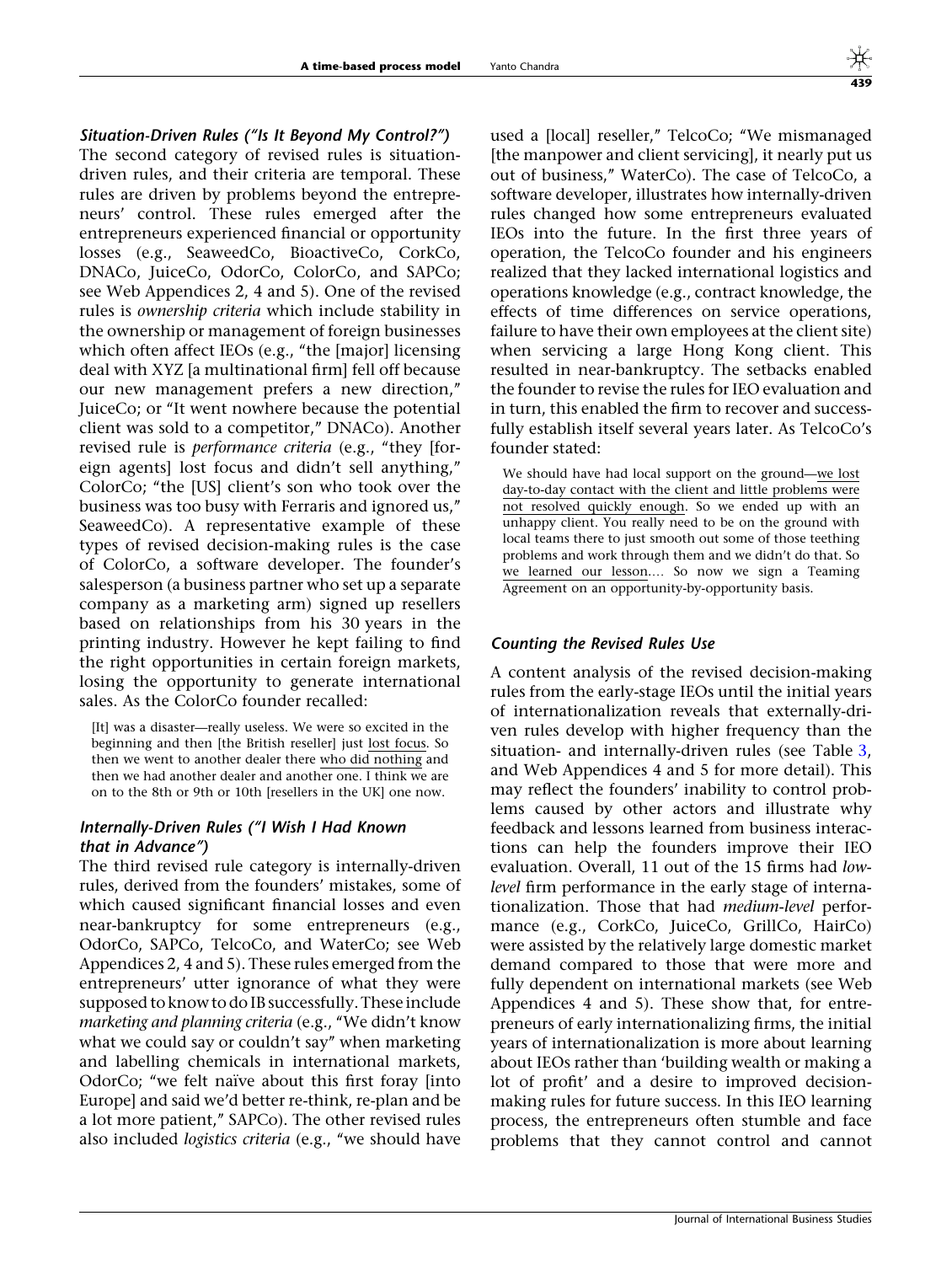know of earlier leading to suboptimal selection of IEOs and eventually unfavorable firm performance. This insight led to the next proposition:

**Proposition 4:** Entrepreneurs' ability to revise opportunity evaluation rules during firm internationalization is more likely to lead to better selection of future opportunities.

Complex Rules When Evaluating Late-Stage IEOs

Turning to late-stage IEOs, the cross-case findings reveal that entrepreneurs' evaluation of late-stage IEOs relies on nine types of rules categorized as finer heuristics-based ("Which option is better for us?") and economics-based (''Which option is the best for us?'') rules (see Tables [2–](#page-9-0)[3](#page-11-0) and Web Appendices 3–5 for more detail), described below. However, for some cases, entrepreneurs use simple rules such as the outside-opinion-based rule (e.g., being approached by other entrepreneurial actors for their expertise) albeit in a more discerning way ("Carefully scrutinize what others say''). As shown below, many of these complex rules resemble the optimization and calculative logic used in the Economics model of internationalization.

## Finer Heuristics-Based Rules (''Which Option is Better for Us?'')

The finer heuristics-based rules are refinements of the rules learned in a current venture; they are essentially more strategic than the simple rules (see Web Appendix 3 and Tables [2–](#page-9-0)[3\)](#page-11-0). The first of the three types of finer heuristics-based rules is the learned-and-tested rule, a rule that has passed 'the test of time' across multiple IEOs. This rule helped entrepreneurs to recognize 'possible' vs 'unlikely' IEOs. It reflects the entrepreneurs' mental model about IEOs. As a consequence of this rule use, six of the 15 entrepreneurs found highly promising IEOs (see Web Appendices 4 and 5). For instance, after a decade of internationalization and five major setbacks with IB activities, the founder of ColorCo found the rule of 'two distributors per country' the most efficient approach to internationalization because it creates competition and therefore boosts the distributors' motivation to sell more. The founder of WaterCo, a producer of branded mineral water, illustrates this rule. He initially used 'simple' rules (i.e., 'give-then-receive' and 'good fit') to evaluate early-stage IEOs, but after five years of internationalization, and after confronting buyers for their lack of commitment and high logistics costs, he developed a more precise and effective rule to assess late-stage IEOs:

I will do quick calculations saying, ''Well there has got to be a 50% margin for the retailer, 30% margin for the distributor…'' I do a quick conversion of your cost price … and I have a simple spreadsheet that I just plug those figures into and I can tell you whether I'm going to do business or not, whether we can be competitive against Evian, etcetera.

There are two other types of finer heuristics-based rules: 'leveraging contingencies' and 'strategic fit'. The 'leveraging contingencies' rule is more calculative than the simple rules because the entrepreneurs, over time, become more knowledgeable about the 'possible' vs 'unlikely' IEOs. The 'strategic fit' rule is also more calculative than the 'fit rule' as the entrepreneurs emphasize the strategic match (e.g., products, business model, supply chain, firm size, and priority) between existing and new IEOs. One example is TelcoCo, a software developer, whose CEO realized that an optimal approach would be to partner with smaller firms that prioritized his firm's needs because earlier, a large global consulting firm had locked them out from partnering with other firms. These rules helped nine of the 15 entrepreneurs to identify highly promising IEOs (see Web Appendices 4 and 5). A good example of the 'more calculative leveraging contingency' rule comes from OdorCo, the odor chemical manufacturer. After 15 years of internationalization, and after confronting several dishonest foreign agents, which led to lawsuits, its founders stated that their late-stage IEOs emerged from careful evaluation of unsolicited inquiries from overseas to ensure that only honest and capable agents were hired and that they strategically developed only existing IEOs because the existing agents had already proven their honesty and capability. As the OdorCo founder explains:

We no longer signed up anyone who found us [on Google] after all the mistakes we made. We have to be very careful [now] … there are many dishonest and horrible people … so finding the right agents takes time.… It's easier to work with those we already know.

# Outside-Opinion-Based Rule (''Carefully Scrutinize What Others Say'')

The data also reveal that nine of the 15 entrepreneurs used the outside-opinion-based rule – when approached (e.g., for a partnership) by a foreign firm based on these firm's positive reputation, credibility, expertise, and/or specialty, do a thorough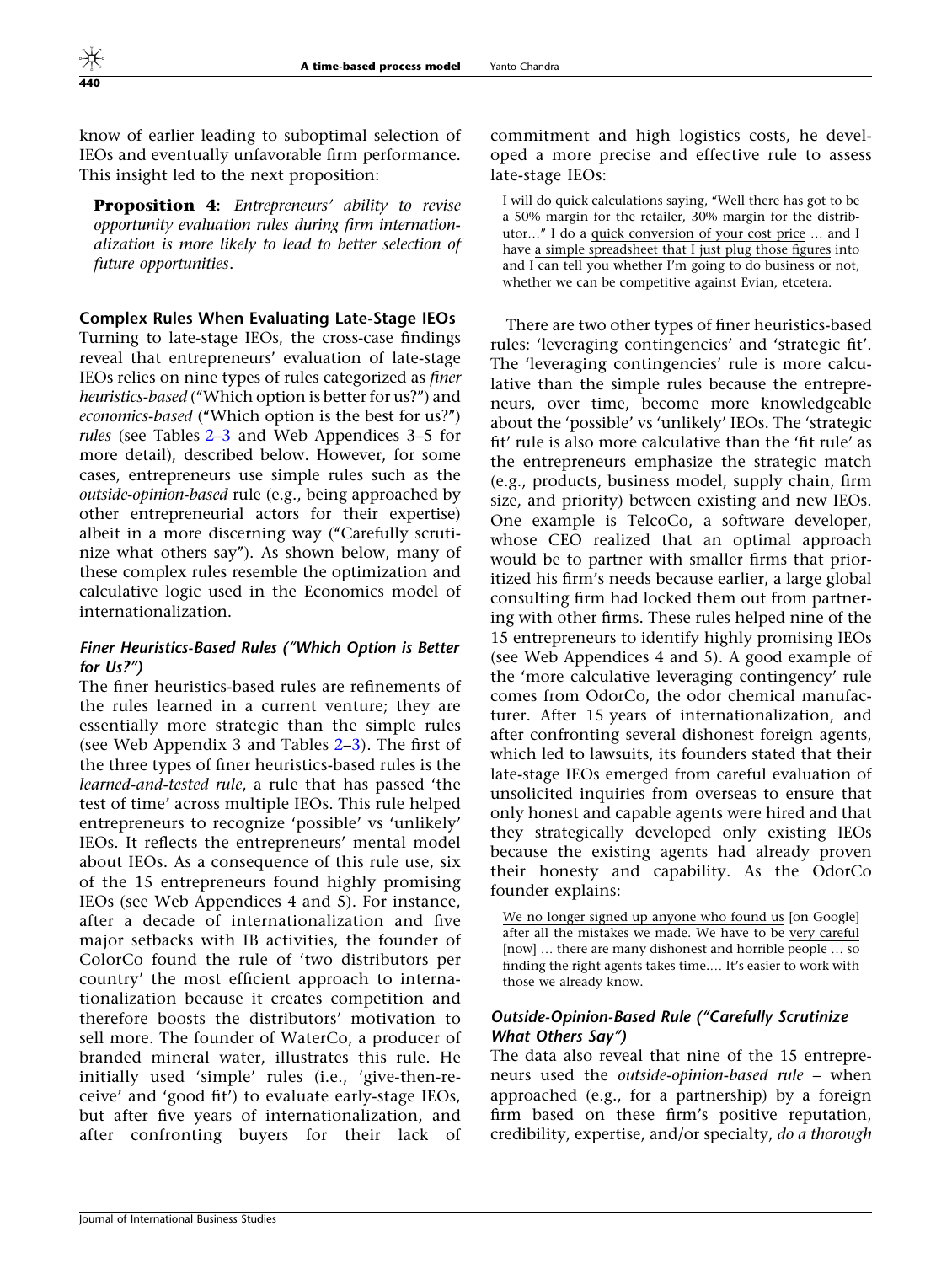assessment of the outside fir  $-$  as an evaluation approach in late-stage IEOs (see Table [3,](#page-11-0) and Web Appendices 4 and 5). Although the outside-opinionbased rule can take place in late-stage IEO evaluation, the founders tend to be ''more discerning'' in responding to such opportunities compared with early-stage IEOs. SeaweedCo, a manufacturer of seaweed-based medicinal products, illustrates this rule. After internationalizing for five years and recognizing that it had a special advantage in selling seaweed as medical ingredients in the US and Japan, the SeaweedCo founder agreed to partner with a Canadian pharmaceutical company that approached them and offered a large, long-term contract manufacturing business:

The way we extract our GFS [a chemical element from seaweed] compound is [by] using a proprietary … process that retains the natural properties of [the seaweed], while competitors use solvents in their processes to extract it. That's a big advantage [for us].… They [a large Canadian buyer] picked us and we had never even heard of them … it was a large, 15-year contract to develop the ingredients.

## Economics-Based Rules (''Which Option is Best for Us?'')

Use of economics-based rules is the most explicit distinction between late- vs early-stage IEO evaluation across the cases. Twelve out of the 15 late-stage IEO evaluation cases used systematic and economically driven rules (see Tables [2](#page-9-0), [3](#page-11-0) and Web Appendices 3–5). As a consequence of the use of these rules, eight entrepreneurs found highly promising IEOs and four found promising IEOs (see Web Appendices 4 and 5). The data reveal six types of economics-based rules: complex calculus, ideal opportunity, large scale IEO search, large scale IEO development, efficiency and resource seeking, and long-term commitment rules (see Tables [2](#page-9-0), [3\)](#page-11-0). These rules all focus on identifying the best IB opportunity out of many opportunities that the entrepreneurs had exploited in the current venture. I discuss the most representative examples of economics-based rules below.

The 'complex calculus' rule requires the use of a more calculative approach to evaluating IEOs such as using business plans, conducting market research, analyzing multiple criteria, performing cost–benefit analyses, and identifying large IEOs and well-known foreign businesses in order to increase revenues. RipeCo, a maternity fashionwear manufacturer, offers an example of how the 'complex calculus' rule was used to evaluate a late-stage IEO. In its first internationalization to the Middle East, the founders of RipeCo relied on the 'no-rules'

rule (e.g., ''we pursued whichever opportunities that came first'') to export their maternity fashionwear, after an Australian mother from Dubai inadvertently found RipeCo in a department store in Brisbane. In contrast, after five years of internationalizing, RipeCo founders evaluated IEOs in a remarkably different way, relying on the complex calculus rule; they conducted market research and cost–benefit analysis as described by RipeCo's founder:

After our entry into the US and the difficulties we [had] faced [earlier in the UK, Ireland, New Zealand], we became a quite serious exporter, so from that time [onwards] everything was different. Every time you enter a market now [you must be] much more calculating [about cost and benefits] and [do] a lot more research [on market demand, competition, logistics]. And we … have to weigh all of the other things when going into that market. We are quite strategic about new markets.

The 'ideal-opportunity rule' pertains to a type of opportunity that enables accelerated firm growth for revenue and cash flow. This is another type of economics-based rule. In late-stage evaluation, as a result of accumulated learning and an ability to distinguish possible vs unlikely IEOs, many of the entrepreneurs had recognized the 'ideal' opportunity – one that ultimately enabled them to become more economically driven in choosing IEOs. An example of this rule is ColorCo, the software developer, whose founder learned that being an OEM (original equipment manufacturer) for large multinational firms is a fruitful route for development and growth as it requires few resources and almost guarantees strong sales. ColorCo founder learned this after a decade of actively pursuing many IEOs (and making plenty of mistakes), as illustrated below:

Find more OEMs because it's an easy way to grow, you don't need any more staff, you don't need any more people, it's like you buy that company, it becomes yours and they sell your product. But because it's got their name and once someone is an OEM they have to buy huge amounts from you each time and then they sell them. We discovered that recently.

The 'large-scale international search' rule is another important economics-based rule. The data show that as the entrepreneurs gained more IB knowledge and resources and had more time to make decisions, they were increasingly able to objectively assess IEOs and therefore conduct large-scale IEO searches. A good example of the use of this rule is HairCo, a hair salon franchise. HairCo conducted a large-scale opportunity search to expand into lucrative international markets with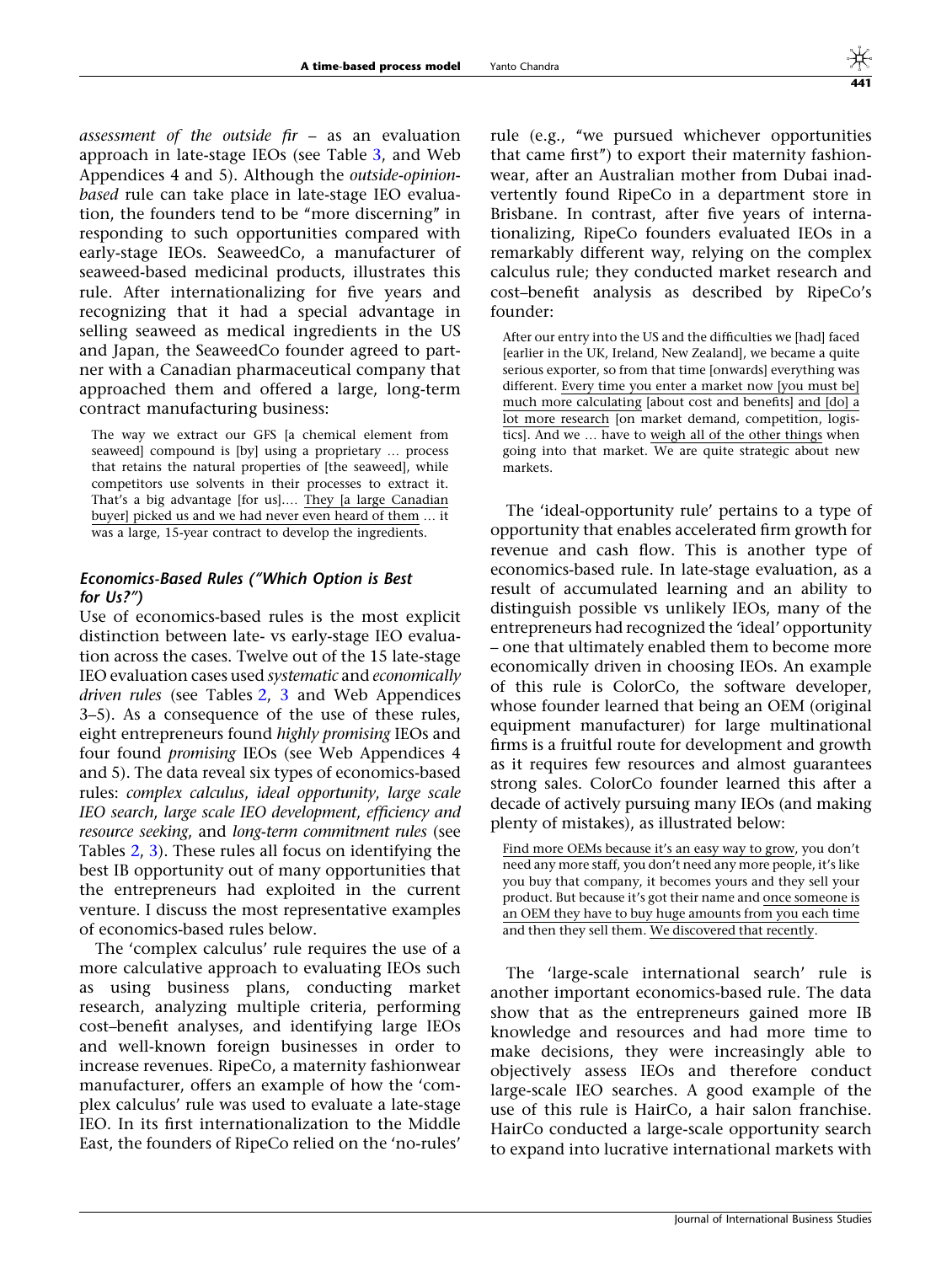large populations (they wanted to optimize profitability and cash flow using population size as a proxy). They were not in a hurry to pursue large scale IEOs because the firm had accumulated substantial resources after several years of growth. The founder did not search for IEOs nor prioritize profits in the evaluation of early-stage IEOs. In the late-stage however, about eight years after the first internationalization, profits began to matter. As the HairCo founder revealed:

We are now actively looking [to internationalize] overseas [in the US and China]. We are putting together a package for potential master franchisees in territories around the world and I would probably do it the same way as I did it in New Zealand [using master franchising for larger markets].… We use the size of the population and calculate a percentage value based on our experience to see if we should open a franchise in a country or city.… Also with our 21-haircutsper week model [franchise fees based on a weekly fixed fee, not a percentage of sales] we don't have to worry about cash flow or having to audit the franchisees' books.

A rule focused on 'efficiency and resource-seeking' also emerged for the late-stage IEOs (see Tables [2](#page-9-0), [3,](#page-11-0) Web Appendices 4–5). For example, SportCo started outsourcing its garment manufacturing to China (previously manufactured in Australia), as manufacturing costs were lower. In its late-stage of development, the SeaweedCo founder began securing sources of seaweed from pristine environments in Southern Patagonia and started investing equity in seaweed suppliers there as opposed to harvesting seaweed from local (less clean) waters as he had done in the initial years of internationalization. Another case of the 'efficiency and resource-seeking' rule is the CorkCo case, a synthetic cork manufacturer based in South Australia. After seven years of fast growth, the founder felt that the firm needed to be closer to major wine markets besides Australia's so as to supply its buyers more efficiently and obtain better face-to-face feedback from buyers. The CorkCo founder explains:

We stayed the way we were until a year ago when we opened up a printing facility.… We felt [that] the delay in getting to overseas markets was too long. People in the wine industry want corks tomorrow or next week. So we now have a [cork manufacturing] facility in France and we are just about to build a big facility in Spain.

### Counting the Complex Rules Use

This study generally found that the evaluation of foreign market location and entry mode for latestage IEOs tended to follow the finer heuristicsbased rules and economics-based rules (see content

analyses in Table [3](#page-11-0) and Web Appendices 4 and 5). The interviews revealed that, in the evaluation of late-stage IEOs, most entrepreneurs had gained insights about how best to identify promising IEOs, such as choosing to work with the most honest and capable foreign partners, and ramping up analysis, and research when an opportunity emerges (vs exploring 'unlikely' IEOs, such as those in foreign locations with trade, logistics or cultural barriers, and potentially problematic partners, buyers, agents, and distributors, and with questionable entrepreneurial practices). We also found that for late-stage IEOs, most entrepreneurs were highly motivated to pursue more economically rewarding locations, such as those that provide access to large consumer markets, high quality raw materials supply, and/or proximity to major industrial buyers.

Moreover, the more experienced entrepreneurs had become more focused on using riskier and more committed entry modes through further development of existing IEOs, or by continuing with existing entry modes but focusing on more lucrative foreign markets. Many of this study's 15 entrepreneurs adopted global contracting practices and offered licensing to select large buyers (i.e., SeaweedCo and BioactiveCo), global OEM manufacturing (i.e., sub-manufacturing for large companies such as DNACo and ColorCo), foreign direct investment by establishing factories or offices (i.e., CorkCo and SAPCo), and partnerships with large firms (i.e., TelcoCo, ClothCo, SportCo). Across the 15 cases, this shift occurred no earlier than three years after the initial internationalization.

As the experienced entrepreneurs were better able to select promising IEOs in various markets and use riskier entry modes, 10 of the 15 case firms' overall performance increased substantially to a 'high or very high' level. Of the five others, four firms' performance increased to a 'medium' level (see Web Appendices 4 and 5). The fifth firm, JuiceCo, had a 'very low' performance.

What explains the increasing use, over time, of the complex rules in the evaluation of late-stage IEOs? The findings reveal that, in general, 14 of the 15 case firms (94%) substantially increased their firm resources (see Web Appendices 4 and 5 and Table [2](#page-9-0)). JuiceCo is a special case as it experienced two factory fires and hence nearly went bankrupt; it was eventually taken over by a venture capital firm. In seven cases (47%), the entrepreneurs hired professional CEOs and managers to join the venture, which reduced the entrepreneurs' role in the internationalization decision-making processes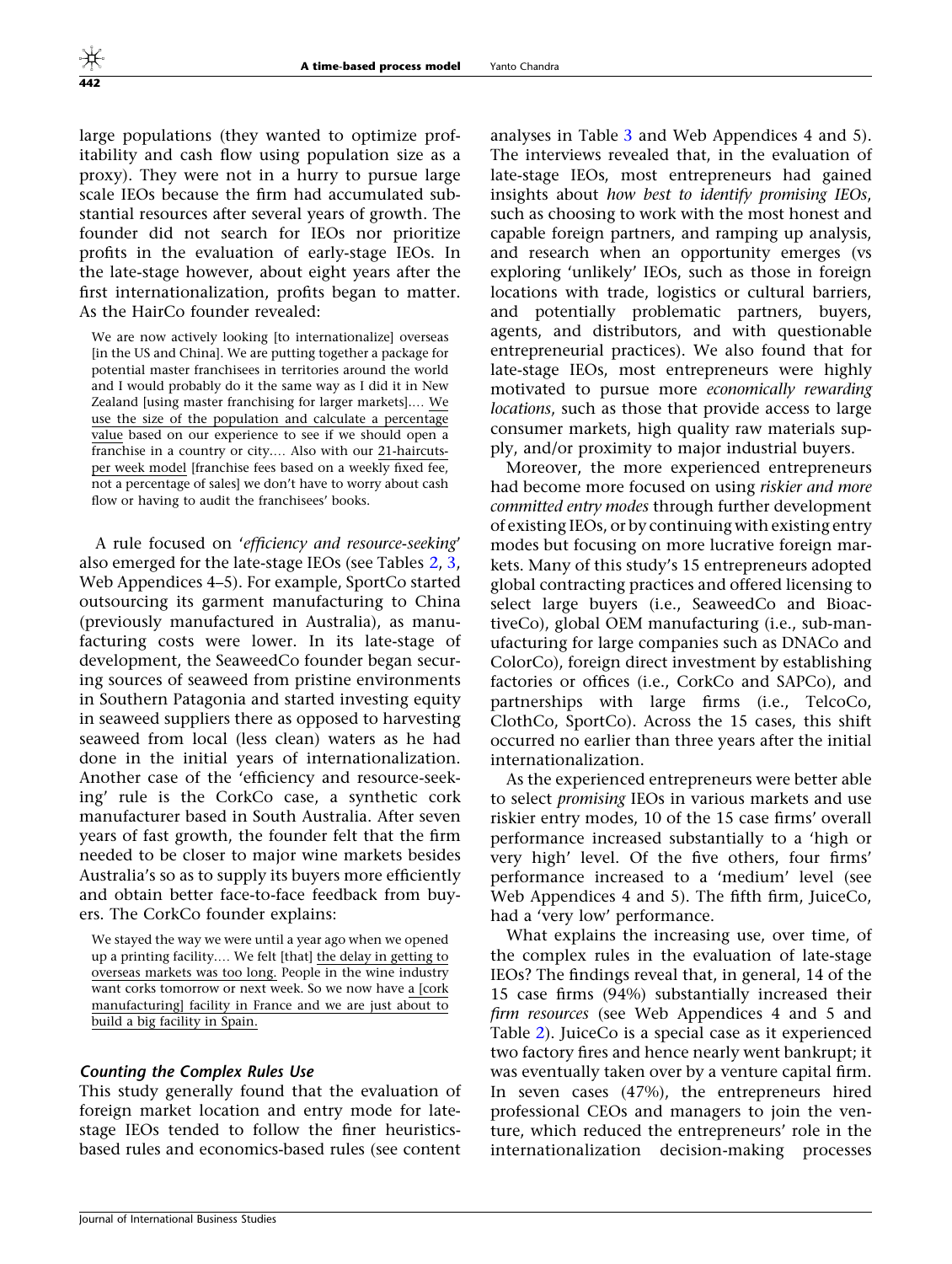and increased the decision-making involvement of new stakeholders such as venture capitalists and investors (who provided new and needed sources of financing) (see 'qualitative remarks', Web Appendices 4 and 5 and Table [2](#page-9-0)). Unlike the entrepreneurs' evaluation of early-stage IEOs, their evaluation of late-stage IEOs seems to show no evidence of time pressure to generate cash flow as the firms by then generally had attained more resources via venture capitalists and investors, and more opportunities. Also, at the late stage, with professional CEOs and managers at the helm and new stakeholders influencing decision-making, the decision-making styles changed. The CEOs, managers and investors preferred to use analytical and systematic (i.e., normative) decision-making approaches. These conditions (e.g., having firm resources, more decision-makers in the firm) reflect the presence of internationalization slack, an adaptation of the organizational slack concept (Bourgeois, [1981\)](#page-26-0), which influenced IEO evaluation rules. The above findings led to additional insights summarized in the following propositions:

**Proposition 5:** The use of complex rules in latestage firm internationalization correlates with increases in firm resources, decision-making time, the involvement of professional managers as the main decisionmakers in firm internationalization, and new stakeholders highly concerned with firm performance (profits).

**Proposition 6:** The use of complex rules in the late-stage of firm internationalization is more likely to identify successful opportunities and therefore achieve higher firm performance.

## DISCUSSION

Internationalization, an entrepreneurial behavior and process that occurs in real time, and over time, entails opportunity discovery, evaluation and exploitation processes (Coviello, [2015;](#page-26-0) Jones & Coviello, [2005](#page-27-0); Oviatt & McDougall, [2005\)](#page-27-0). Opportunity evaluation is central to the study of the entrepreneur's cognitive processes in international decisions and, arguably, remains underexplored and poorly understood (Lamb et al., [2011;](#page-27-0) Maitland & Sammartino, [2015;](#page-27-0) Zahra et al., [2005\)](#page-27-0). Scholars have recently begun to link internationalization and effectuation theory (e.g., Kalinic et al., [2014;](#page-27-0) Chetty et al., [2015\)](#page-26-0) yet very little research explicitly studies the role of time and its impact on international entrepreneurial opportunity (IEO) evaluation

and actualization. By interviewing the founders of 15 early-internationalizing small to medium sized firms in Australia from 2005 to 2012, this study explores and answers the primary research question: How do entrepreneurs evaluate international entrepreneurial opportunities (IEOs)? This study adds a dimension to this exploration, time. What role does time play in IEO evaluation? By focusing on time in the opportunity evaluation process, we learn how entrepreneurs of early-internationalized firms (i.e., those that internationalize within 6 years after inception) evaluate IEOs – what they evaluate, and how and why. This study also examines the various ways these entrepreneurs evaluate international opportunities over time, and looks at how their evaluation processes evolve with experience in the international entrepreneurial arena. In general, the study uncovers the three general rules of IEO evaluation, which I term simple, revised, and complex. The findings offer a solid foundation for the development of a Time-based Process model of international entrepreneurial opportunity evaluation (Figure [1](#page-12-0)).

As depicted in Figure [1](#page-12-0), entrepreneurs' evaluation of early-stage IEOs is characterized by the predominant use of unstructured, minimalist simple rules that reflect a simple, fast and frugal approach. These simple rules category has 13 subrules that can be categorized into heuristics- (''What shortcut can I use?"), emotion- ("What do I feel?"), and action-based ("What can I do?"), and outsideopinion based (''What do others say?'') evaluation rules (see Tables [2,](#page-9-0) [3](#page-11-0)). The entrepreneurs' evaluation of the early-stage IEOs throughout the first few years of internationalization can be characterized as revised rules, with seven sub-rules that can be categorized into externally-driven (''What do they help me learn?"), situation-driven ("Is it beyond my control?"), and *internally-driven* ("I wish I had known that in advance'') evaluation rules (see Table [2](#page-9-0)). The most important part of the model is how the evaluation of early- to late-stage IEOs transitions as the entrepreneurs gain knowledge, have more resources in the firm, have more time to make decisions, and are influenced by professional managers and new stakeholders (e.g., investors) who join the firm. As seen in Figure [1](#page-12-0), the evaluation of late-stage IEOs is characterized by the use of finer heuristics- (''Which option is better for us?'') and economics-based rules ("Which option is the best for us?''), and the more discerning outside-opinionbased rules; or more generally the prudent, calculative and optimizing approach. Various contingencies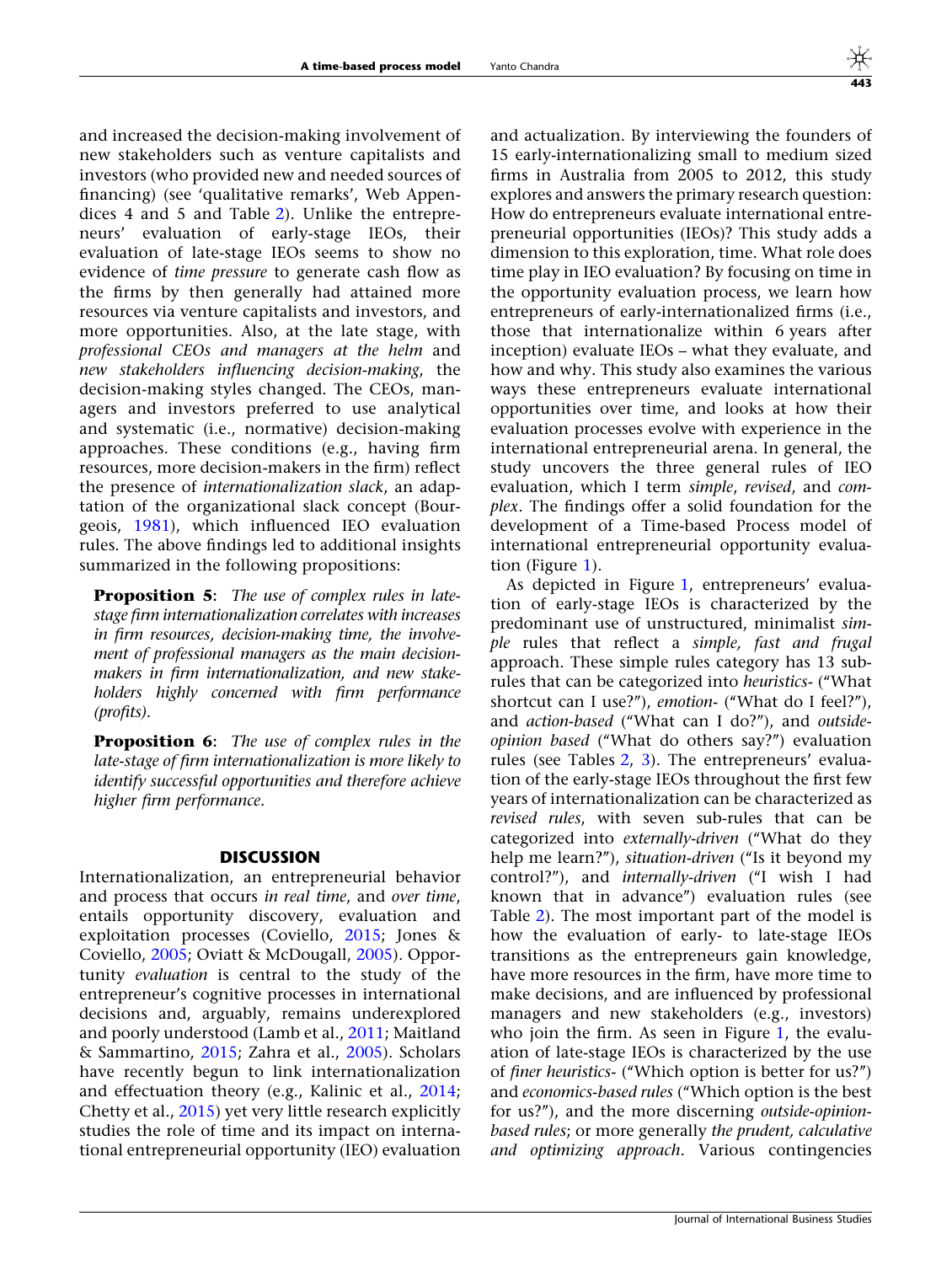influence the use of the rules but they primarily depend on firm resources and time availability, type of stakeholders, and the involvement of professionals in firm decision-making and their preference to use complex rules.

The early-stage of internationalization can be described as the opportunity actualization process (following the Critical Realist view), involving a set of decisions and beliefs to acknowledge international markets as un-actualized opportunities and the requisite entrepreneurial action to actualize them into possible opportunities. Mistakes and setbacks are common in early-stage internationalization but these offer substantial learning opportunities for entrepreneurs to improve and revise the decision-making rules over time. They teach the entrepreneurs how to separate the promising IEOs from unlikely IEOs and highly promising from the less promising IEOs, which I label as the opportunity revision process. Having revised their evaluation rules for selecting and developing international opportunities over time, entrepreneurs can more objectively assess IEOs, and maximize and further develop a portfolio of major IEOs, which I call, the opportunity development maximization process. It shows that when the international markets have become less mysterious to the entrepreneurs, they were able to evaluate IEOs more objectively and optimize their options or choices (following the Empiricist view) while co-developing large scale opportunities with foreign partners (following the Constructivist view). Entrepreneurs' early-stage IEO evaluation is dominated by the need for survival and learning, while the late-stage is influenced by the desire to optimize economic value and efficiencies. The entrepreneurs' accumulated experience and resources allow them to objectively assess IEOs and therefore they are able to better select promising IEOs, which can lead to higher firm performance over time. Finally, a feedback mechanism from the IEO development maximization process to the revision process may be affected by various contingencies, including firm-level (e.g., resources, stakeholders, decision-makers' preference for simple or complex rules) as well as environmental-level (e.g., economic crisis/boom, technological change) factors.

To further develop the Time-based Process model, I relate the findings to extant models of internationalization and the recent IB effectuation research. The Network model (Johanson & Mattsson, [1986](#page-27-0), [1988](#page-27-0)) argues that formal and informal relationships with other organizations help firms

penetrate, extend and integrate their network positions leading to internationalization. However, the Network model remains relatively static and overlooks the behavioral, emotional and time-based aspects of how individuals or firms form relationships (Liesch et al., [2011](#page-27-0)). The Time-based Process model of IEO evaluation overcomes these concerns by explaining what decision-making rules are involved in network-driven internationalization. The core logic of the Network model and the accidental-unplanned-informal internationalization model (Crick & Spence, [2005\)](#page-26-0) resembles what I term as the 'opportunity actualization process' of IEOs (following the Critical Realist view) through the use of 'simple rules.' That is, the initial exposure to external stimuli (e.g., unsolicited international sales order, interactions with foreign entrepreneurial actors) in the largely unknown foreign markets (Ramoglou & Tsang, [2016\)](#page-27-0), requires simple rules to transform the stimuli into an initial international market experience. This facilitates entrepreneurial learning for subsequent IEOs actualization. The opportunity evaluation aspect of the Network model is equivalent to the 'outside-opinion based' or 'what do others say?' rules (i.e., evaluated by others, relationships as positive cues, and leveraging others' resources rules shown in Figure [1](#page-12-0) and Table [2](#page-9-0)). However, this study contributes 10 new types of simple rules beyond the Network and accidental/ unplanned model that I categorize into heuristics-, emotion-, and action-based rules (see Table [2](#page-9-0)).

The heuristics- ("What shortcut can I use?"), emotion- (''What do I feel?''), and action-based (''What can I do?'') rules as shown in the Timebased Process model reveal the multifaceted nature of decision-making in early internationalization. They contribute finer and new individual-level explanations of IB decision-making, which the Network and Accidental/Unplanned models do not explain (i.e., where heuristics and emotion are used widely by entrepreneurs and that entrepreneurial action can supersede opportunity evaluation). The Timebased Process model also provides new explanations for why firms internationalize early (within 6 years after inception), which the Network and Accidental/Unplanned models do not explain fully for three reasons. First, when it comes to early-stage IEOs, the decision-making process of early internationalizing entrepreneurs revolves around transforming nothing into something (a binary decision), or actualizing unactualized opportunities into possible opportunities (a critical realist view). Because the entrepreneurs do not see "What's out there" (an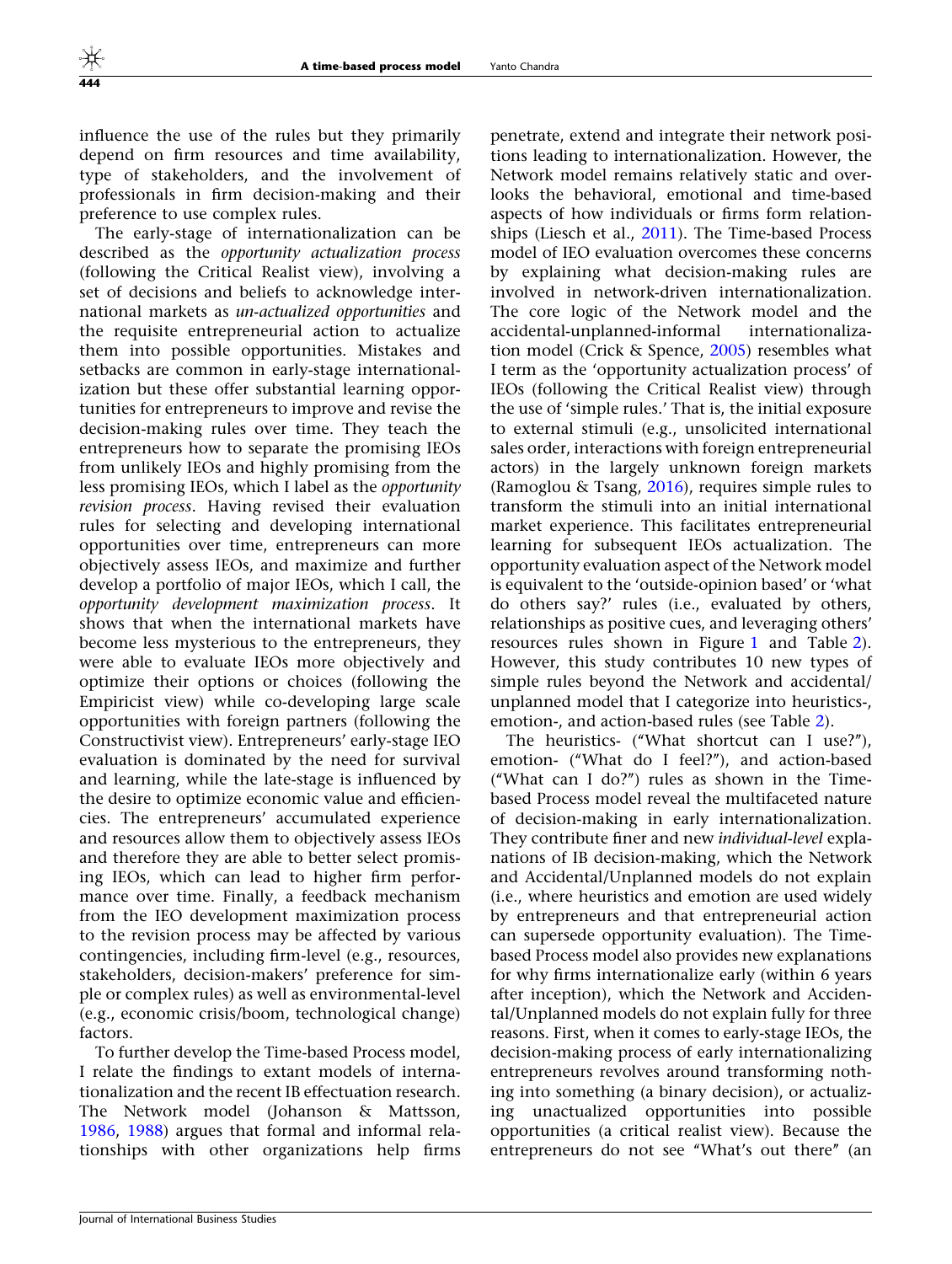Empiricist view) in international markets in a current venture, they cannot know which IEO is better than other IEOs or which IEOs better fit their business. Thus they resort to the 'simple, fast and frugal' approach to quickly make sense of the international markets by initially relying on simple rules (heuristics, emotion, action, and outsideopinion) and later evaluate if the IEOs are worth exploring and further developing. Therefore, through simple rules, entrepreneurs engage in a 'quick and dirty intervention' process to actualize unactualized IEOs into possible IEOs. Second, the use of simple rules is related to certain conditions of the firm, including entrepreneurs' decision-making process under a time constraint, a resource-constrained environment, and the dominance of single decision-makers (i.e., the founder or CEO). These provide new understanding and contributions that enrich the Network and Accidental/Unplanned model. Third, the simple rules seem not only to influence the foreign-market location and entrymode decisions, in which low-risk, low-commitment entry modes are widely used, but they also explain the decision-making processes behind early internationalization. The use of the simple rules, which reduces the amount of information, analysis, and resource needed, shortens the time from opportunity evaluation to action (e.g., initiation of an internationalization process), and this explains why the firms internationalized soon after inception, and the consequences – the susceptibility to making various mistakes in foreign markets.

The Process model (Johanson & Vahlne, [1977,](#page-27-0) [1990](#page-27-0)) has been criticized for being deterministic and lacking an explanatory power pertaining to why and how the internationalization process begins (Axinn & Matthyssens, [2002\)](#page-26-0). This Timebased Process model of IEO evaluation reveals that the core logic of the Process model resembles the 'revised rules' of IEOs or the 'opportunity revision' process necessary to separate the possible/promising from unlikely IEOs. This Time-based Process model offers a new explanation that enriches the Process Model. It does so by arguing that, first, the Process model is a manifestation of opportunity actualization activities (the Critical Realist view) where entrepreneurs separate the endless possibilities in international markets (the real world) and the unexploited opportunities (the actual world) and delve into actual experience in the international markets (the empirical world). The process in separating and unravelling these different layers of reality often involves mistakes and setbacks due to

many unknowns (e.g., ideas, people, culture, institutions) to entrepreneurs. However, the mistakes and setbacks are sources of new information that help entrepreneurs revise their decision-making rules. Second, the revised rules that comprise seven types of rules categorized as externally-driven (''What do they help me learn?''), situation-driven (''Is it beyond my control?''), and internally driven (''I wish I had known that in advance'') (see Figure [1](#page-12-0) and Table [2](#page-9-0)) – offer nuanced, new explanations about the process in the Process model. The Process model adopts a firm-centric view (equivalent to the internally-driven rules) about market learning. This study enriches it by showing that many of the mistakes, setbacks and sources of learning about IB come from externally-driven and situation-driven problems. Third, entrepreneurs often change their decision-making rules (e.g., from naïve to critical of the ethical behavior, commitment and performance of foreign partners; see Table [2](#page-9-0)) in evaluating IEOs to avoid future mistakes and setbacks and improve the probability of finding promising/successful (vs dubious/unsuccessful) IEOs. The simple and revised decision-making rules means that progression in international markets is not easily predictable – linear or progressively building greater commitment to foreign markets as the Process Model explains – but can be non-linear and flexible with regards to the location of internationalization and entry-modes use.

The Time-based Process model reveals that the core logic of the Economics and Entrepreneurial models of internationalization resembles the 'opportunity development maximization' process, following the Empiricist and Constructivist views of IEOs. These models do not, however, explain why the opportunity evaluation process for internationalization relies on structured, formal complex rules. This Time-based Process model enriches these internationalization models by providing several possible answers. First, having revised their evaluation rules for assessing IEOs over time, entrepreneurs can more objectively assess and co-create IEOs, and maximize and further develop a portfolio of major successful IEOs. This study found little, if any, strategic planning (i.e., 'strategy absence,' see Inkpen & Choudhury, [1995](#page-27-0)) in early-stage internationalization but strategies emerged (Mintzberg & McHugh, [1985](#page-27-0)) in the late-stage.

From a linguistics point of view, the entrepreneurs rarely used the word 'strategy' when discussing their early-stage IEOs but often used 'strategy' during late-stage IEO interviews. Second,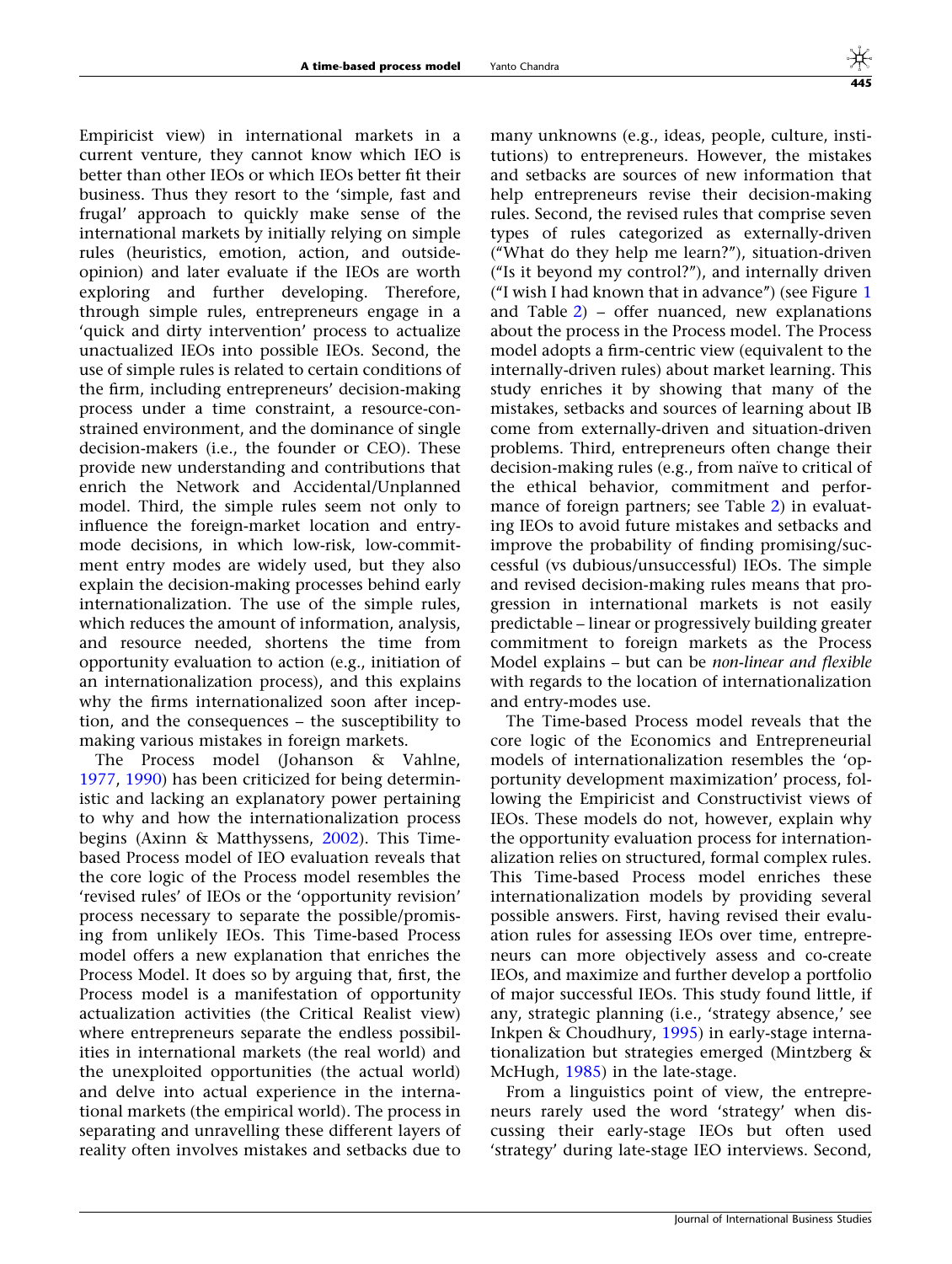by examining opportunity evaluation from early- to late-stage IEOs, this study shows a clear transition towards the use of finer heuristics-based rules (''Which option is better for us?'') and economicsbased rules (''Which option is the best for us?'') in the late-stage internationalization (Figure [1](#page-12-0) and Table [2](#page-9-0)), or from opportunity actualization to opportunity optimization efforts. This process reveals the emergence of choices or alternatives for entrepreneurs that did not exist or were not available to the entrepreneurs in the early-stage IEOs, based on the ones that are considered better or best for the firm. This highlights the rise of 'prudent, calculative and optimization' thinking at the latestage IEOs evaluation. The transition in the opportunity evaluation process is not well explained in the Economics and Entrepreneurship models of internationalization and this study explains it. Third, the patterns identified in the entrepreneurs' evaluation of late-stage IEOs demonstrate the decision-making approach commonly used by leaders of multinational (or mature) enterprises who prefer to use 'complex rules' because these firms have sufficient organizational resources and more time to evaluate, and they have the additional input of professional CEOs and managers and new stakeholders (e.g., investors) who tend to use complex rules in firm decision-making processes. These factors are generally accepted assumptions in the Economics model because it assumes that the decision-makers are endowed with internationalization slack (i.e., firm resources, time to make systematic evaluation of IEOs), which enables the complex rules use, something that small and medium firms do not or rarely have.

By studying IEO evaluation process longitudinally, this study unravels the assumptions that underpin the use of complex rules in the internationalization of mature and large firms. Since this Time-based Process model adopts an entrepreneurial lens, it offers new explanations and contributions that enrich the Entrepreneurial model by highlighting the transition of the three general rules (simple, revised and complex) of IEOs evaluation across time, bringing in an ontological view of IEOs (constructivist, empiricist, and critical realist views) in the discourse about the Entrepreneurship model, and the contingencies that may influence the use of simple vs complex rules such as time, resources, and the highly skilled professional managers.

The Time-based Process model of IEO evaluation also addresses the limitations of the recent effectuation research in IB, which tends to impose the effectuation concept on internationalization and a focus on the static, atemporal aspect of the entrepreneur's decision-making. For instance, Kalinic et al. ([2014](#page-27-0)) argued that entrepreneurs prefer the causal over the effectual approach if the information is available and the company has the resources, and they asserted that entrepreneurs switch between causal and effectual logic when problems appear too complex. Chetty et al. [\(2015](#page-26-0)) propose that ''it is meaningless to consider causation and effectuation as opposites of a continuum but to consider them as substitutes'' and that ''these logics are not linear but are nuanced as they intertwine during decision-making and actual implementation'' (Chetty et al., [2015](#page-26-0): 1453). Harms and Schiele ([2012:](#page-26-0) 95) found that ''experienced entrepreneurs tend to apply effectuation rather than causation.'' Ellis and Pecotich ([2001:](#page-26-0) 126) found that the "salient influences of export initiation are more often social than economic.'' Lamb et al. ([2011\)](#page-27-0) argue that owner-managers of small firms confront opportunities to assess markets, prospects, and agents and to maintain relationships. This study enriches the emerging research on IB decision-making by demonstrating the importance of time in understanding the decision-making processes in internationalization. It shows how entrepreneurs who evaluate early- to late-stage IEOs transition from the 'simple' to 'revised' to 'complex' rules and are influenced by a set of contingency factors that enable the transition including resource and time availability, type of stakeholders (e.g., investors), and the influence of professional CEOs and managers in firm decision-making. It shows that a time-sensitive, rule-based perspective in opportunity evaluation may offer a new explanation on why and how entrepreneurs make internationalization decisions. Effectuation is often characterized as a decision-making model where decision-makers ask ''Who am I?'', ''What do I know?'' and ''Whom do I know?'' (Sarasvathy, [2001\)](#page-27-0). This study enriches the effectuation theory by demonstrating the three general rules of IEOs evaluation – simple, revised and complex – and their sub-rules (i.e., ''What shortcut can I use?,'' "What do I feel?," "What can I do?," "What do others say?," "What do others help me learn?," "Is it beyond my control?," "I wish I had known that in advance,'' ''Which option is better for us?'' and ''Which option is the best for us?'') and thus offers a richer understanding that extends and enriches the discourse beyond the effectuation vs causation debate.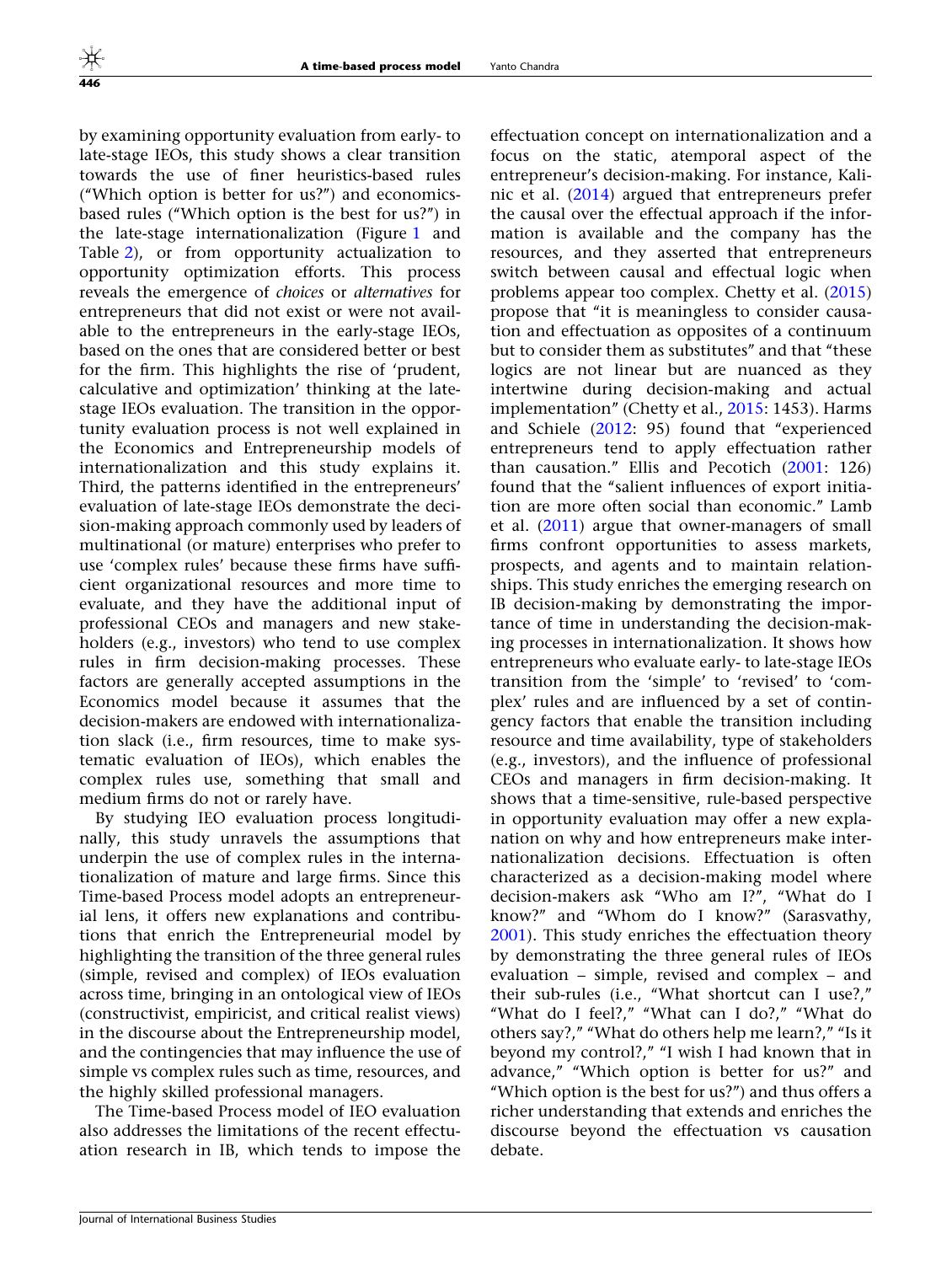Lastly, this study demonstrates the workings of the three philosophical underpinnings of opportunity – critical realism, empiricism, constructivism (Ramoglou & Tsang, [2016](#page-27-0); Ramoglou, [2013](#page-27-0)) in different stages of the internationalization process (Figure [1\)](#page-12-0). It solves the puzzle on the ontology of opportunity. It shows that the critical realist view is well-suited to explain the evaluation of initial-stage internationalization in which initial market stimuli, which are part objective and part subjective, require an actualization process and simple rules to turn unmet foreign market demand into viable opportunities. Empiricism and constructivism can explain the late-stage of internationalization because as time passes, entrepreneurs gain more knowledge and they can more 'objectively' evaluate IEOs using the complex rules and co-develop them with multiple stakeholders.

## Limitation and Implications for Theory, Method and Further Research

Despite its contributions on decision-makers' cognitive processes in IB, this study contains two limitations. First, since this is theory-building research, the findings may not be generalizable to the broader IB contexts. This opens a new opportunity to test the IEO evaluation rules identified using large samples across different country settings and examining their influence on intervening variables (e.g., opportunity-selection success) and outcome variables (e.g., firm performance, speed of internationalization, de-internationalization). Future studies can also examine the effects of certain IEO evaluation rules (e.g., simple vs complex) in different contexts (e.g., time 1 vs 2; product X vs Y) to understand their effects on performance and other related constructs (e.g., choice of location and entry mode) using surveys and experiments.

Second, although the Gioia methodology enables researchers to systematically code and aggregate textual data, it could also constrain a researcher's ability to 'see the forest for the trees.' For example, in the first round of data analysis, this study generated nearly 1,000 first-level codes (before they were streamlined into 30 first-level codes), and it is thus challenging and time-consuming to make sense of the findings. The question is when to stop coding and how to be parsimonious in data coding without losing sight of new, rich themes that emerge. To address these problems, I invited peer reviewers to read and challenge the codes and findings as well as conduct conventional qualitative data analysis (e.g., using pens, highlighter, folders

and boxes) after completing the analysis a lá Gioia. These helped maintain a balance in seeing and understanding the data and reporting the findings.

This study offers a universal rule-based perspective of international opportunity evaluation that describes why and how decision-makers make internationalization decisions, along with the broader IB decisions (e.g., hiring, financing, governance, and operations) and the influence of time on this decision-making process. This shifts our research process in internationalization from the predominantly firm-centric (Benito et al., [2009;](#page-26-0) Dunning, [1988](#page-26-0)) and network-centric (Coviello, [2006,](#page-26-0) [2015](#page-26-0)) to a rules-centric process. The three general rules of IEO evaluation developed in this study – simple, revised, and complex – enhance our understanding of the nature of decision-making rules used in internationalization over time. These rules also help to explain the various contingencies that influence their use.

This study forges a new research stream that focuses on the dynamic aspect of rules in internationalization decision-making. In particular, we ask: What factors enhance the rule revision process? Is it driven by institutional-, firm-, or individual-level factors or a combination thereof? Does culture (e.g., ambidextrous thinking, long-term orientation, and male-dominated processes, values and perspectives) play a role? Future research can use protocol analysis to analyze the verbalized thoughts of entrepreneurs or design experiments to tease out factors that drive the rules-revision process across various problem contexts such as domestic vs international markets, international market at time 1 and time n. An excellent example of this type of research is the study of managers' who 'think out loud' as they make internationalization decisions to reveal how their perception of distance affects the location, timing and entry mode in internationalization (Williams & Grégoire,  $2015$ ).

Moreover, the three rules of IEO evaluation developed here offer new avenues to test hypotheses that can explain the opportunity evaluation and performance relationships among 'born global' firms (Cavusgil & Knight, [2015](#page-26-0)), to conduct conjoint analysis of consumers' evaluation of opportunities to become international entrepreneurs, and to test entrepreneurs' decision-making models for internationalizing (or copying) sharing-economy platforms across market borders (e.g., Uber, Grab-Car and Didi Kuaidi for cars).

Next, this study of IEO evaluation raises major questions that can extend research on decision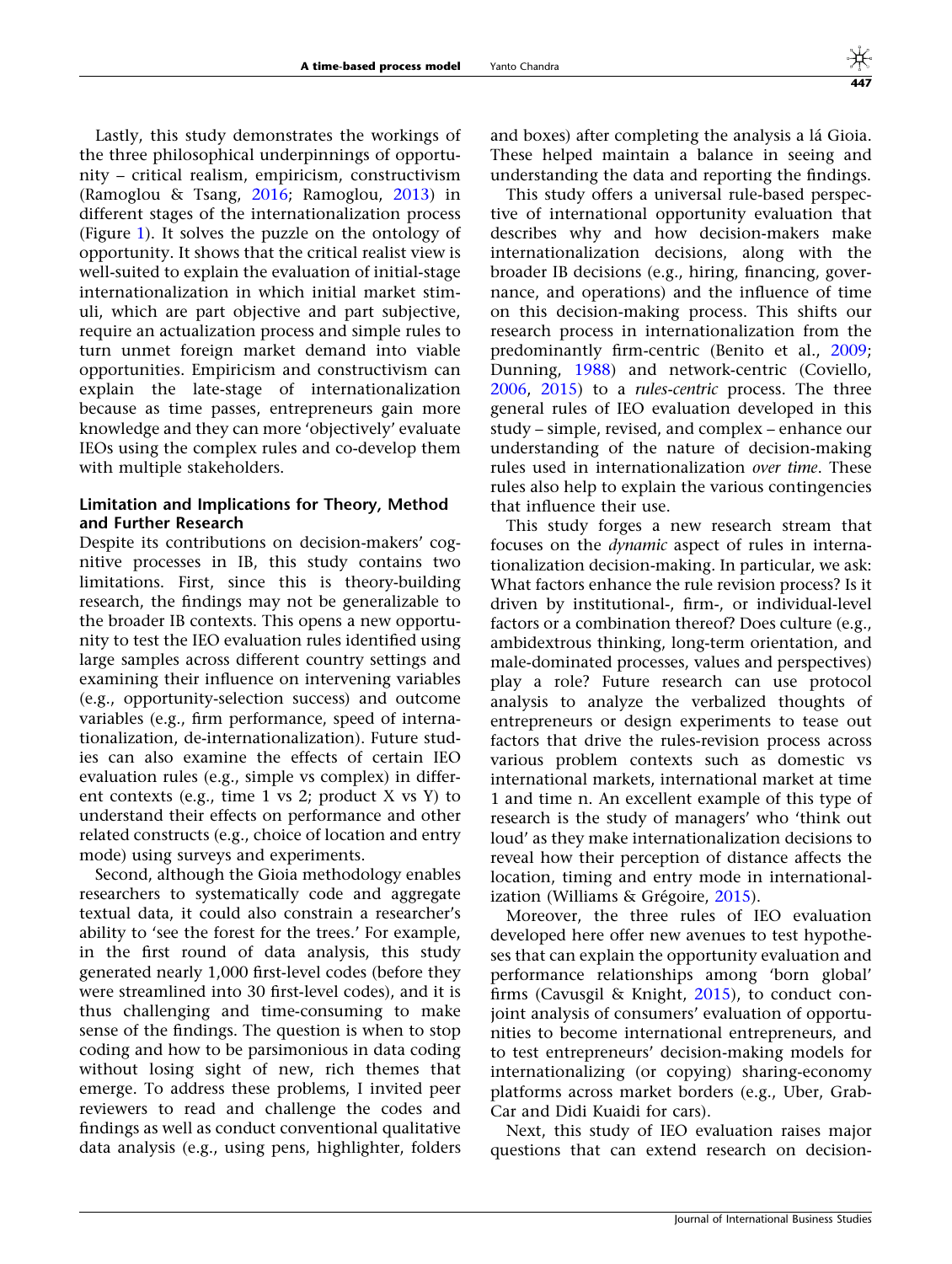making models such as effectuation (Sarasvathy, [2001](#page-27-0); Sarasvathy et al., [2014\)](#page-27-0). For example, IB effectuation research (Kalinic et al., [2014;](#page-27-0) Chetty et al., [2015\)](#page-26-0) does not incorporate the influence of time on entrepreneurs' reasoning. This study found that entrepreneurs' ability to revise their decisionmaking rules was critical to their long-term success. Moreover, little is known about why and how decision-makers transition from the effectuation to causation approaches or vice versa. Research along this line will offer a dynamic view of effectuation in IB.

This study also offers important contributions to entrepreneurship research. Current research on rule-based reasoning has been largely conceptual – very little empirical research explores why and how rule-based reasoning is used and how time influences the reasoning process (Williams & Wood, [2015\)](#page-27-0). The present study contributes to the rulebased reasoning research by revealing that it is multidimensional (see Figure [1](#page-12-0) and Table [2](#page-9-0)). Second, rule-based thinking involves an interaction between time and the use of simple vs complex rules; and finally 'revised rules' could enrich the rule-based perspective research and open up a new research stream in entrepreneurship. Moreover, this is one of the first empirical studies that applies the 'entrepreneurial journey' (McMullen & Dimov, [2013\)](#page-27-0) method. It shows how the study of opportunity evaluation as it unfolds over a period of time can enrich our understanding of entrepreneurial action across borders.

#### Implications for Practice

This research suggests that managers contemplating an early international market entry may use simple rules, and add to and revise them over time, and after the firms have more resources, time, and stakeholders, then entrepreneurs and managers can play more dominant roles in firm decisionmaking using complex rules. Importantly, entrepreneurs and managers can fruitfully use the different types of IEO evaluation rules identified in this study. Instead of being fixated with the 'textbook' approach that calls for due diligence, market research and prudent business planning, IB managers of small and medium firms can rely on the decision-making rules such as ''What shortcut can I use?", "What do I feel?", "What I can do?", "What do others say?'', ''What do others help me learn?'', ''Is it beyond my control?'', ''I wish I had known that in advance'' rules in early-stage IEOs and gradually transition to ''Which option is better for me?'' In the late-stage IEOs when opportunities can be more

objectively assessed with increases in knowledge and internationalization slack, they can then ask ''Which option is the best for us?'' In this regard, it would benefit managers to understand the philosophical foundation of reality: critical realism, empiricism and constructivism. By understanding the ontological foundation of opportunities, managers can see the world has different layers of reality that form 'opportunities' and how they can engage in an intervention process to transform endless possibilities into possible (successful) vs unlikely (unsuccessful) opportunities. It may be difficult to fully rely on complex rules in the evaluation of early-stage IEOs as they could restrict and/or delay the initiation of internationalization. The evaluation of early-stage IEOs is akin to the beginning of a product innovation project (Coviello & Joseph, [2012\)](#page-26-0), which fits well with the logic of simple rules. Entrepreneurs use simple or complex rules in IEOs evaluation based on contingency factors such as resource and time availability, type and number of stakeholders involved in decision-making, and the influence of professional CEOs and managers in decision-making.

What rules can I follow?, When should I use them?, and Can I revise them over time and if so, how? are critical questions facing entrepreneurs. Entrepreneurs operating small to medium sized firms can make a small investment in the early-stage of internationalization and gradually actualize IEOs and develop knowledge to discern possible from unlikely opportunities and major from minor opportunities. By making an early international market entry and gradually actualizing IEOs, entrepreneurs can choose more optimal opportunities and learn about foreign markets faster and more effectively than waiting for the best/ideal opportunities to come. Likewise, the same approach can be used by managers of multinational and well-established firms to quickly penetrate new markets. Early setbacks are often inevitable in the early-stage of internationalization and therefore entrepreneurs need to keep *revising* their decisionmaking rules and strategies over time based on an analysis of outcomes so as to make sound judgments and succeed.

## CONCLUSION

This study offers a new understanding of how and why entrepreneurs evaluate IEOs over the course of an internationalization process. It unpacks the IEO evaluation process and derives three general rules of IEO evaluation – simple, revised, and complex –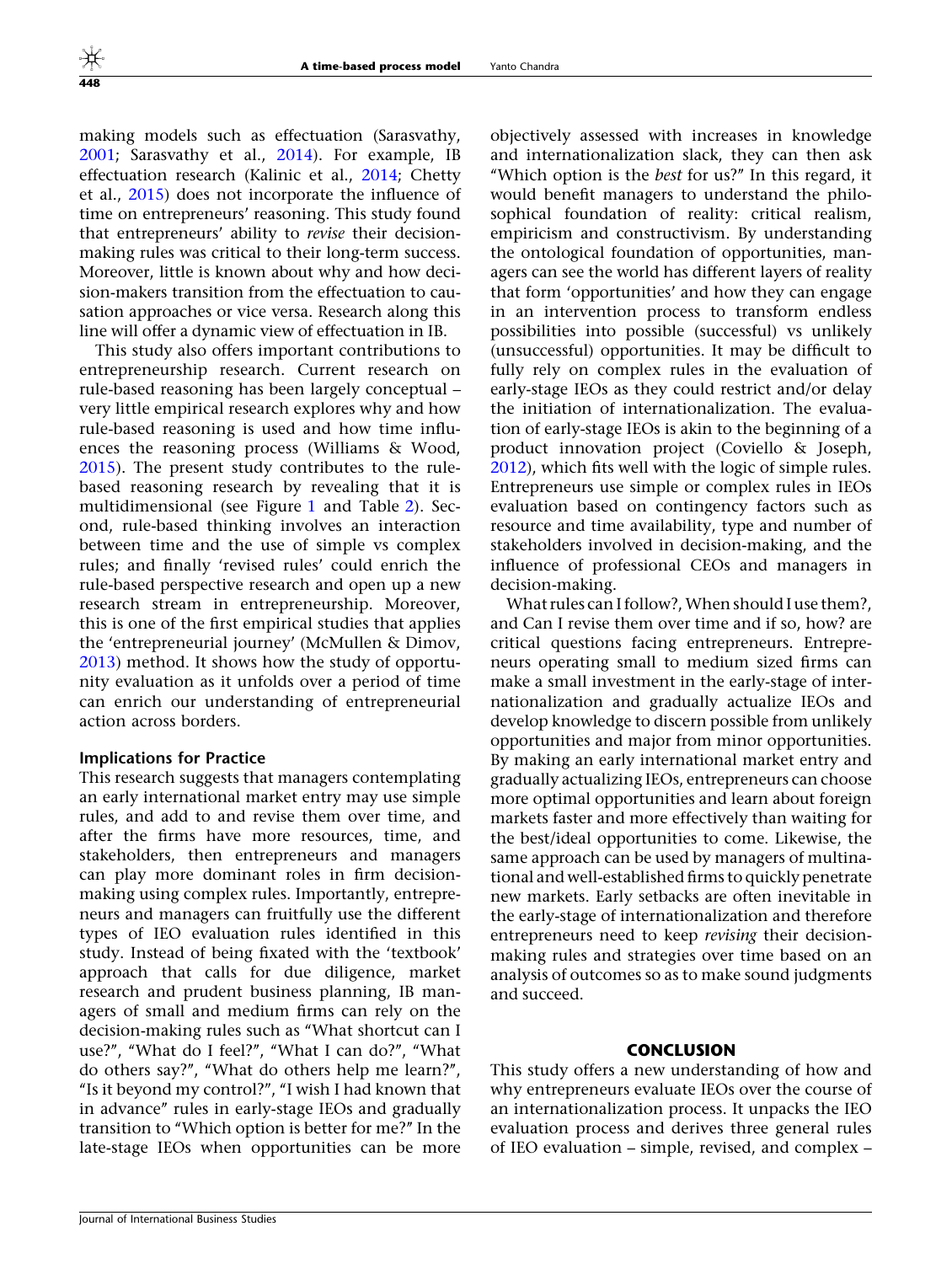<span id="page-26-0"></span>and demonstrates how they interact with time. These rules call for a shift towards a decisionmaking, rule-centric approach in IB research and highlight the importance of explicitly examining the influence of time in decision-making. Research on opportunity evaluation is a fertile field and will continue to offer opportunities to advance IB theories and practice.

#### **REFERENCES**

- Alvarez, S. A., Barney, J. B., & Anderson, P. 2013. Forming and exploiting opportunities: The implications of discovery and creation processes for entrepreneurial and organizational research. Organization Science, 24(1): 301–317.
- Alvesson, M., & Kärreman, D. 2007. Constructing mystery: Empirical matters in theory development. Academy of Management Review, 32(4): 1265–1281.
- Ancona, D. G., Goodman, P. S., Lawrence, B. S., & Tushman, M. L. 2001. Time: A new research lens. Academy of Management Review, 26(4): 645–664.
- Andersson, S. 2011. International entrepreneurship, born globals and the theory of effectuation. Journal of Small Business and Enterprise Development, 18(3): 627–643.
- Axinn, C. N., & Matthyssens, P. 2002. Limits of internationalization theories in an unlimited world. International Marketing Review, 19(5): 436–449.
- Baker, T., & Nelson, R. E. 2005. Creating something from nothing: Resource construction through entrepreneurial bricolage. Administrative Science Quarterly, 50(3): 329–366.
- Barkema, H. G., & Shvyrkov, O. 2007. Does top management team diversity promote or hamper foreign expansion? Strategic Management Journal, 28(7): 663–680.
- Benito, G. R., Petersen, B., & Welch, L. S. (2009). Towards more realistic conceptualisations of foreign operation modes. Journal of International Business Studies, 40(9): 1455–1470.
- Bourgeois, L. J. 1981. On the measurement of organizational slack. Academy of Management Review, 6(1): 29–39.
- Buckley, P. J., Devinney, T. M., & Louviere, J. J. 2007. Do managers behave the way theory suggests? A choice-theoretic examination of foreign direct investment location decisionmaking. Journal of International Business Studies, 38(7): 1069–1094.
- Cavusgil, S. T., & Knight, G. 2015. The born global firm: An entrepreneurial and capabilities perspective on early and rapid internationalization. Journal of International Business Studies, 46(1): 3–16.
- Chandra, Y., & Coviello, N. 2010. Broadening the concept of international entrepreneurship: Consumers as international entrepreneurs. Journal of World Business, 45(3): 228–236.
- Chandra, Y., & Shang, L. 2017. An RQDA-based constructivist methodology for qualitative research. Qualitative Market Research: An International Journal, 20(1): 90–112.
- Chandra, Y., Styles, C., & Wilkinson, I. 2009. The recognition of first time international entrepreneurial opportunities: Evidence from firms in knowledge-based industries. International Marketing Review, 26(1): 30–61.
- Chetty, S., Ojala, A., & Leppäaho, T. 2015. Effectuation and foreign market entry of entrepreneurial firms. European Journal of Marketing, 49(9/10): 1436–1459.
- Coviello, N. 2006. The network dynamics of international new ventures. Journal of International Business Studies, 37(5): 713–731.
- Coviello, N. 2015. Re-thinking research on born globals. Journal of International Business Studies, 46(1): 17–26.

## ACKNOWLEDGMENTS

I thank Area Editor Daniel Bello, Editor-in-Chief Alain Verbeke and the three anonymous reviewers for their stimulating comments. I also thank Nicole Coviello, Chris Styles, and Ian Wilkinson for their valuable suggestions. I thank Lord Jesus Christ for his endless love and wisdom in helping me develop the article.

- Coviello, N. E., & Joseph, R. M. 2012. Creating major innovations with customers: Insights from small and young technology firms. Journal of Marketing, 76(6): 87–104.
- Covin, J. G., & Slevin, D. P. 1991. A conceptual model of entrepreneurship as firm behavior. Entrepreneurship Theory and Practice, 16(1): 7–25.
- Crick, D., & Spence, M. 2005. The internationalisation of 'high performing' UK high-tech SMEs: A study of planned and unplanned strategies. International Business Review, 14(2): 167–185.
- Dew, N., Read, S., Sarasvathy, S. D., & Wiltbank, R. 2009. Effectual versus predictive logics in entrepreneurial decisionmaking: Differences between experts and novices. Journal of Business Venturing, 24(4): 287–309.
- Dunning, J. H. 1988. The eclectic paradigm of international production: A restatement and some possible extensions. Journal of International Business Studies, 19(1): 1–31.
- Dunning, J. H. 2000. The eclectic paradigm as an envelope for economic and business theories of MNE activity. International Business Review, 9(2): 163–190.
- Eisenhardt, K. M. 1989. Building theories from case study research. Academy of Management Review, 14(4): 532–550.
- Ellis, P., & Pecotich, A. 2001. Social factors influencing export initiation in small and medium-sized enterprises. Journal of Marketing Research, 38(1): 119–130.
- Galkina, T., & Chetty, S. 2015. Effectuation and networking of internationalizing SMEs. Management International Review, 55(5): 647–676.
- Gioia, D. A., Corley, K. G., & Hamilton, A. L. 2013. Seeking qualitative rigor in inductive research notes on the Gioia methodology. Organizational Research Methods, 16(1): 15–31.
- Goldstein, D. G., & Gigerenzer, G. 2002. Models of ecological rationality: The recognition heuristic. Psychological Review, 109(1): 75–90.
- Harms, R., & Schiele, H. 2012. Antecedents and consequences of effectuation and causation in the international new venture creation process. Journal of International Entrepreneurship, 10(2): 95–116.
- Harre, R. 2002. Cognitive science: A philosophical introduction. London: Sage.
- Hennart, J. F. 2009. Down with MNE-centric theories! Market entry and expansion as the bundling of MNE and local assets. Journal of International Business Studies, 40(9): 1432–1454.
- Hennart, J. F., & Slangen, A. H. 2015. Yes, we really do need more entry mode studies! A commentary on Shaver. Journal of International Business Studies, 46(1): 114–122.
- Huang, R. G. 2014. RQDA: R-based Qualitative Data Analysis. R package version 0.2-7. <http://rqda.r-forge.r-project.org/>.
- Hutzschenreuter, T., Pedersen, T., & Volberda, H. W. 2007. The role of path dependency and managerial intentionality: A perspective on international business research. Journal of International Business Studies, 38(7): 1055–1068.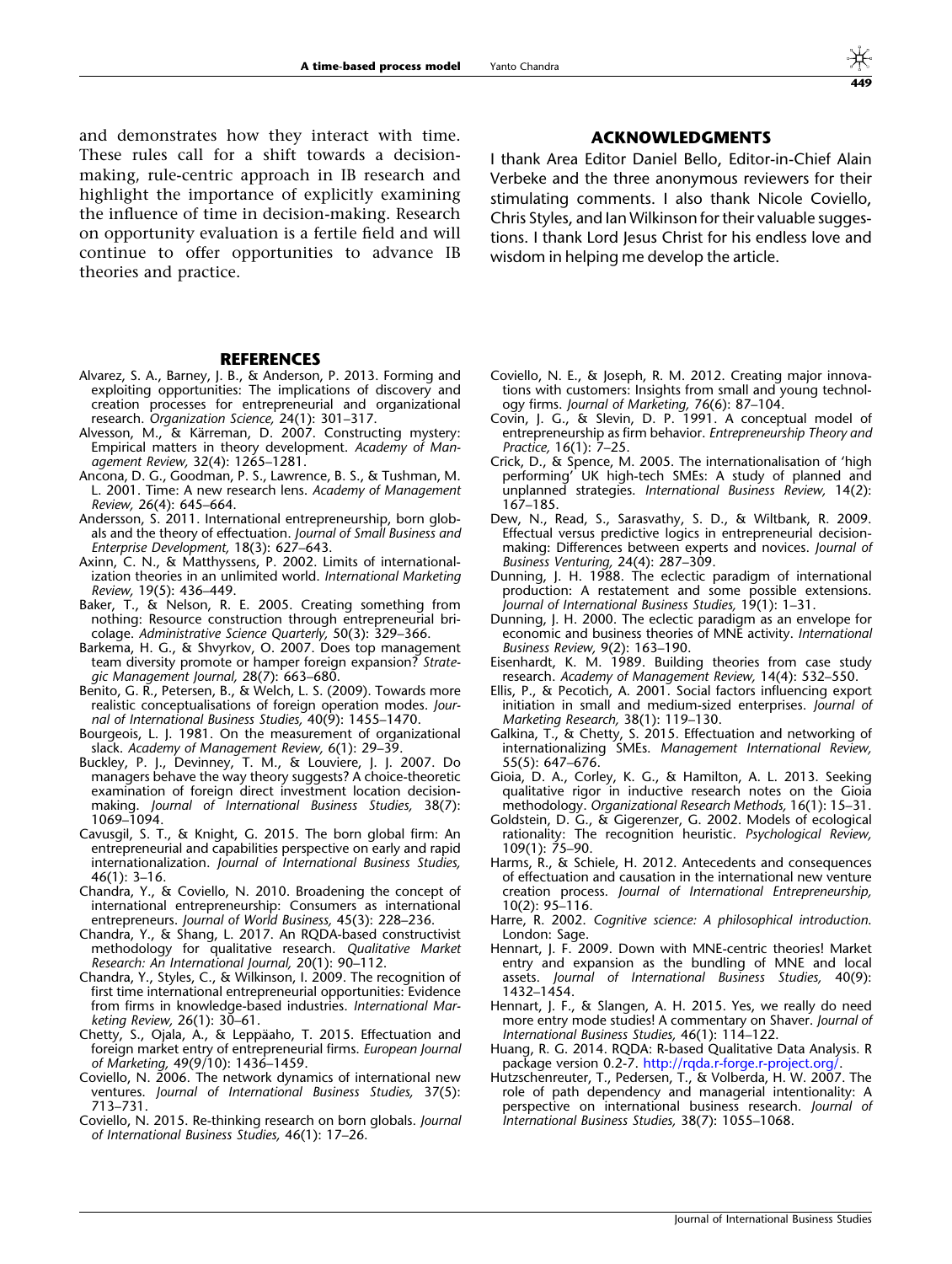- <span id="page-27-0"></span>Inkpen, A., & Choudhury, N. 1995. The seeking of strategy where it is not: Towards a theory of strategy absence. Strategic Management Journal, 16(4): 313–323.
- Johanson, J., & Mattsson, L.-G. 1986. International marketing and internationalization processes—A network approach. In P. W. Turnbull & S. J. Paliwoda (Eds), Research in International Marketing: 234–265. London: Croom Helm.
- Johanson, J., & Mattsson, L.-G. 1988. Internationalization in industrial systems—A network approach. In N. Hood & J. E. Vahlne (Eds), Strategies in global competition: pp. 287–314. London: Croom Helm.
- Johanson, J., & Vahlne, J. E. 1977. The internationalization process of the firm—A model of knowledge development and increasing foreign market commitments. Journal of International Business Studies, 8(1): 23–32.
- Johanson, J., & Vahlne, J. E. 1990. The mechanism of internationalisation. International Marketing Review, 7(4): 11–24.
- Jones, M. V., & Casulli, L. 2014. International entrepreneurship: Exploring the logic and utility of individual experience through comparative reasoning approaches. Entrepreneurship Theory and Practice, 38(1): 45–69.
- Jones, M. V., & Coviello, N. E. 2005. Internationalisation: Conceptualising an entrepreneurial process of behaviour in time. Journal of International Business Studies, 36(3): 284–303.
- Kalinic, I., Sarasvathy, S. D., & Forza, C. 2014. 'Expect the unexpected': Implications of effectual logic on the internationalization process. International Business Review, 23(3): 635–647.
- Laamanen, T., Pfeffer, J., & Van de Ven, A. 2016. Business models, ecosystems, and society in the sharing economy. Special Issue Call for Papers, Academy of Management Discoveries, 2(2): 218–221.
- Lamb, P., Sandberg, J., & Liesch, P. W. 2011. Small firm internationalisation unveiled through phenomenography. Journal of International Business Studies, 42(5): 672–693.
- Liesch, P. W., Welch, L. S., & Buckley, P. J. 2011. Risk and uncertainty in internationalisation and international entrepreneurship studies. Management International Review, 51(6): 851–873.
- Maitland, E., & Sammartino, A. 2015. Managerial cognition and internationalization. Journal of International Business Studies, 46: 733–760.
- McDougall, P. P., & Oviatt, B. M. 2000. International entrepreneurship: The intersection of two research paths. Academy of Management Journal, 43(5), 902–906.
- McDougall, P. P., Shane, S., & Oviatt, B. M. 1994. Explaining the formation of international new ventures: The limits of theories from international business research. Journal of Business Venturing, 9(6): 469–487.
- McMullen, J. S., & Dimov, D. 2013. Time and the entrepreneurial journey: The problems and promise of studying entrepreneurship as a process. Journal of Management Studies, 50(8): 1481–1512.
- McMullen, J. S., & Shepherd, D. A. 2006. Entrepreneurial action and the role of uncertainty in the theory of the entrepreneur. Academy of Management Review, 31(1): 132–152.
- Middleton, S., Liesch, P. W., & Steen, J. 2011. Organizing time: Internationalization narratives of executive managers. International Business Review, 20(2): 136–150.
- Mintzberg, H., & McHugh, A. 1985. Strategy formation in an adhocracy. Administrative Science Quarterly, 30(2): 160–197.
- Nag, R., & Gioia, D. A. 2012. From common to uncommon knowledge: Foundations of firm-specific use of knowledge as a resource. Academy of Management Journal, 55(2): 421–457.
- Oviatt, B. M., & McDougall, P. P. 2005. Defining international entrepreneurship and modeling the speed of internationalization. Entrepreneurship Theory & Practice, 29(5): 537–553.
- Pettigrew, A. M., Woodman, R. W., & Cameron, K. S. 2001. Studying organizational change and development: Challenges for future research. Academy of Management Journal, 44(4): 697–713.
- Ramoglou, S. 2013. On the misuse of realism in the study of entrepreneurship. Academy of Management Review, 38(3): 463–465.
- Ramoglou, S., & Tsang, E. 2016. A realist perspective of entrepreneurship: Opportunities as propensities. Academy of Management Review, 41(3): 410–434.
- Sarasvathy, S. D. 2001. Causation and effectuation: Toward a theoretical shift from economic inevitability to entrepreneurial contingency. Academy of Management Review, 26(2): 243–263.
- Sarasvathy, S., Kumar, K., York, J. G., & Bhagavatula, S. 2014. An effectual approach to international entrepreneurship: Overlaps, challenges, and provocative possibilities. Entrepreneurship Theory and Practice, 38(1), 71–93.
- Shane, S. 2012. Reflections on the 2010 AMR decade award: Delivering on the promise of entrepreneurship as a field of research. Academy of Management Review, 37(1): 10–20.
- Siggelkow, N. 2007. Persuasion with case studies. Academy of Management Journal, 50(1): 20–24.
- Suddaby, R., Bruton, G. D., & Si, S. X. 2015. Entrepreneurship through a qualitative lens: Insights on the construction and/or discovery of entrepreneurial opportunity. Journal of Business Venturing, 30(1): 1–10.
- Tsoukas, H., & Knudsen, C. (Eds). 2003. The Oxford handbook of organization theory: Meta-theoretical perspectives. Oxford: Oxford University Press.
- Uner, M. M., Kocak, A., Cavusgil, E., & Cavusgil, S. T. 2013. Do barriers to export vary for born globals and across stages of internationalization? An empirical inquiry in the emerging market of Turkey. International Business Review, 22(5): 800–813.
- Van de Ven, A. H., & Engleman, R. M. 2004. Event-and outcome-driven explanations of entrepreneurship. Journal of Business Venturing, 19(3): 343–358.
- Weber, R. P. 1990. Basic content analysis, Vol. 49. Newbury Park, CA: Sage.
- Williams, D. W., & Grégoire, D. A. 2015. Seeking commonalities or avoiding differences? Re-conceptualizing distance and its effects on internationalization decisions. Journal of International Business Studies, 46(3): 253–284.
- Williams, D. W., & Wood, M. S. 2015. Rule-based reasoning for understanding opportunity evaluation. Academy of Management Perspectives, 29(2): 218–236.
- Wiltbank, R., Dew, N., Read, S., & Sarasvathy, S. D. 2006. What to do next? The case for non-predictive strategy. Strategic Management Journal, 27(10): 981–998.
- Wood, M. S., & Williams, D. W. 2014. Opportunity evaluation as rule-based decision making. Journal of Management Studies, 51(4): 573–602.
- Yin, R. 2003. Case study research: Design and methods. Thousand Oaks, CA: Sage Publications.
- Zahra, S. A., Ireland, R. D., & Hitt, M. A. 2000. International expansion by new venture firms: International diversity, mode of market entry, technological learning, and performance. Academy of Management Journal, 43(5): 925–950.
- Zahra, S. A., Korri, J. S., & Yu, J. 2005. Cognition and international entrepreneurship: Implications for research on international opportunity recognition and exploitation. International Business Review, 14(2): 129–146.